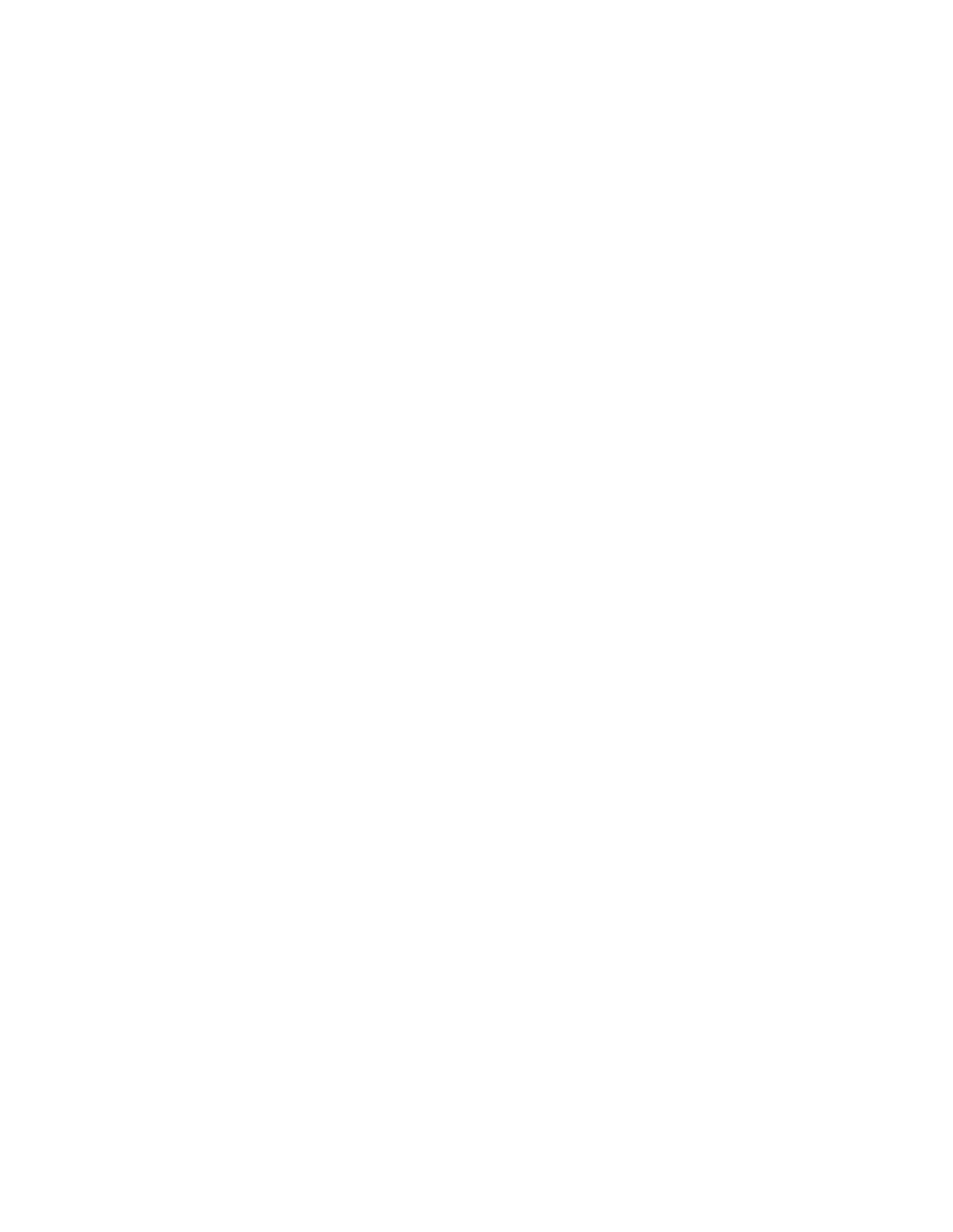#### **DISCLAIMER**

This report was prepared under contract between the Minerals Management Service (MMS) and Louisiana State University's Center for Energy Studies. This report has been technically reviewed by MMS. Approval does not signify that the contents necessarily reflect the view and policies of the Service, nor does mention of trade names or commercial products constitute endorsement or recommendation for use. It is, however, exempt from review and compliance with MMS editorial standards.

#### **REPORT AVAILABILITY**

Extra copies of the report may be obtained from the Public Information Office (Mail Stop 5034) at the following address:

> U.S. Department of the Interior Minerals Management Service Gulf of Mexico OCS Region Public Information Office (MS 5034) 1201 Elmwood Park Boulevard New Orleans, Louisiana 70123-2394 Telephone Number: 1-800-200-GULF

#### **CITATION**

Suggested Citation:

Pulsipher, A.G., O.O. Iledare, D.V. Mesyanzhinov, A. Dupont, and Q.L. Zhu. 2001. Forecasting the number of offshore platforms on the Gulf of Mexico OCS to the year 2023. Prepared by the Center for Energy Studies, Louisiana State University, Baton Rouge, La. OCS Study MMS 2001-013. U.S. Department of the Interior, Minerals Management Service, Gulf of Mexico OCS Region, New Orleans, La. 52 pp.

#### **ACKNOWLEDGMENTS**

This report is based primarily on OCS drilling records made available to the Center for Energy Studies by the Minerals Management Service, New Orleans. Barbara Kavanaugh, Versa Stickle, Ric Pincomb, and William Daniel IV were very helpful in obtaining these data.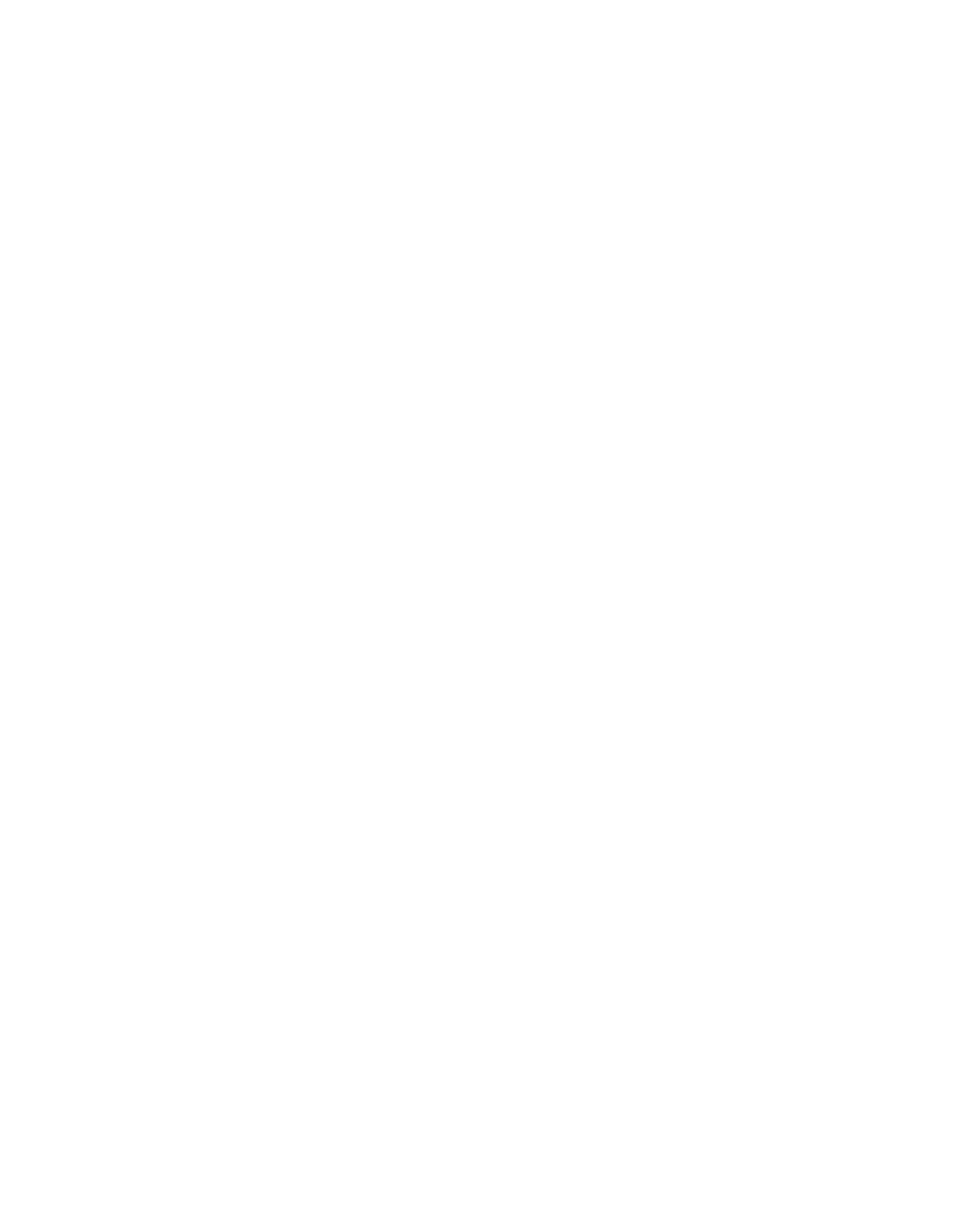#### **ABSTRACT**

The most likely, or reference, forecast of the number of operating offshore structures on the Gulf of Mexico shows a decline of about 29 percent over the period 1999 to 2023. The decline will occur because the number of platforms being removed is predicted to increase significantly above current levels, while the number of platforms being installed is predicted to increase only slightly above current levels. As a consequence of this pattern, and the larger size of the platforms being installed, overall activity in removing and installing platforms increases significantly, despite the decline in the number of operating platforms during the forecast period.

The model results on which this forecast was based explain nearly 80 percent of the variation in the historical values of the principal dependent variable–new offshore structures– and track very closely the historical trend of platform installations. The forecasts were made by using econometric modeling techniques on historical data from1947 through 1996.

Alternative forecasts made by changing the values of the forecasting variables did not result in major differences from the reference forecast. Even spreading the range of the values used in the forecasting equations by adding two standard errors to forecasting variables did not reverse the trends in the reference forecast. Adding or subtracting two standard errors to the cumulative size of new oil and gas field developed in the Gulf and to the Energy Information Agency's forecast of oil prices resulted in forecasts in which the decline in operating platforms in high forecast was still more than 20 percent, as compared to 29 percent in the reference forecast. The decline in the corresponding low forecast was about 35 percent.

A cooperative project with MMS to extend the analysis to water depth and location has been approved and is underway under the LSU-MMS Coastal Marine Institute program.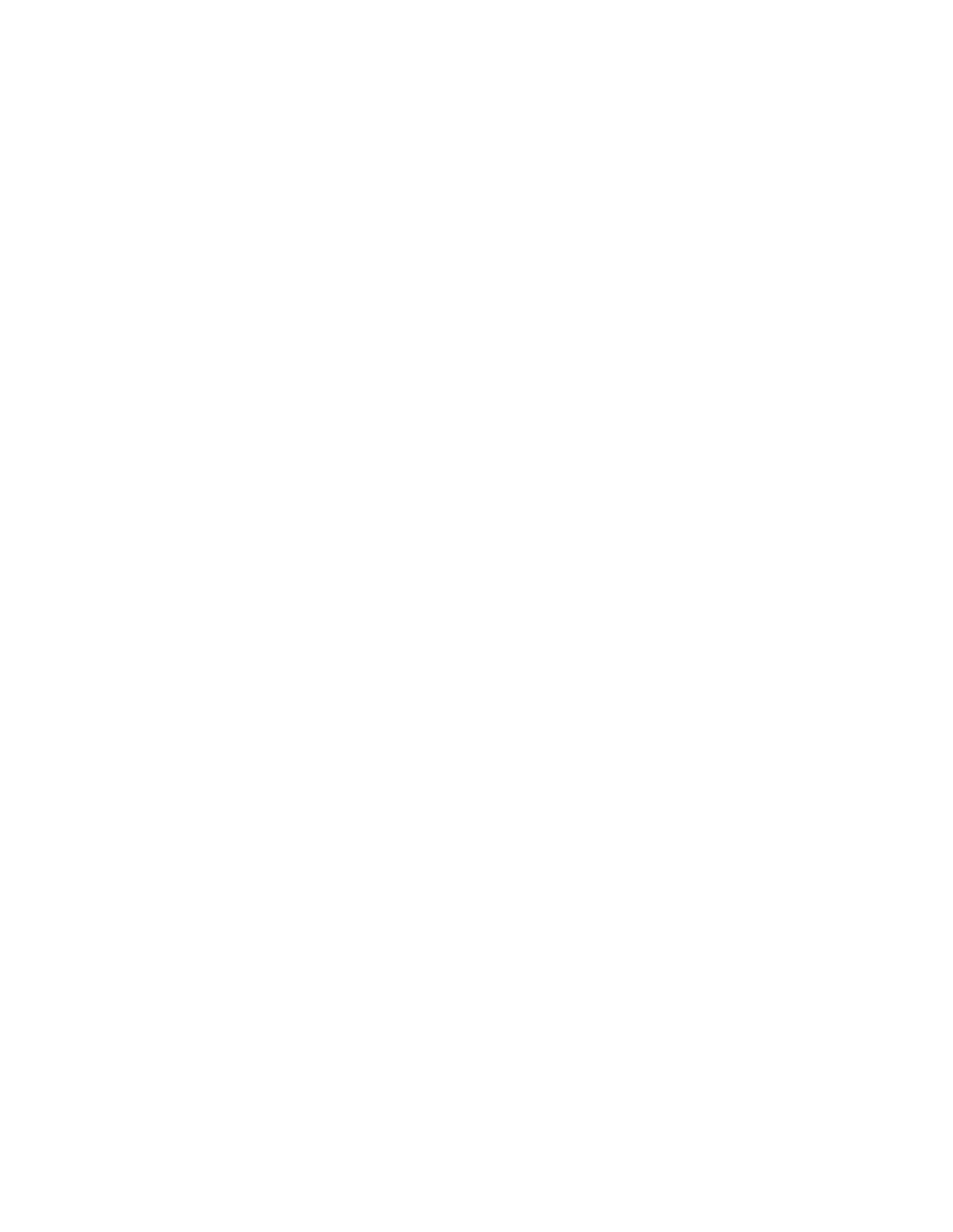|            |                                                                         | Page |
|------------|-------------------------------------------------------------------------|------|
|            |                                                                         |      |
|            |                                                                         |      |
|            |                                                                         |      |
| Section 1  |                                                                         |      |
| Section 2  |                                                                         |      |
|            |                                                                         |      |
|            |                                                                         |      |
|            |                                                                         |      |
|            |                                                                         |      |
| Section 3  |                                                                         |      |
|            |                                                                         |      |
|            |                                                                         |      |
|            |                                                                         |      |
|            |                                                                         |      |
| Section 4  |                                                                         |      |
|            |                                                                         |      |
|            |                                                                         |      |
|            |                                                                         |      |
|            |                                                                         |      |
|            |                                                                         |      |
|            |                                                                         |      |
|            |                                                                         |      |
|            |                                                                         |      |
|            | 4.3.2 Sensitivity of the Forecast to Changes in Independent Variable 36 |      |
| Section 5  |                                                                         |      |
| Section 6  |                                                                         |      |
| Appendix A |                                                                         |      |

# **TABLE OF CONTENTS**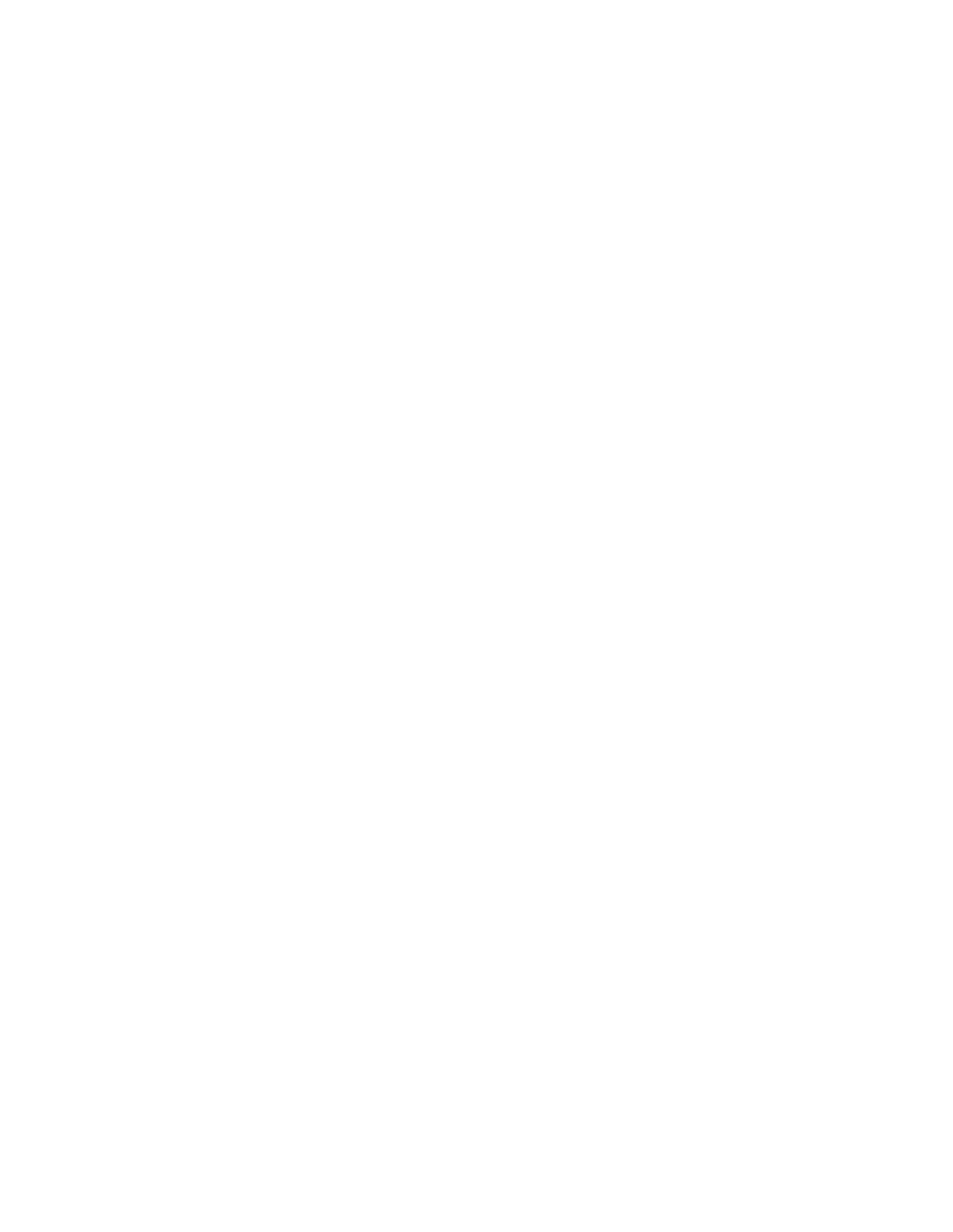# **LIST OF FIGURES**

| <b>Figure</b> | Description                                                                    | Page |
|---------------|--------------------------------------------------------------------------------|------|
| E.1           |                                                                                |      |
| 2.1           |                                                                                |      |
| 2.2           |                                                                                |      |
| 2.3           | Average age of fixed offshore structures removed on the OCS, 1973-199710       |      |
| 2.4           | Existing offshore structures on the Gulf of Mexico OCS, 1947-1997 12           |      |
| 2.5           |                                                                                |      |
| 2.6           | Average age of fixed non-major offshore structures operating on the OCS14      |      |
| 2.7           | Average age of fixed major offshore structures operating on the OCS14          |      |
| 2.8           | Age distributions of fixed non-major structures operating on the OCS in 199715 |      |
| 2.9           | Age distribution of fixed major structures operating on the OCS in 1997 15     |      |
| 3.1           |                                                                                |      |
| 3.2           |                                                                                |      |
| 3.3           |                                                                                |      |
| 4.1           |                                                                                |      |
| 4.2           |                                                                                |      |
| 4.3           |                                                                                |      |
| 4.4           |                                                                                |      |
| 4.5           |                                                                                |      |
| 4.6           |                                                                                |      |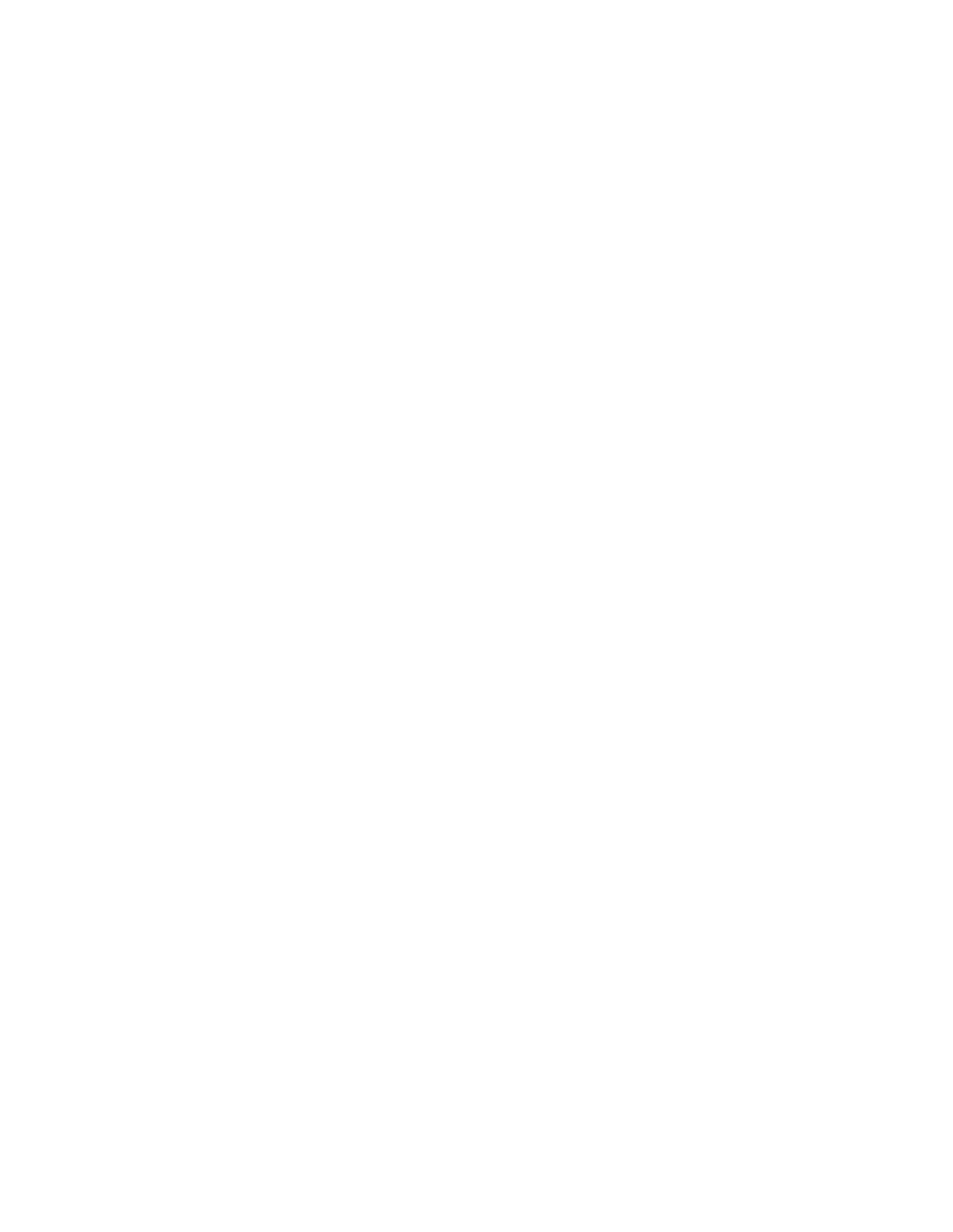# **LIST OF TABLES**

| Table      | Description                                                                                                                                                         | Page |
|------------|---------------------------------------------------------------------------------------------------------------------------------------------------------------------|------|
| 2.1        | Number of Offshore Structures Installed by Water Depth and Type: Gulf OCS                                                                                           |      |
| 2.2        | Water Depth of Fixed Offshore Structures Removed on the Gulf of Mexico OCS                                                                                          |      |
| 2.3        | Water Depth of Fixed Offshore Structures Operating on the Gulf of Mexico OCS                                                                                        |      |
| 3.1        |                                                                                                                                                                     |      |
| 4.1<br>4.2 |                                                                                                                                                                     |      |
| 4.3        | Base Case Forecasts of Wildcats, New Fields, Field Size, and Success Rate 33                                                                                        |      |
| 4.4        | Reference Case Forecasts of the Number of Platforms to be Installed, Removed, and                                                                                   |      |
| 4.5<br>A.1 | Summary of Differences Among Reference and Alternative Forecasts 1999-202337<br>Estimated Values of Model Variables and Parameters Used to Forecast the Number      |      |
| A.2        | Crude Oil Price Forecasts. EIA's High, Low, and Reference Forecast; EIA's High                                                                                      |      |
|            | Plus Two Standard Errors (High-Plus); and EIA's Low Forecasts Minus Two                                                                                             |      |
| A.3        | Predicted Number of Platforms to be Installed, Removed, and Operated on the Gulf                                                                                    |      |
| A.4        | of Mexico OCS Under Three U.S. DOE/EIA Price Projections*, 1999-2023 49<br>Predicted Number of Platforms to be Installed, Removed, and Operated on the Gulf         |      |
|            | of Mexico OCS with EIA High Price Plus Two Standard Errors and EIA Low Minus                                                                                        |      |
| A.5        | Alternative Forecasts of High (Case I), Low (Case III), and Reference (Case II)                                                                                     |      |
|            | Forecasts of New Field Discoveries and the Reference Price Forecast51                                                                                               |      |
| A.6        | Predicted Number of Platforms to be Installed, Removed, and Operated with Both<br>Price and New Fields Increased by Two Standard Errors (Case I) and Both Variables |      |
|            | Decreased by Two Standard Errors (Case III) on the Gulf of Mexico OCS, 1999-202352                                                                                  |      |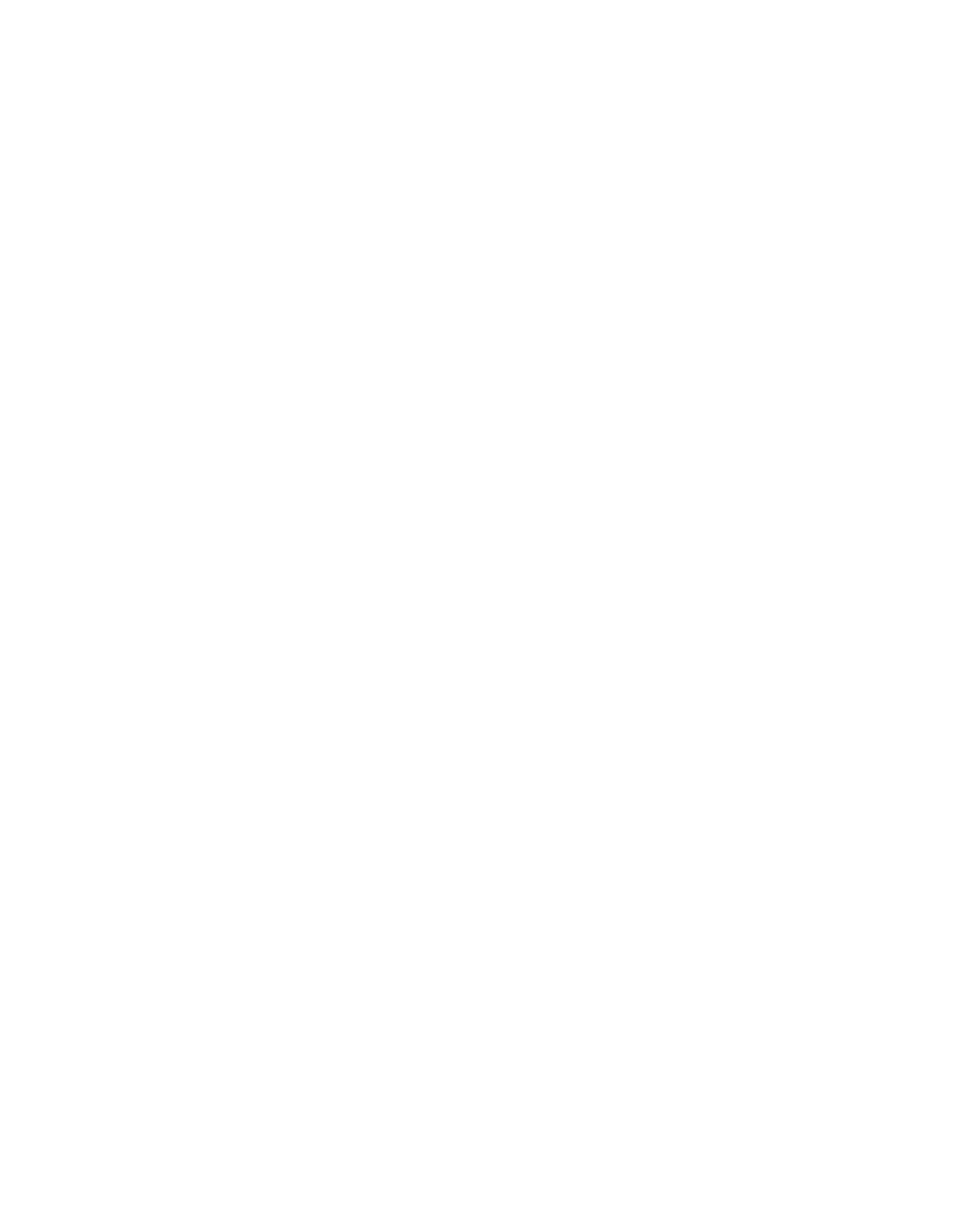#### **EXECUTIVE SUMMARY**

The forecasts in this report predict the number of new offshore structures to be installed, removed, and operated on the Gulf of Mexico OCS over the next twenty-five years–1999 to 2023. The forecasts were made by using econometric modeling techniques on historical data from1947 through 1996. The historical record and predicted path (under the reference forecast) of the number of platforms operating in the Gulf over the 1947 to 2023 time period are illustrated in Figure E.1.

The principal trends and implications of the reference forecast are:

- A decline in the number of operating offshore structures from 3,687 to 2,612: a decline of about 29 percent over the 1999 to 2023 period.
- An annual average rate for installation of new platforms of not quite 142 per year: a total of 3,543 platforms installed over the 25-year period.
- Removal of old platforms at an annual rate of about 186 per year: a total of 4,645 structures removed over the period.

The model results on which this forecast were based explain nearly 80 percent of the variation in the historical values of the principal dependent variable–new offshore structures–and tracks very closely the historical trend in platform installations. Alternative forecasts, based on changing the values of the forecasting variables, did not result in major changes in the trends in the reference forecast.

- Using the high oil price forecast, rather than the base oil price forecast, in the forecasting model resulted in a 2.3 percent increase in the number of platforms operating in the year 2023 compared to the number in the reference forecast. The percentage decline in operating platforms over the 1999 to 2023 period decreased from 29 percent to 27 percent. In EIA's low price case, the decline in platforms deepened to a 31 percent drop.
- If the forecasting variable reflecting the cumulative size of new oil and gas fields is increased by two standard errors, the number of platforms operating in the year 2023 is forecast to increase by 16 platforms, an increase of only 0.6 percent.
- Spreading the range of the values used for both the cumulative size of new oil and gas fields discovered and for the Energy Information Administration's forecast of oil prices had a larger but still modest impact. The high forecast (based on both oil prices and the cumulative size of new fields increased by two standard errors) predicted the number of operating platforms would decline by slightly more than 20 percent, as compared to 29 percent in the reference forecast. The decline in the corresponding low forecast was about 35 percent.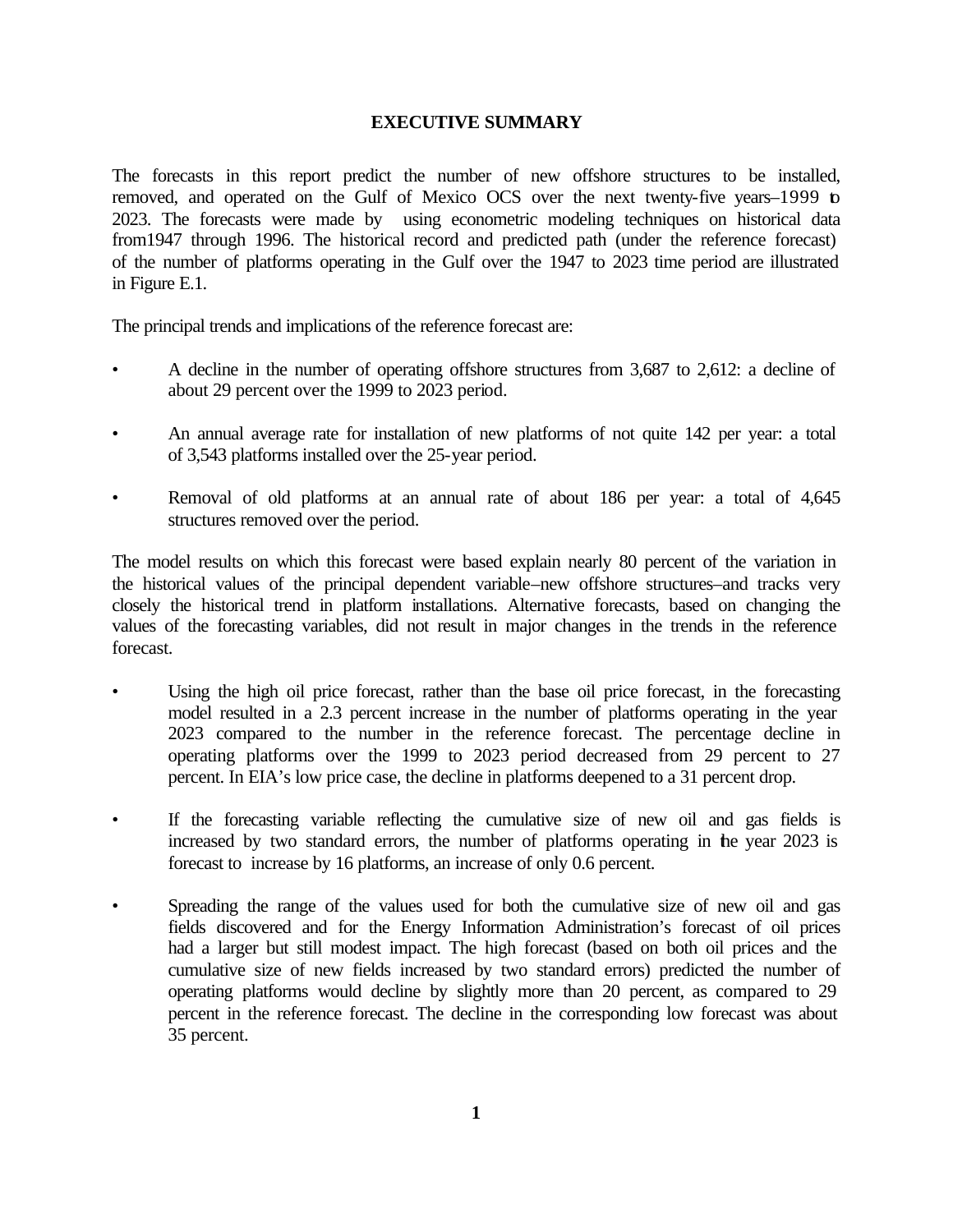

**Figure E.1. Platforms operating on the Gulf of Mexico OCS.** 

A numerical forecast of offshore structures is relevant and useful for various purposes. For example, an important aspect of offshore platforms in the Gulf of Mexico is that they provide habitat for highly valued reef fish such as snappers and groupers. Such habitat is scarce in the Gulf. Offshore platforms have increased the total amount of reef habitat available by as much as 10 to 25 percent, depending on the definition and estimate of natural reef habitat, and have become important destinations for recreational fishermen and party boats. A forecast of the number of platforms operating over the next twenty-five years will be useful to those responsible for planning, managing, and preserving fish habitat and fish stocks through artificial reefs and other management programs.

The internal content and mechanics of the forecast also are important. For example, the economies of coastal areas adjacent to offshore petroleum producing areas are affected in important ways by offshore oil or gas development. In the reference forecast the decline in the number of operating platforms takes place because the number of platforms removed each year increases significantly above historical levels. The annual number of platforms installed, on the other hand, increases as well, but very slowly.

Since many of the platforms installed are expected to be larger platforms located in deeper water further from shore while more of the platforms forecast to be removed are smaller platforms located in shallower waters, expenditures on installing and operating new platforms and pipelines (as well as on removing old platforms) will dwarf expenditures lost as smaller platforms cease operating. Thus, the net effect on the economies of adjacent coastal areas may be quite positive despite the overall decline in the number of platforms operating. In contrast, if the same decline in the operating platforms as in the reference forecast were to come about largely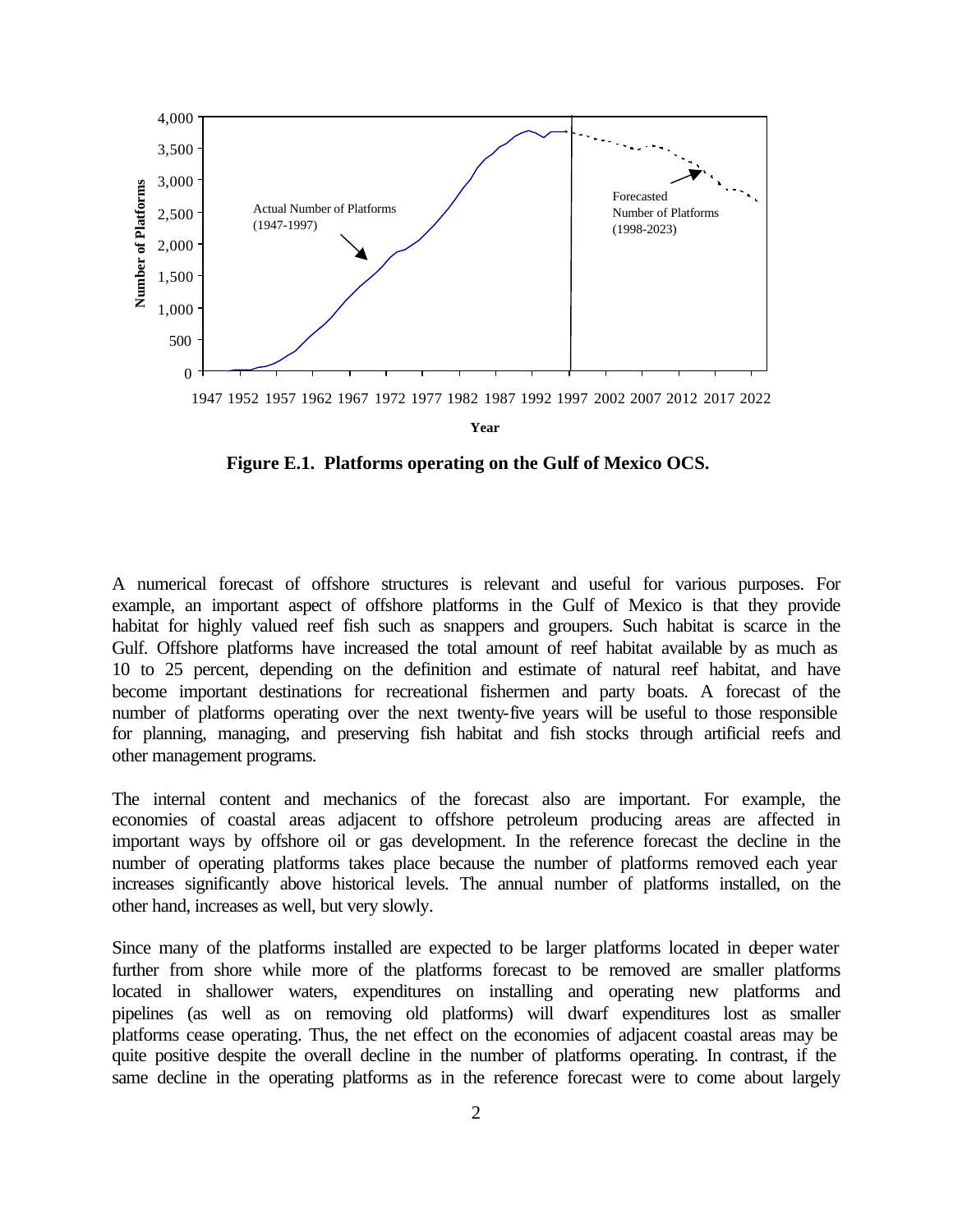because of a decline in the number of platforms installed, with a more modest decline relative to the reference forecast in the number of platforms removed, such a decline would likely have a very significant negative effect on adjacent coastal areas.

The report also reviewed the history of offshore development as a background and context for the forecast. The principal findings and generalizations from this review are:

- Since 1942, 5,561 platforms or structures have been installed on the OCS subject to federal jurisdiction.
- As of 1997, 1,645 of these structures had been removed leaving 3,916 operating platforms on the federal OCS.
- About 50 percent of the operating platforms are classified as "non-major" structures– defined as having fewer than six wells and no more than two pieces of equipment. The other 50 percent are classified as "major structures."
- About 68 percent of the structures that have been removed were non-major structures, and about 86 percent of the structures that have been removed were located in less than 400 feet of water.
- Conversely, proportionately more larger platforms, located in deeper water, have been installed as time has passed.
- The number of operating structures has grown steadily since the initial installations in the 1940s because the number of installations has been greater than the number of removals.
- The growth of the number of operating platforms has slowed in the 1990s as yields from fields have declined and the platforms installed in the 1960s and 1970s to produce them have become uneconomic to operate and have been removed.
- The average age of operating platforms has steadily increased; in 1997 it was about 18 years for major structures and 16 years for non-major structures.
- The average age of platforms that have been removed was 14.5 years for major structures and 15.8 years for non-major structures.
- Many external factors are involved in the decision to install a platform, but the determining factor is the expected productivity and profitability of the field the platform is intended to produce. When production falls below profitable levels, the platform will be shut down and removed.
- When new fields are discovered, new structures will be installed if expected revenues exceed expected costs sufficiently to compensate the operator for the risk, uncertainty, and opportunity cost of capital inherent in the installation decision. Factors that increase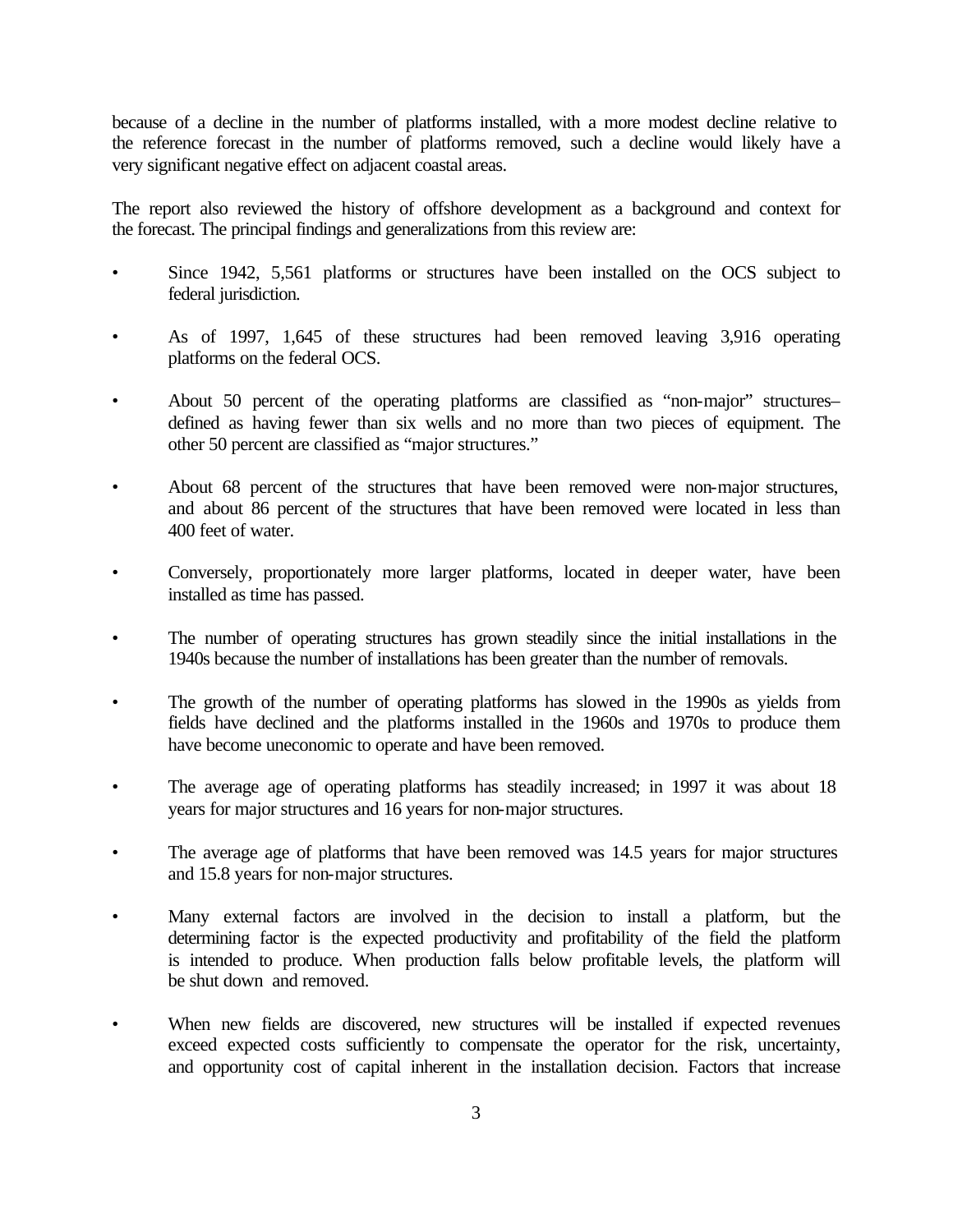expected revenues or decrease uncertainty and risk will accelerate installations; factors having the opposite effects will decrease installations.

• The decision to remove a platform is more tightly constrained. Economic and cash flow considerations may influence the timing of decisions at the margin, but regulations require structures to be removed within one year after production on the lease has stopped. Structures may be removed before that time if economic or technical factors so dictate, and operators may ask that removal be postponed, but the range of managerial discretion is much narrower than it is for installations.

**\* \* \* \* \***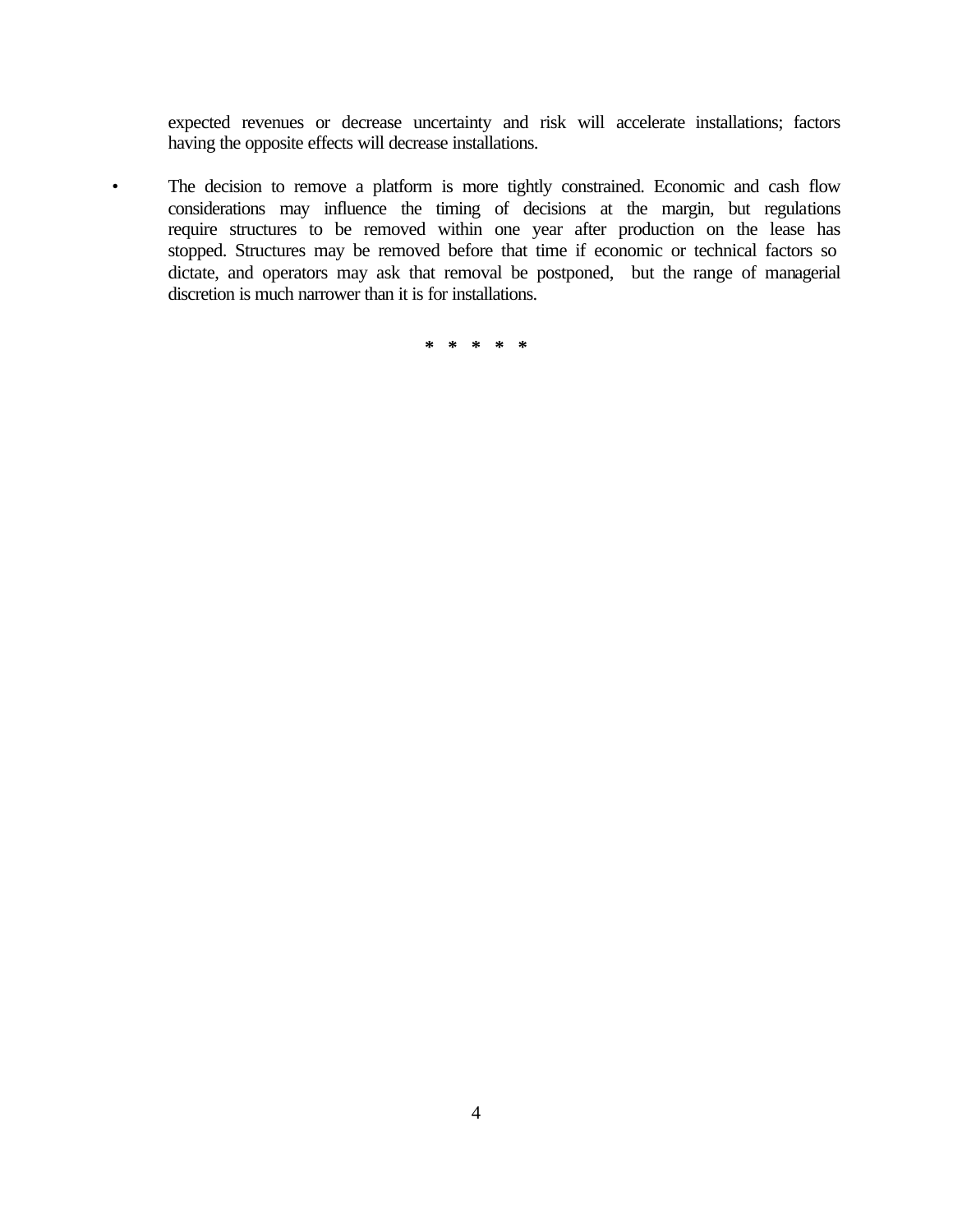#### **1. INTRODUCTION**

There have been about 5,600 offshore structures installed and operated by oil and gas companies in the United States.<sup>1</sup> Most of them are located in the Gulf of Mexico off the coasts of Louisiana and Texas, with small clusters also off Alabama, Alaska, California, and Mississippi. The structures range in size from single-well caissons in shallow water to huge, complex structures located in very deep water that would dwarf the tallest existing skyscrapers were they to be located on dry land. These varied structures are usually lumped together as "offshore platforms" or, even less descriptively, called "oil rigs," but they at the extreme they are as different as lawnmowers and jet airplanes.

The nation's stock of offshore platforms is one of the primary components of its economic and physical capital. Constructing, operating, and removing platforms interacts with the economies and ecologies of adjacent coastal areas in important ways (positively as well as negatively). Although firms operating in the Gulf of Mexico conduct detailed engineering and economic planning studies to schedule platform installations and removals on their leases, little analysis has focused on how the entire collection of offshore platforms is likely to change over time and what variables or influences are responsible for those changes.

The objectives of this study are as follows:

l

- First, to make a forecast of the number of offshore platforms that will be removed, installed, and operated in the Gulf over the next two decades, and
- Second, to discuss the principal determinants and characteristics of the forecast as well as some of the uncertainties and implications of this forecast for the industries and individuals that use the Gulf's resources and the agencies that are responsible for their management and regulation.

The econometric framework developed in this study assumes that as more new fields are discovered and developed, the incentives to install new offshore structures should also increase, but, at a decreasing rate. Bearing in mind the relatively long lead time required to design, permit, and install an offshore platform, however, it is likely that the strengthened incentives may not result in a platform being fully installed and operating during the given year. Other factors such as changes in economic conditions and expectations or cost-reducing- improvements in technologies will also affect the number of platforms and the rate that firms wish to install them. As economic conditions and expectations become more favorable and stable, the incentives to install new offshore structures will strengthen. Similarly, as technologies for finding and producing petroleum improve, the need for additional offshore structures may change.

 <sup>1</sup> The definition of "platform" varies. A major source of offshore data, for example, does not include single pipe caissons or well protectors while the Minerals Management Service does include such structures in their data. We will rely on MMS data definitions unless noted otherwise.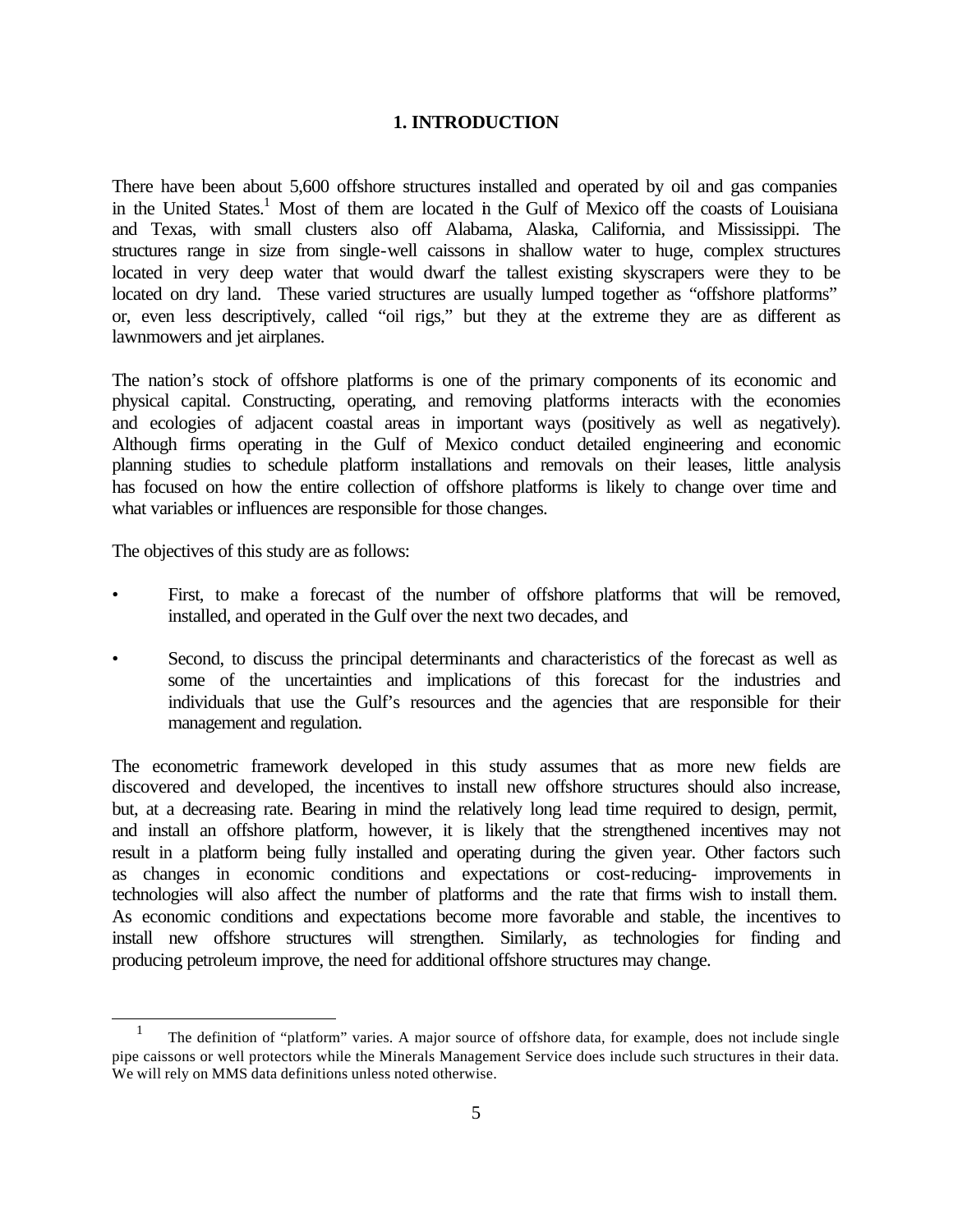Technological change is often divided into two broad categories: 1) evolutionary technological change– the steady refinement of techniques and equipment, and 2) revolutionary technological change– the sudden, sharp change brought about by completely new techniques and equipment. The first is always present to some degree as firms and their employees gain experience, but the second is by definition difficult if not impossible to predict and incorporate into long-term forecasts.

Does this limit the relevance of our forecast? Would the movement of drilling and production platforms into the "deep gulf" have occurred without the development of 3D seismic, directional drilling and the development of deep water technologies? Are these technologies "revolutionary" or are they "evolutionary." Does a forecast based on historical data implicitly give too little weight to these "new" technologies?

Doug Bohi (1997), in a careful consideration of the role of sources of innovation and productivity improvement in petroleum exploration and development, provides a justification for treating the emergence of these technologies as "evolutionary." Bohi writes:

It would be a mistake to underestimate the extent to which endogenous influences were responsible for the development of these technologies. None of them suddenly appeared in the last ten years in readily usable commercial form. In fact, all three technologies are better described as groups of complementary technologies that support a central concept. Thus, for example, high-speed computers were the essential breakthrough necessary to implement the concept of 3D, but this event by itself was not sufficient for success. Computers had to be told how to process the data, and methods had to be developed for understanding what the processed data meant (Bohi. 1997, p. 101).

Bohi also explains that, although these technologies have greatly reduced finding and production costs for petroleum in the Gulf of Mexico, their impact in regions of the world where finding costs are already very low, such as the Middle East, or where transportation costs dominate, such as in the several countries of the former Soviet Union, will be small.

This report has five sections. An introduction, a second section presenting some historical trends, a third section explaining the modeling framework adopted in this report, a fourth section describing the hypothesized model equations and presenting the estimated model results, and a final section summarizing findings, implications and conclusions.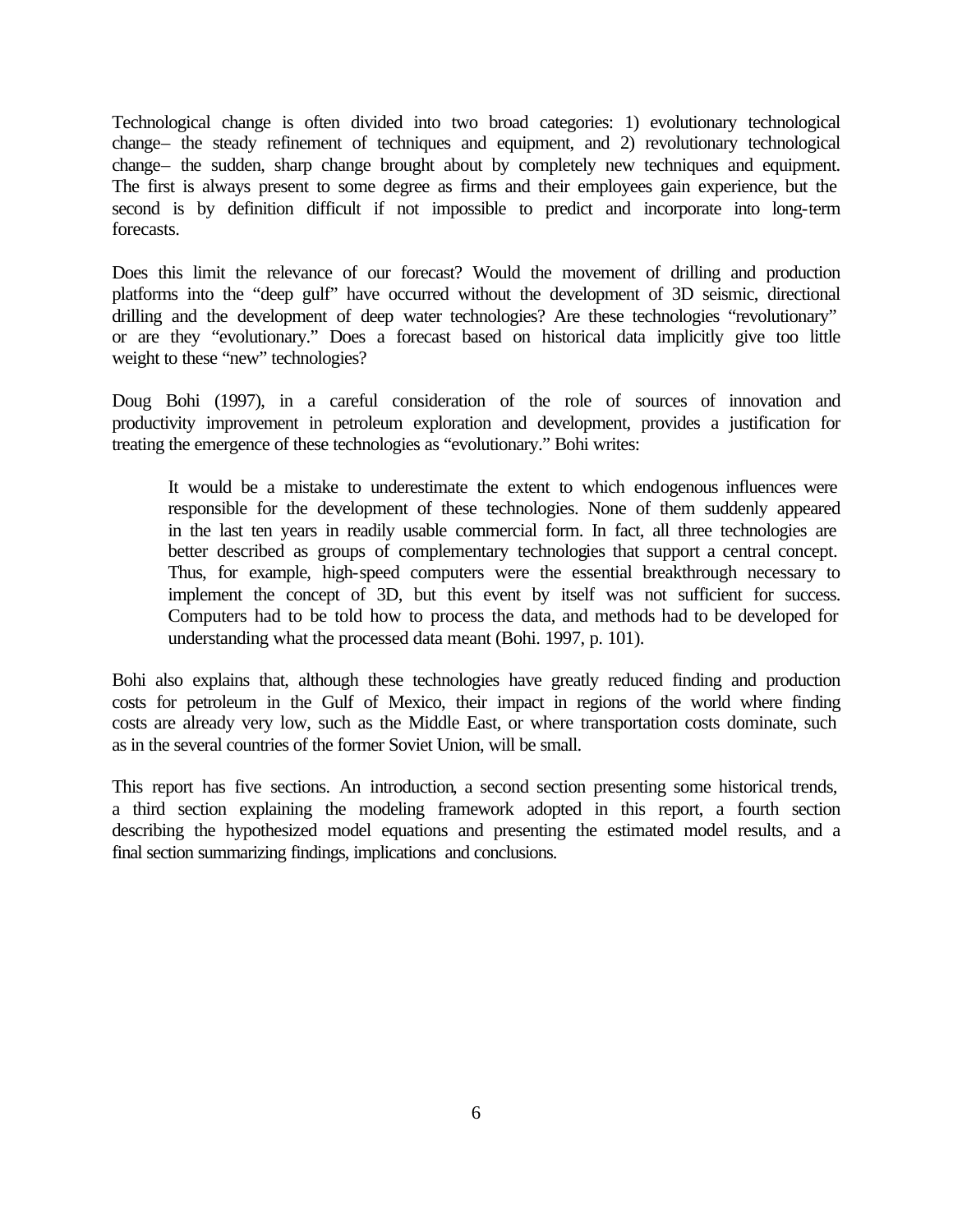#### **2. THE NUMBER OF OFFSHORE PLATFORMS ON THE GULF OCS**

#### **2.1 Installations**

l

Since the first offshore structure was located in the OCS Gulf in 1942, 5,561 fixed structures<sup>2</sup> had been installed as of December 31, 1997. Over the same time period about 1,645 platforms had been removed leaving about 3,916 fixed structures that are currently operating**.** Approximately 77 percent of platforms were installed in water depth of less than 150 feet. In aggregate since 1942, 53 percent of fixed offshore structures installed on the OCS were nonmajor offshore structures. Thus, 47 percent of all OCS structures installed since 1942 are major oil and gas drilling and production platforms. The number of platforms installed annually on the OCS averaged about 101 between 1942 and 1997.

Data on the number of fixed offshore structures installed in the Gulf of Mexico OCS region are presented in Table 2.1 both by water depth and type of structure. Structures are classified as either major or non-major. Structures with at least six completions and two pieces of production equipment are major structures; all others are classified as non-major.

#### **Table 2.1**

| Depth Ranges | <b>Major Structures</b> | Non-Major Structures | <b>All Structures</b> |
|--------------|-------------------------|----------------------|-----------------------|
| $0 - 20$     | 103                     | 512                  | 615                   |
| $21 - 50$    | 523                     | 1,427                | 1,950                 |
| $51 - 100$   | 698                     | 774                  | 1,472                 |
| 101-150      | 393                     | 176                  | 569                   |
| 151-200      | 311                     | 107                  | 418                   |
| 201-300      | 338                     | 48                   | 386                   |
| 301-400      | 86                      | 7                    | 93                    |
| 401-500      | 22                      | $\overline{0}$       | 22                    |
| 501-900      | 18                      | $\overline{2}$       | 20                    |
| > 900        | 14                      | $\overline{2}$       | 16                    |
| Total        | 2,506                   | 3,055                | 5,561                 |

## **Number of Offshore Structures Installed by Water Depth and Type: Gulf OCS as of December 31, 1997**

 $\mathfrak{D}$  There are an additional 272 structures in the MMS data file. However, these are not included in the analysis because no installation date is indicated for these structures.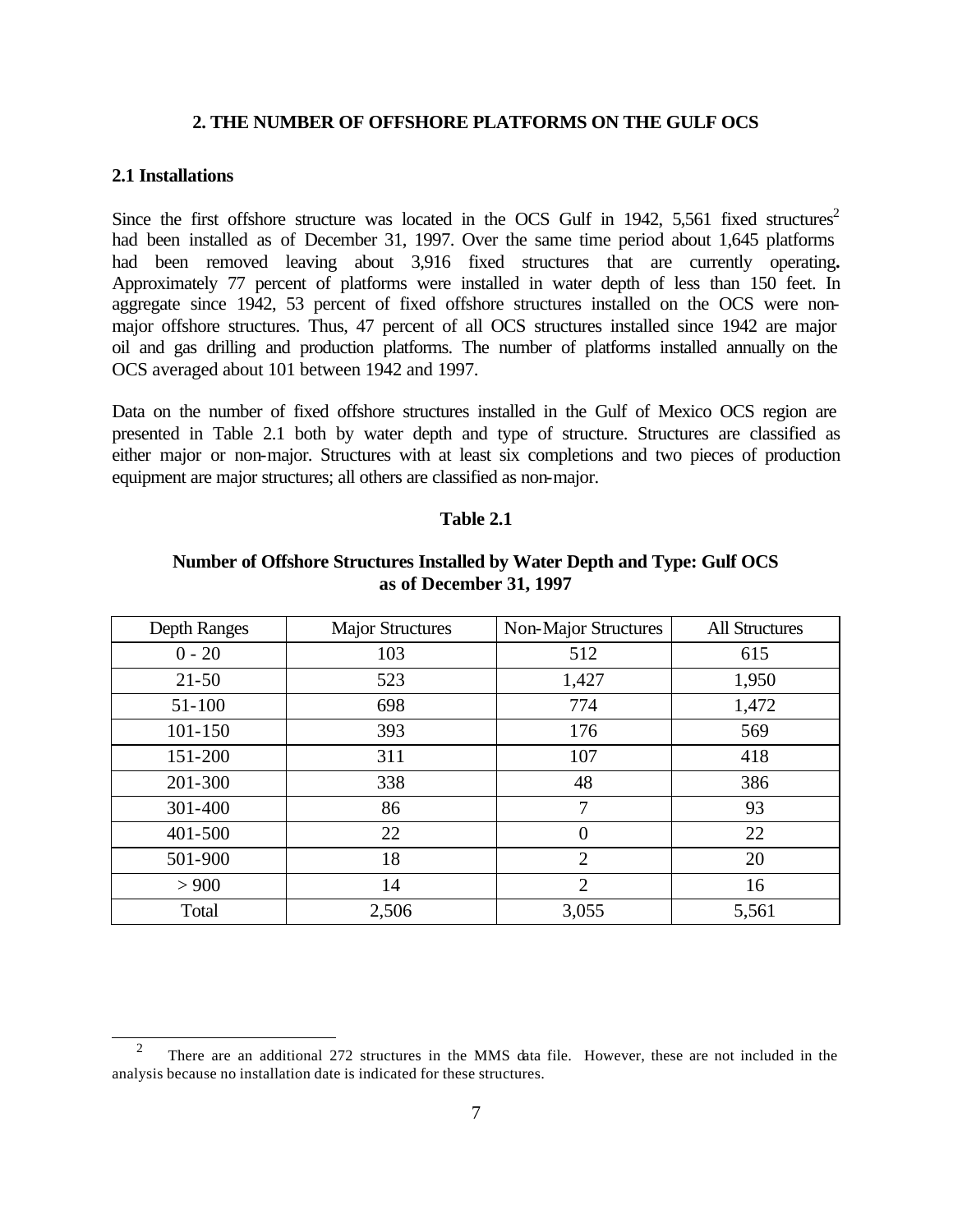Figure 2.1 shows the number of platforms installed on the Gulf of Mexico OCS during the 1942 to 1997 period.<sup>3</sup> Only a weak, positive, pattern of growth is observable, especially if the price spike in the early 1980s is not considered to be a part of the longer-term trend and the initial ramp-up in the 1950s is omitted. The initiation of area-wide leasing in 1983 is another factor that appears to have influenced the trend in installations.



**Figure 2.1. Fixed offshore structures installed on the OCS, 1947-1997.**

#### **2.2 Removals**

l

Standard industry practice is to remove platforms at the end of the economic life of the field in which they are located. Their removal thus, to a large extent, depends directly on the duration of oil and gas production from the lease on which they are located. Although other factors may come into play, usually it is less expensive to remove several or all the platforms in a field at the same time rather than to remove each when its own production falls below minimum levels of profitability. Thus, platforms normally will not be removed before production from the lease on which they are located comes to an end.

Further, since earlier removal is not required by existing regulations, companies may choose to postpone removals simply because doing so may reduce the discounted (or present value) future cost of doing so below the current cost of removal. Other reasons for early removal or

 <sup>3</sup> Although the first platform on the OCS was installed in 1942, consecutive time-series data on platform installations began in 1947.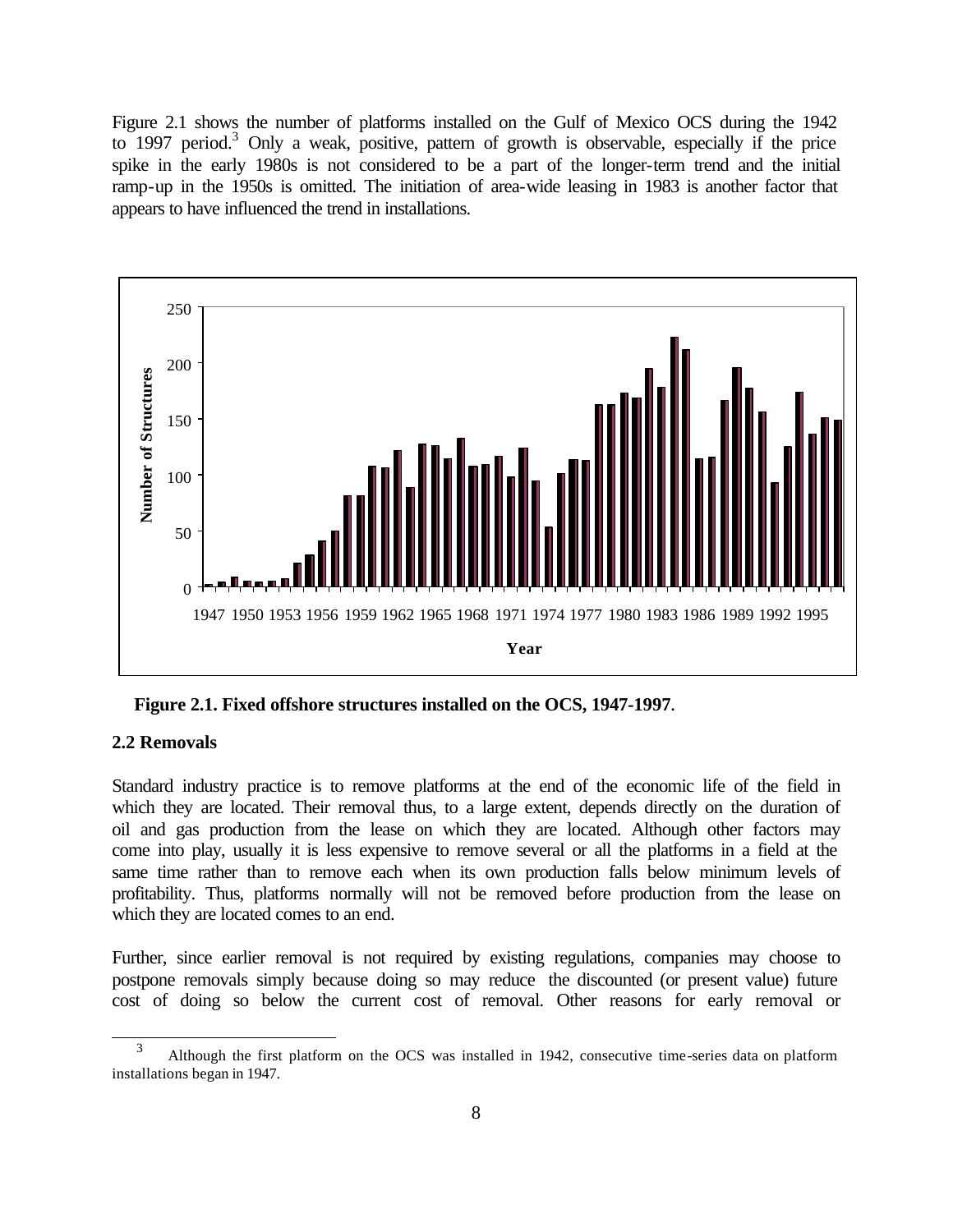postponing removal include damage to the platform, services performed for other platforms such as pumping or processing, or planning or considering work overs or drilling at a new depth.

According to available data on platform removals, the first offshore structure was removed from the Gulf of Mexico OCS in 1973. To date (through 1997), 1,645 structures have been removed at an annual average rate of 65 removals. Figure 2.2 shows total platforms removed per year and the cumulative number of platforms removed in the Gulf of Mexico OCS region from 1973 through 1997. An unusually high number of offshore structures were removed in 1993 because of damage caused by Hurricane Andrew.

Figure 2.3 shows the average age of platforms removed by type of structure. As of year end 1997, the average age of all removed offshore structures was 14 years. When major and nonmajor platforms are measured separately, the average age at removal for major structures is 14.5 and 15.8 for non-major structures.

Although accidents, storm damage, and unforseen geological problems may cause platforms to be removed early, the discrepancy between the assumed and actual life of platforms is probably explained by the end of economic production from the field rather than by design or engineering factors unique to each platform.

Table 2.2 shows the average depth of the water surrounding offshore structures removed in the U.S. Gulf of Mexico OCS region as of 1997. The bulk of platforms removed (90 percent) was removed in water depth of less than 150 feet. In addition, nearly 70 percent of platforms removed as of 1997 are non-major offshore structures.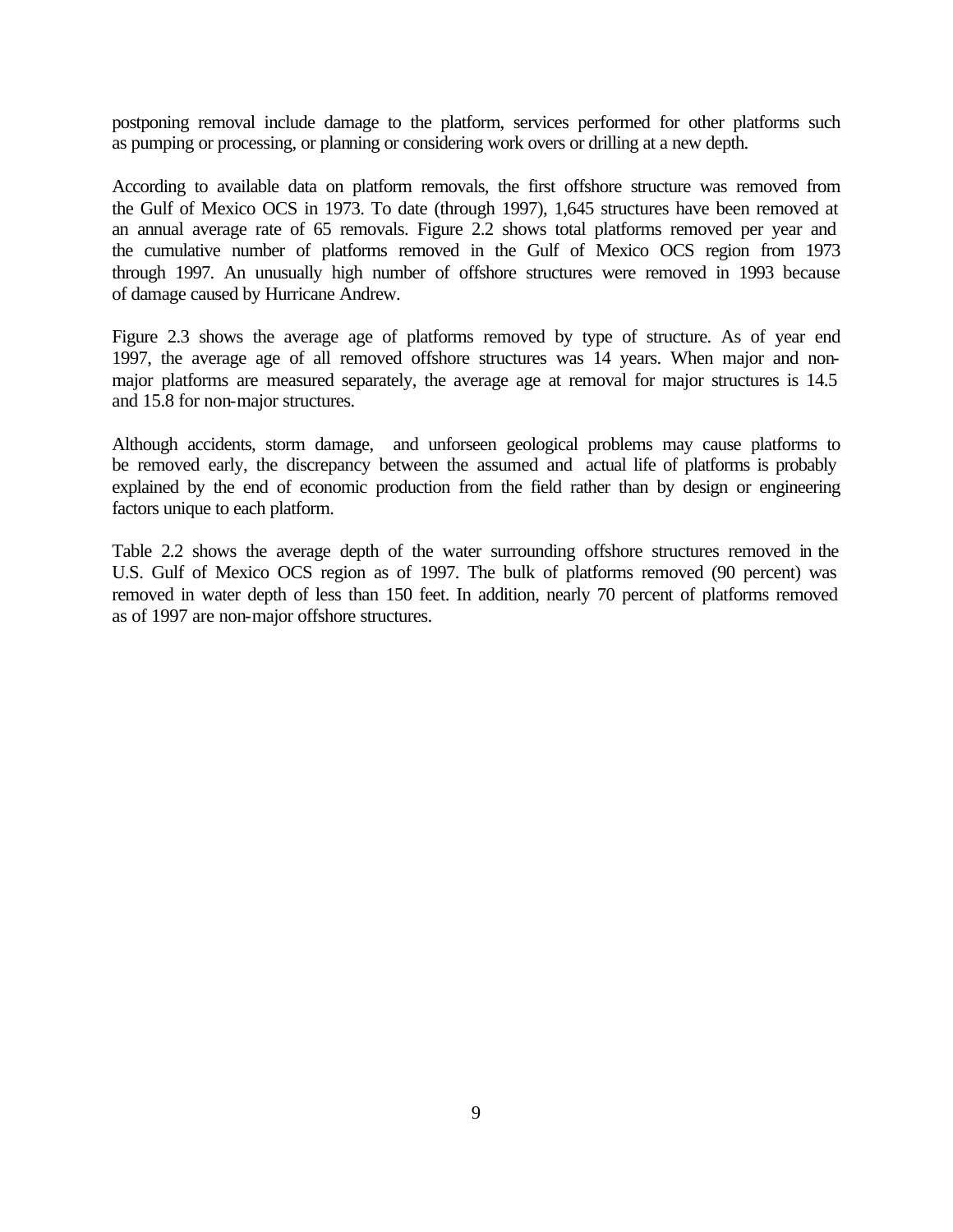

**Figure 2.2. Fixed offshore structures removed on the OCS, 1973-1997.**



**Figure 2.3. Average age of fixed offshore structures removed on the OCS, 1973-1997**.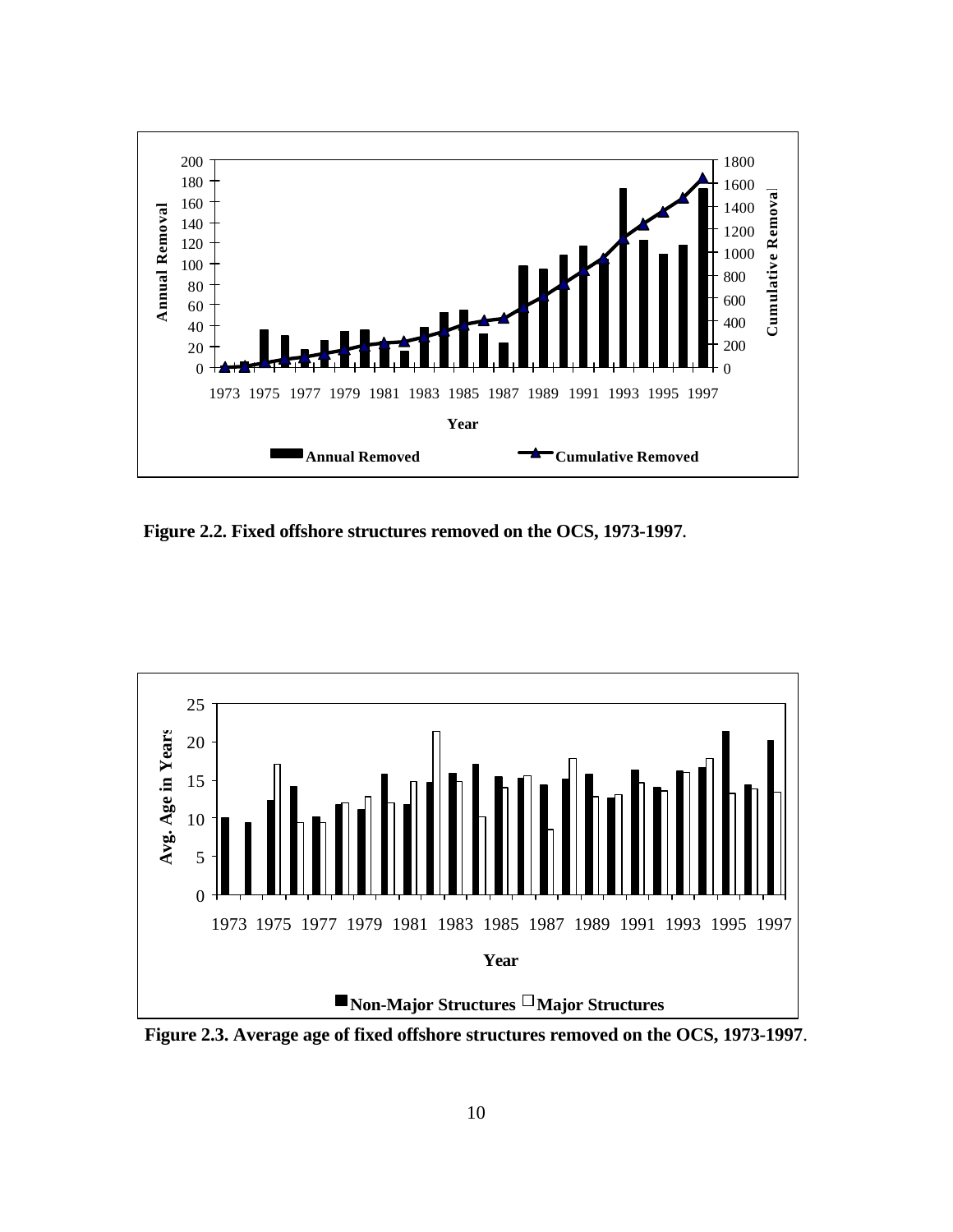#### **Table 2.2**

| Depth Ranges | Non-Major Structures | <b>Major Structures</b> | <b>All Structures</b> |
|--------------|----------------------|-------------------------|-----------------------|
| $0 - 20$     | 240                  | 25                      | 265                   |
| $21 - 50$    | 513                  | 124                     | 637                   |
| $51 - 100$   | 274                  | 174                     | 448                   |
| 101-150      | 52                   | 87                      | 139                   |
| 151-200      | 29                   | 66                      | 95                    |
| 201-300      | 4                    | 40                      | 44                    |
| 301-400      |                      | 15                      | 16                    |
| 401-500      | $\overline{0}$       | $\overline{0}$          | $\theta$              |
| 501-900      | $\overline{0}$       | $\overline{0}$          | 0                     |
| > 900        | $\overline{0}$       |                         |                       |
| Total        | 1,113                | 532                     | 1,645                 |

## **Water Depth of Fixed Offshore Structures Removed on the Gulf of Mexico OCS 1973-1997**

#### **2.3 Platforms in Operation**

As of December 31, 1997, there were about 3,916 operational offshore structures located in waters regulated by the Minerals Management Service in the Gulf of Mexico. The number of existing offshore structures on the OCS is presented for the years 1947 through 1997 in Figure 2.4.

The total number of platforms grew in every year except 1992, when Hurricane Andrew blew through the heart of the Gulf of Mexico's producing area. Existing platforms classified by water depth are shown in Table 2.3. Of these, 80 percent were located in water depths of less than 150 feet and less than 1 percent located in waters deeper than 400 feet.

The average age of existing offshore structures on the OCS in 1997 was approximately 16.8 years. Major structures on average were 17.8 years old, and non-major structures were 15.9 years old. The productivity of platforms in terms of production per platform is illustrated in Figure 2.5. Production per platform, expressed in barrels of oil equivalent, peaked in the early 1970s and then, with the exception of the immediate post-Arab oil exporters' "embargo," declined regularly thereafter. The rate of decline leveled off, however, in the mid-1980s as seismic advances, directional drilling and other technological advances began to take hold. In the 1990s the decline essentially has stopped . As the large "deep Gulf" fields begin production in the late 1990s, production per platform may increase.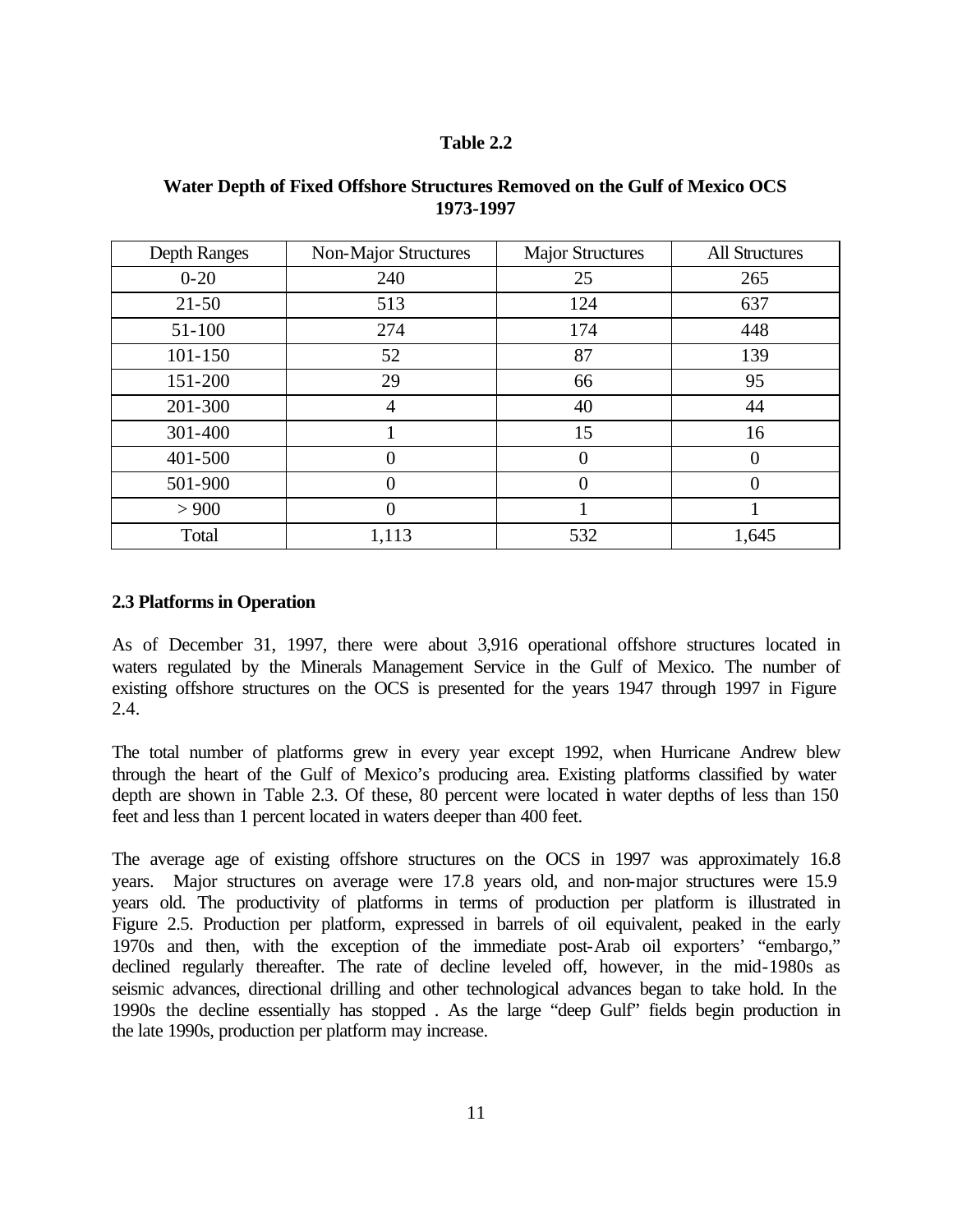

 **Figure 2.4. Existing offshore structures on the Gulf of Mexico OCS, 1947-1997.**



**Figure 2.5. Production per operating platform on the OCS, 1954-1995.**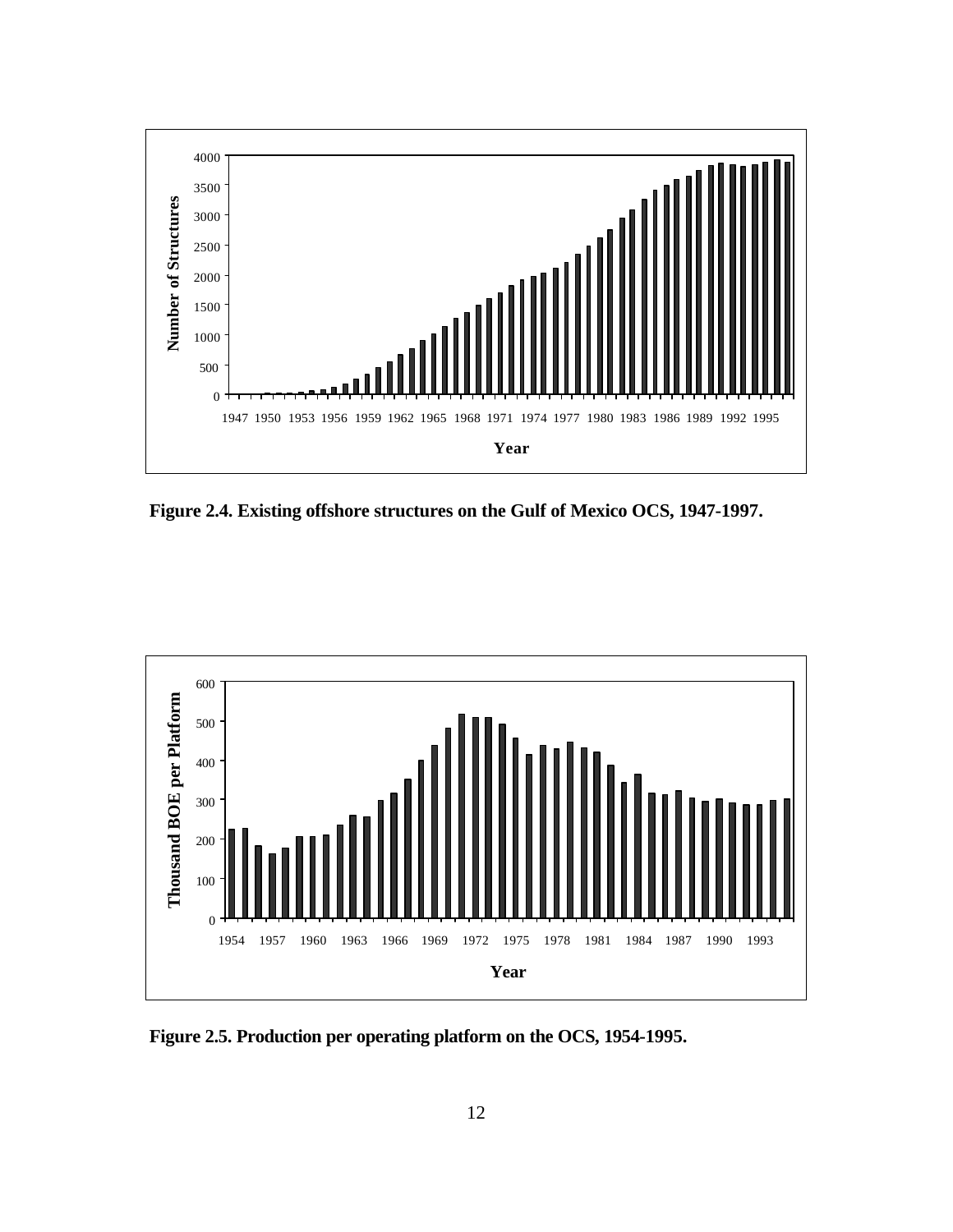#### **Table 2.3**

| Depth Ranges | <b>Non-Major Structures</b> | <b>Major Structures</b> | <b>All Structures</b> |
|--------------|-----------------------------|-------------------------|-----------------------|
| $0 - 20$     | 272                         | 78                      | 350                   |
| $21 - 50$    | 914                         | 399                     | 1,313                 |
| $51 - 100$   | 500                         | 524                     | 1,024                 |
| $101 - 150$  | 124                         | 306                     | 430                   |
| 151-200      | 78                          | 245                     | 323                   |
| 201-300      | 44                          | 298                     | 342                   |
| 301-400      | 6                           | 71                      | 77                    |
| 401-500      | $\overline{0}$              | 22                      | 22                    |
| 501-900      | $\overline{2}$              | 18                      | 20                    |
| > 900        | $\overline{2}$              | 13                      | 15                    |
| Total        | 1,942                       | 1,974                   | 3,916                 |

#### **Water Depth of Fixed Offshore Structures Operating on the Gulf of Mexico OCS as of December 31, 1997**

Figures 2.6 and 2.7 depict the trend in average age of major offshore structures and non-major structures on the OCS. Both figures show a steady increase, but Figure 2.6 shows apparent "leveling off" in the early 1980s followed by a resumption of the trend in the late 1980s and early 1990s. A possible explanation is that improved exploration technology and falling finding costs have made smaller fields serviced by smaller platforms profitable to develop.

This inference is consistent with the platform age data, shown in Figure 2.8, showing that about 23 percent of non-major structures on the Gulf OCS are five or fewer years old. At the other end of the distribution, approximately one-fourth of existing platforms on the OCS region are more than 25 years old, and some platforms in both the major and non-major categories are 46 years or older as depicted in Figures 2.8 and 2.9.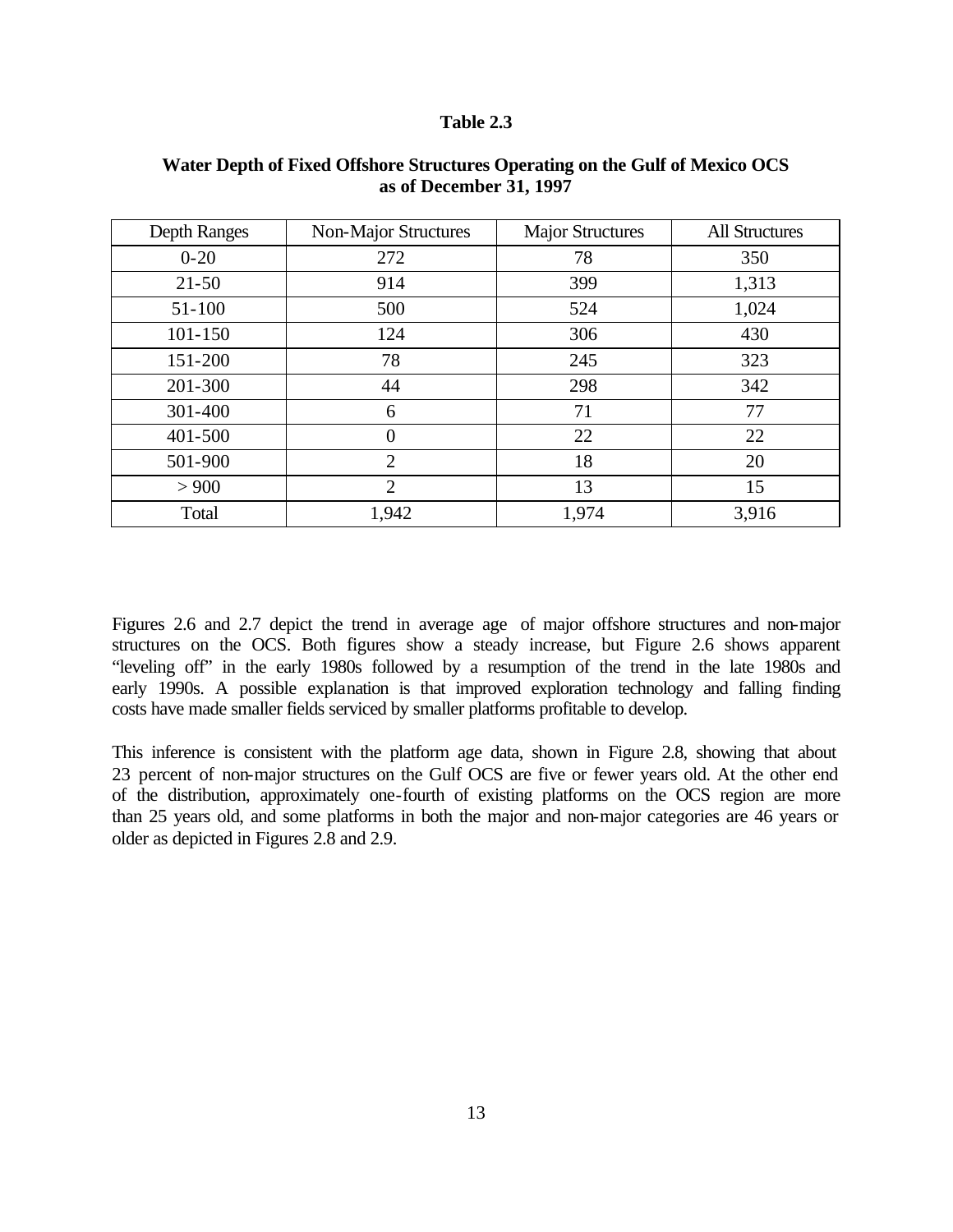

**Figure 2.6. Average age of fixed non-major offshore structures operating on the OCS.**



**Figure 2.7. Average age of fixed major offshore structures operating on the OCS.**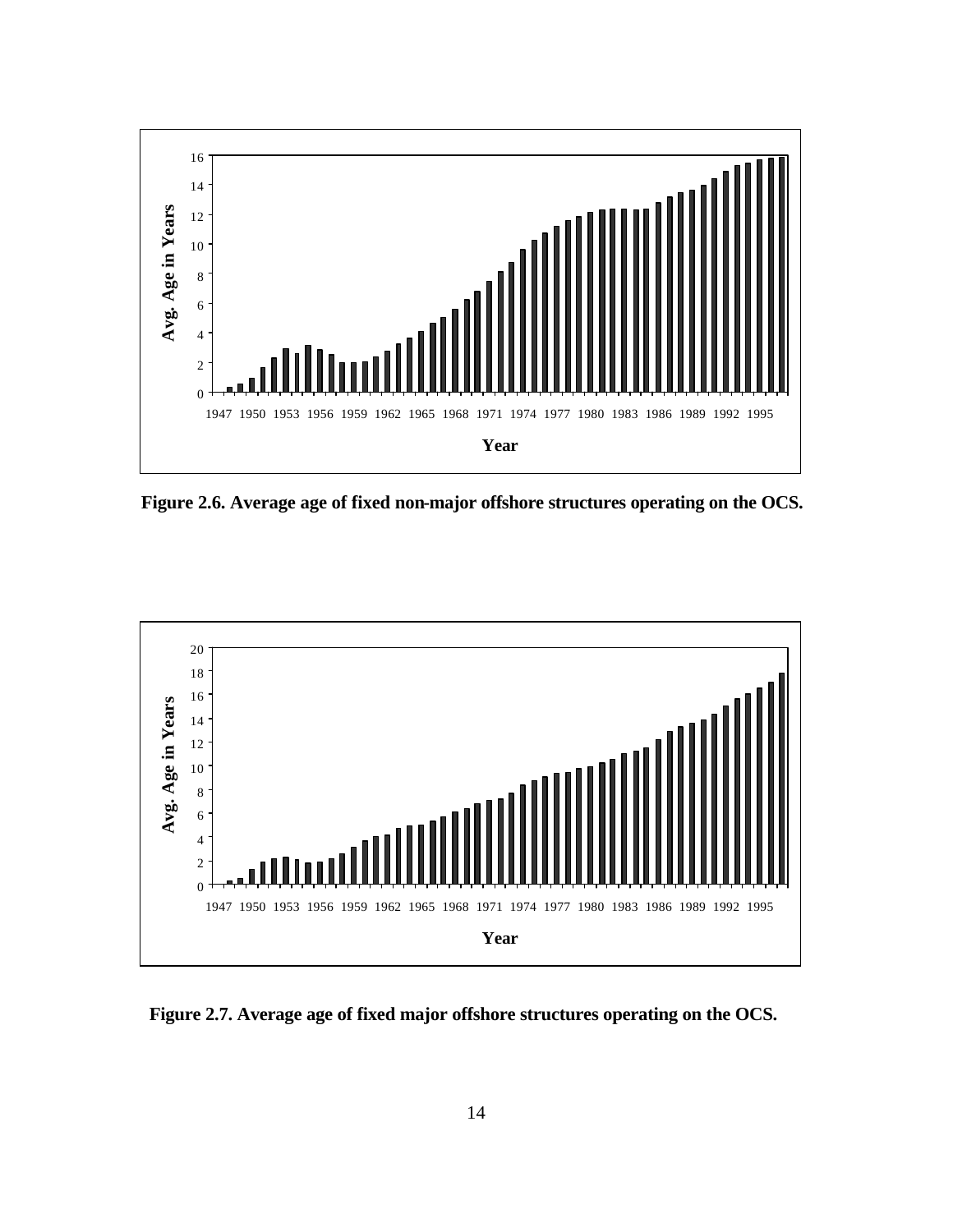

**Figure 2.8. Age distributions of fixed non-major structures operating on the OCS in 1997.**



**Figure 2.9. Age distribution of fixed major structures operating on the OCS in 1997.**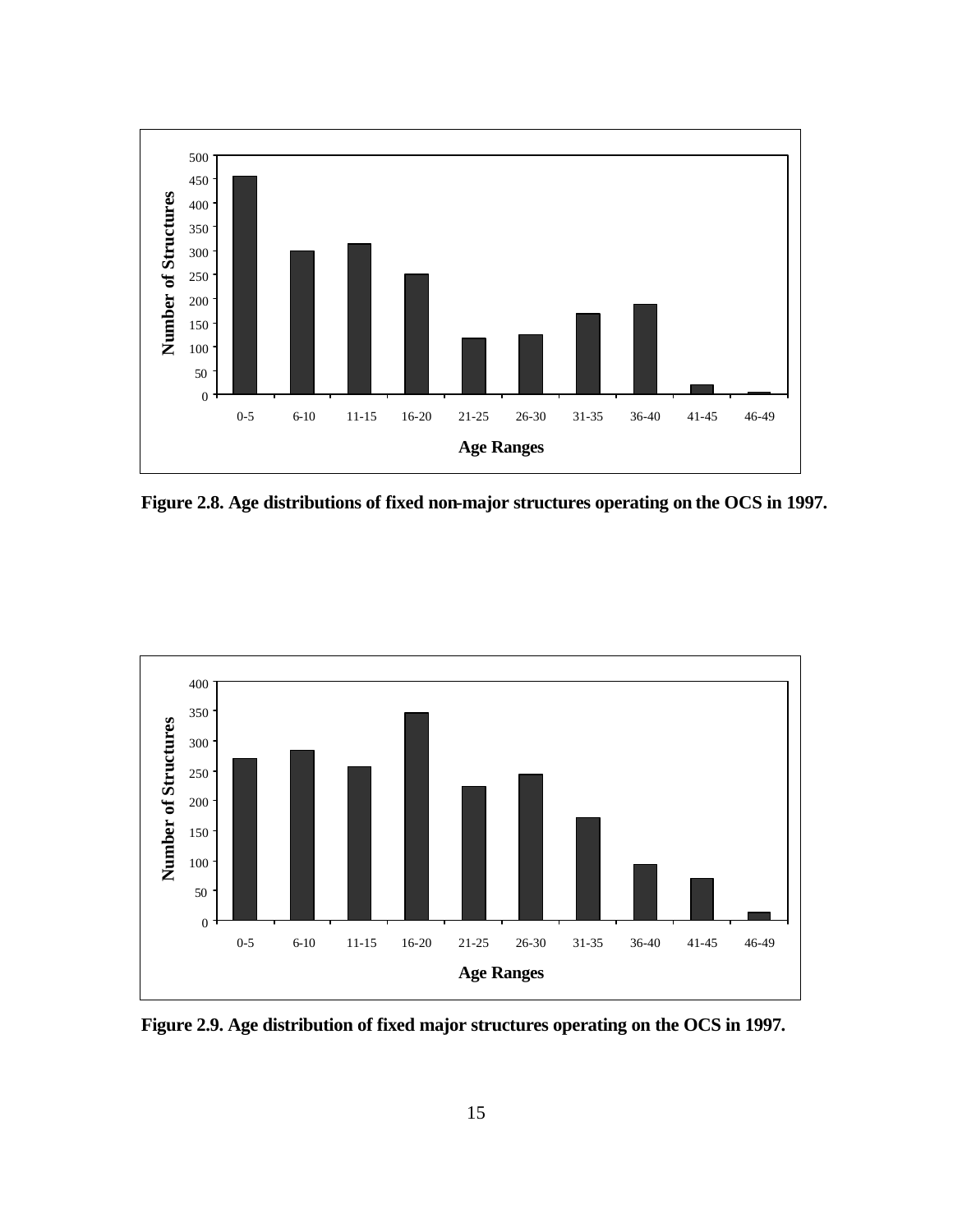#### **2.4 Conclusions and Implications**

- Since 1942, 5,561 platforms or structures had been installed on the OCS subject to federal jurisdiction.
- As of 1997, 1,645 of these structures had been removed leaving 3,916 operating platforms on the federal OCS.
- About 50 percent of the operating platforms are classified as "non-major" structures– defined as having fewer than six wells and no more than two pieces of equipment. The other 50 percent are classified as "major structures."
- About 68 percent of the structures that have been removed were non-major structures, and about 86 percent of the structures that have been removed were located in less than 400 feet of water
- Conversely, proportionately more larger platforms, located in deeper water, have been installed as time has passed.
- The number of operating structures has grown steadily since the initial installations in the 1940s because the number of installations has been greater than the number of removals.
- The growth of the number of operating platforms has slowed in the 1990s as platforms installed in the 1960s and 1970s have become uneconomic to operate and been removed.
- The average age of operating platforms was steadily increased and in 1997 was about 17.8 years for major structures and 15.9 years for non-major structures.
- The average age of platforms that have been removed was 14.5 years for major structures and 15.8 for non-major structures.
- Many external factors are involved in the decision to install a platform. But the determining factor is the expected productivity and profitability of the field the platform is intended to produce from. When production falls below profitable levels the platform will be shut down and removed unless other factors, such as loss of a pumping station, would increase costs sufficiently to negate the potential savings.
- When new fields are discovered, new structures will be installed if expected prices exceed expected costs sufficiently to compensate the operator for the risk, uncertainty, and opportunity cost of capital inherent in the decision. Factors that increase expected revenues or decrease uncertainty and risk will accelerate installations; factors having the opposite effects will decrease installations.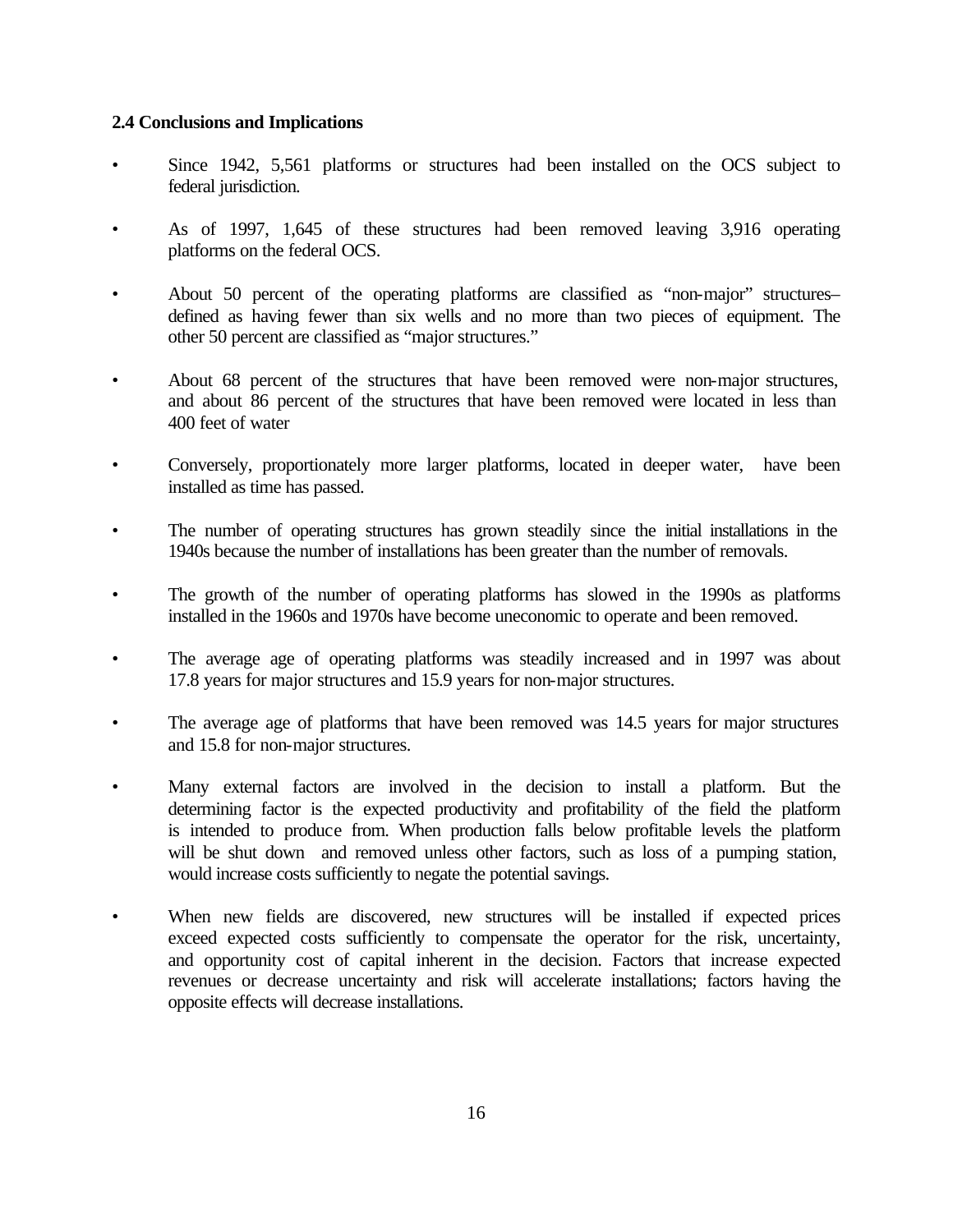• The decision to remove a platform is more tightly constrained. Economic and cash flow considerations may influence decisions at the margin, but regulations require structures to be removed by the end of one year after production on the lease has stopped. Structures may be removed before that time if economic or technical factors so dictate, and operators may ask that removal be postponed, but the range of managerial discretion is much narrower than it is for installations.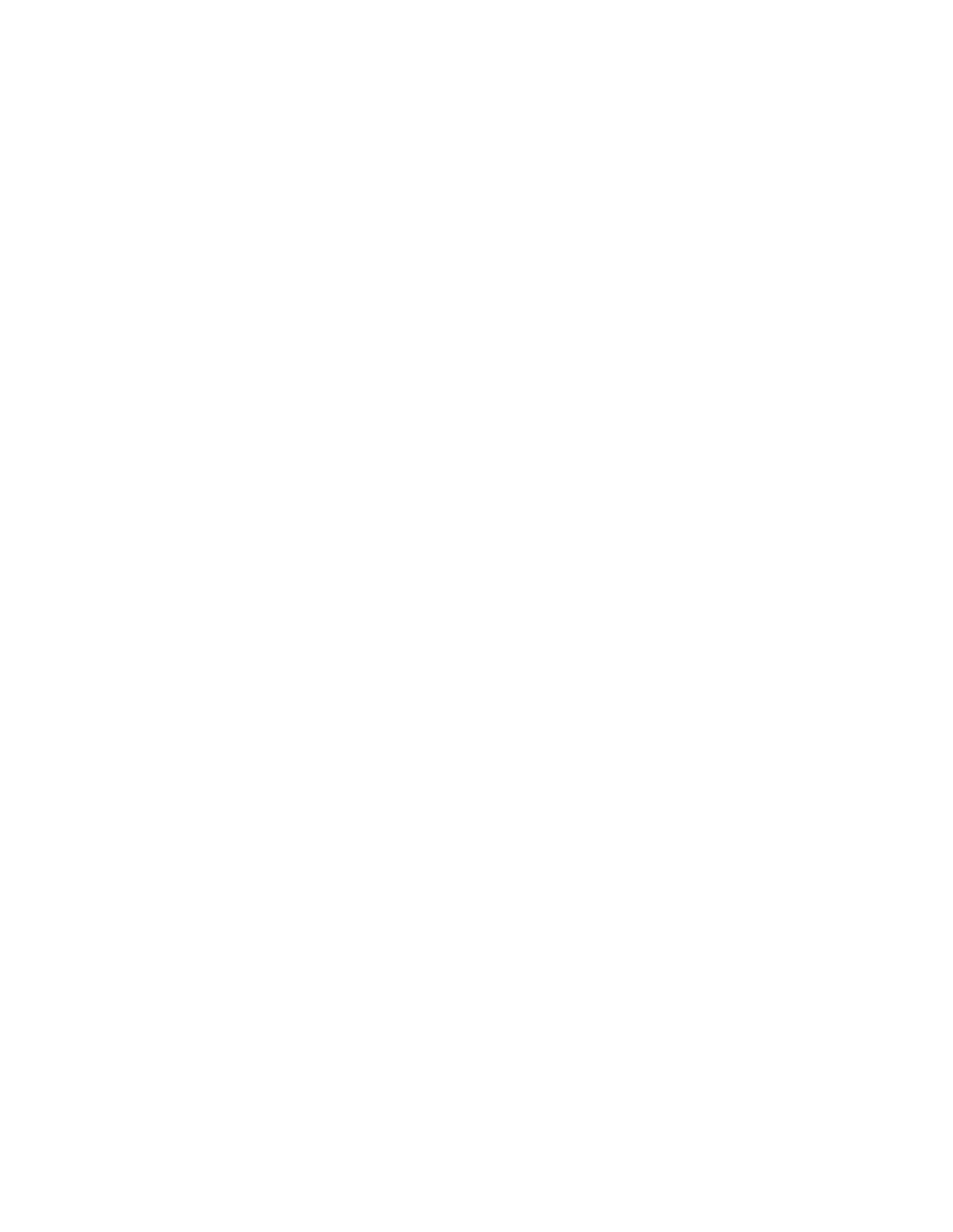#### **3. MODELING THE NUMBER OF OFFSHORE PLATFORMS ON THE OCS**

To forecast the number of offshore structures to be operated on the Gulf of Mexico OCS over the next two decades, we make use of the arithmetic identity that the stock of operating platforms on the OCS in a given period can be estimated as cumulative platforms installed less cumulative platforms removed.

Symbolically, the above definition translates to an identity equation of the form:

$$
OPP_t = OPP_{t-1} + INS_t - REM_t \tag{3-1}
$$

where:

OPP(t) is the number of operated platforms in time *t*  INS(t) equals number of installed platforms in time *t*  REM(t) represents the number of platforms removed in time *t*.

The definition set forth in equation (3-1) forms the basis for the modeling approach to forecasting the number of platform installed, removed, and operated on the OCS in this report.

#### **3.1 Model Specification**

According to equation (3-1), the number of platforms operated in a given period depends on the number of platforms removed and installed during the period, *ceteris paribus.* To use this identity to forecast, we have to be able to model and forecast those factors that explain platform installations and platform removals. For the sake of simplicity it is assumed that a platform installed in a given period on the OCS becomes operational during that period. Also assumed is that the number of removed platforms in a given year is some function of the stock of operating platforms at the end of the previous year as well as the age of the platform.

The number of platforms removed in year *t* can be expressed the sum of the proportion of platforms installed in previous periods that were removed in the current period.

Symbolically we may represent this proposition as follows:

$$
REM_t = \Sigma (\alpha_j * INS_{t-j})
$$
\n(3-2)

where:

 $\alpha_i$  represents the proportion of platforms removed in year *t* that was installed in year *t*-*j* such that  $0 \le \alpha_i \le 1$  and *j* represents the age of removed platform.

Platforms are installed for the purpose of developing and producing discovered oil and gas reserves. As firms explore for and discover new fields they will install new platforms to produce oil or gas from them, *ceteris paribus*. This relationship would not be questioned by oil industry veterans, but skeptics might argue that the two are merely associated with a third factor that the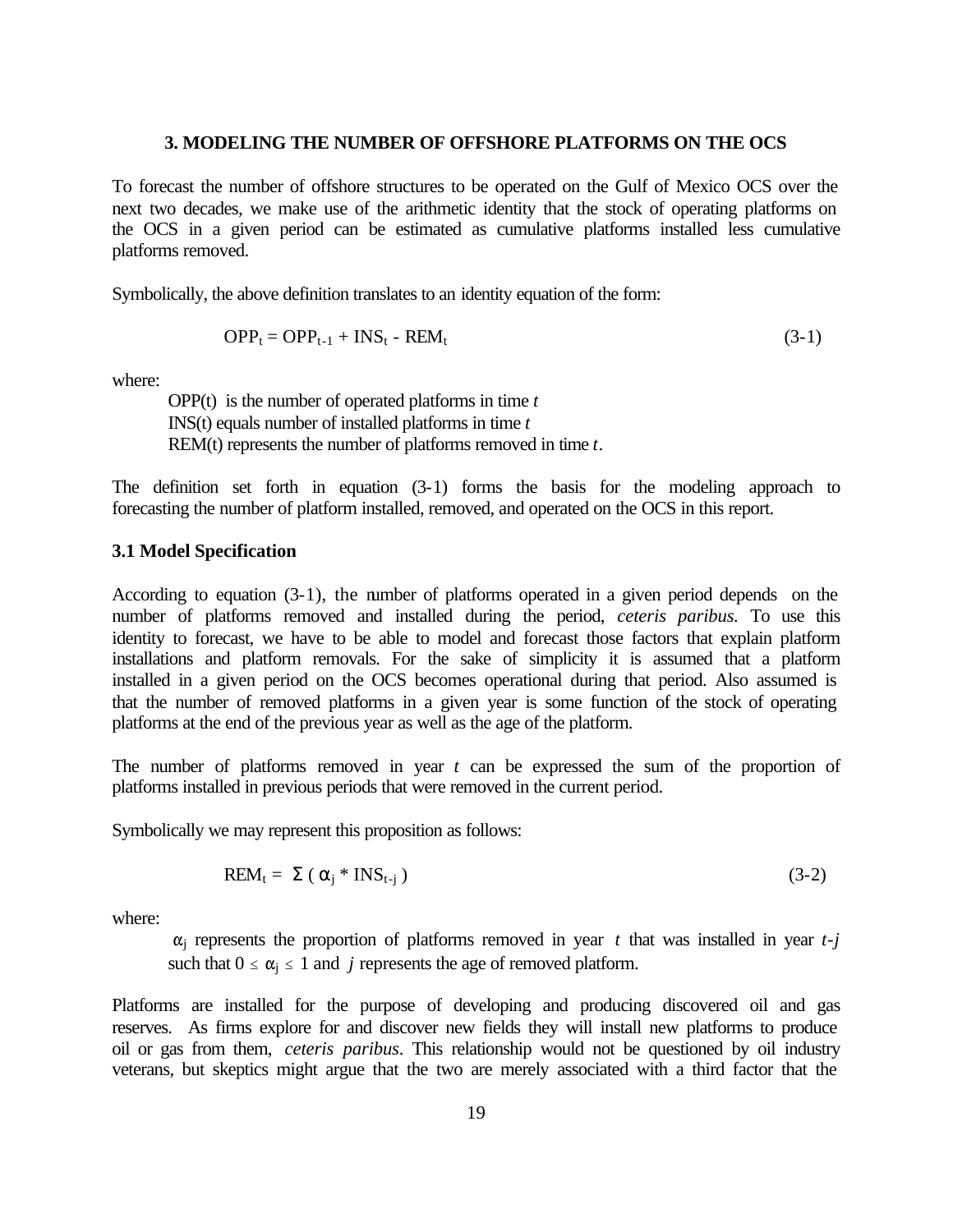analysts has missed, or, perhaps, that the association is in some strange way the reverse of that postulated, i.e., installing platforms may cause new oil and gas fields to be found rather than the reverse.

Fortunately, an econometrician has developed statistical tests of causation, termed "Granger causality," to clarify such situations. Causality defines a condition of feedback or the presence of a feedback of one variable to another, and by implication Granger non-causality defines the absence of such a feedback. In our case, our hypothesized relationship between the discovery of new fields and the installation of platforms passes the "Granger causality" tests.<sup>4</sup>

However, because of short-run changes in the petroleum economy and political environment, and perhaps other determinants such as structural changes in the industry, the number of planned platforms or offshore structures to be installed in the Gulf of Mexico OCS region may not be fully accomplished in a given period.

Thus, to include such factors, the functional equation describing platform installation behavior is specified as follows:

$$
INS_{t}^{*} = \beta_{0} + \beta_{1} log (CFZ_{t}) + \beta_{2} CPR_{t} + \beta_{3} TEK_{t} + \beta_{4} D86 + \varepsilon_{t}
$$
\n(3-3)

where:

l

 $\beta_i$  (i=0,1,2,3,4) are constant parameters to be estimated  $\text{INS}^*$ <sub>t</sub> = desired or planned number of installations in period *t*.  $CFZ_t$  = cumulative total field size at the beginning of period *t*  $CPR_t$  = the average current crude oil price on the Gulf OCS TEK<sub>t</sub> = time trend as a proxy for technical progress  $D86 =$  dummy variable, such that,  $D86 = 1$  for time period after 1986 and zero otherwise  $\epsilon_t$  = independent random error term

The dummy variable D86 is included to capture the effects of changes in expectations and behavior of the oil and gas industry in the Gulf of Mexico OCS subsequent to the collapse of the world crude oil market in the summer of 1986.

The short run adjustment process can be measured using the following partial adjustment model specification:

$$
INS_t - INS_{t-1} = \lambda (INS_{t}^* - INS_{t-1}) + \omega_t
$$
\n(3-4)

 <sup>4</sup> A pair-wise Granger causality test showed that cumulative field size measured in million barrels of oil equivalent does seem to Granger-cause the number of platforms installed to vary as postulated at the 90 percent significance or confidence level. The test also showed that, at nearly the 99 percent level of significance, the natural logarithm of cumulative field size does Granger-cause the number of platforms installed to vary. Having failed to reject the null hypothesis that the number of platforms does not Granger-cause either cumulative field size or the logarithm of cumulative field size, it is very plausible that past values of the logarithm of cumulative field size should be able to help predict future values of the number of platforms installed. See, Kennedy (1992)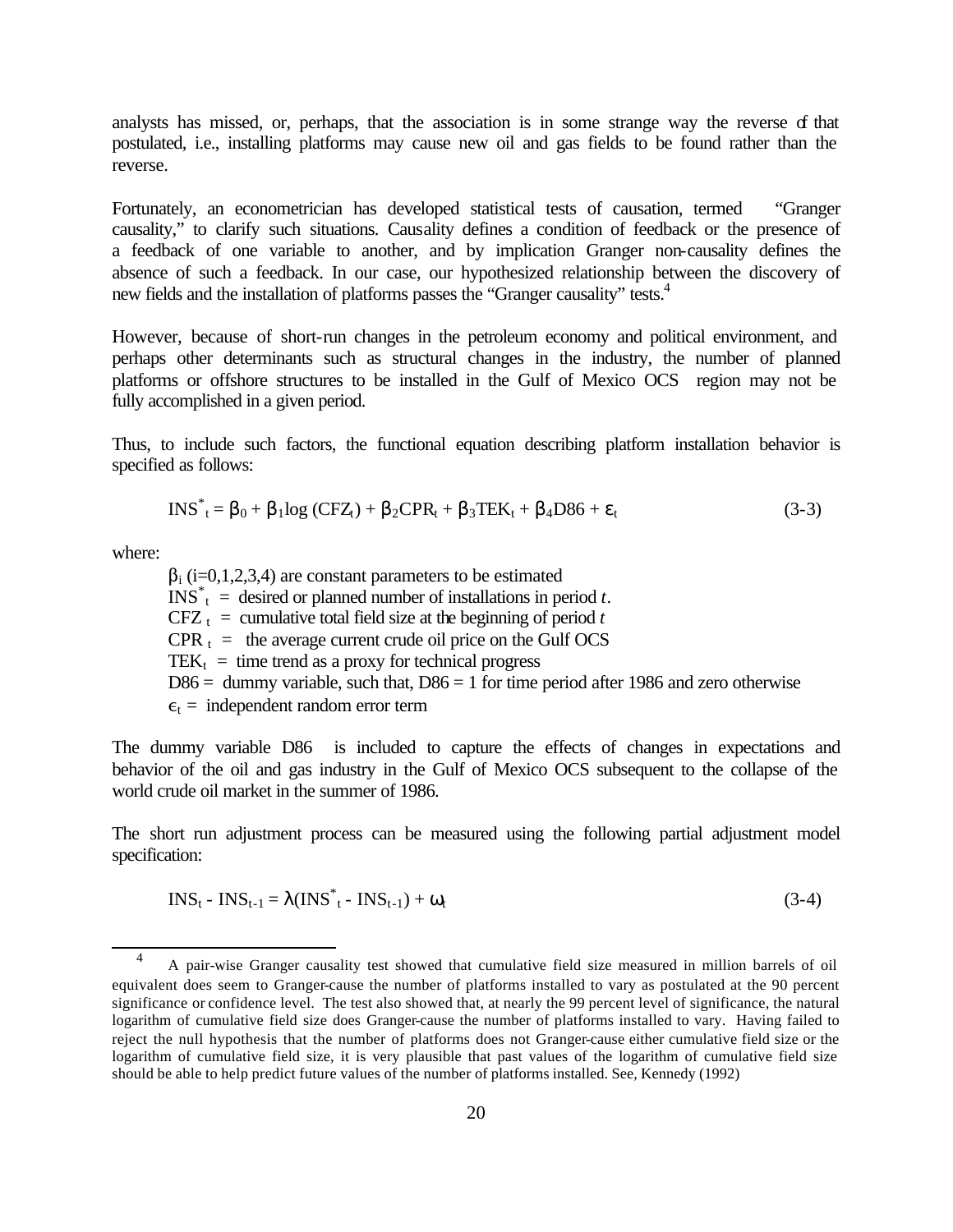where:

 $\lambda$  represents the rate of response of the change in installed platforms to the difference between the desired installations and past value of installed platforms such that  $0 \le \lambda \ge 1$ , and  $\omega$  = independent random error term.

Conceptually, equation (3-4) measures the proportion of adjustment to the desired number of platforms achieved within a year. The error term  $\omega$  measures the failure of the adjustment process to accomplish the desired number of platforms.

Substituting equation (3-4) into equation (3-3) and simplifying the new equation yields an equation describing the relationship between the number of platforms installed (or to be installed) and its determinants.

$$
INS_{t} = \lambda \beta_{0} + \lambda \beta_{1} log (C FZ_{t}) + \lambda \beta_{2} CPR_{t} + \lambda \beta_{3} TEK_{t} + \lambda \beta_{4} D86 + (1 - \lambda)INS_{t-1} + \lambda \epsilon_{t} + \varpi_{t} \quad (3-5)
$$

If  $\pi_i = \lambda \beta_i$ , then

 $INS_{t} = \pi_0 + \pi_1 log (CFZ_{t}) + \pi_2 CPR_{t} + \pi_3 TEK_{t} + \pi_4 D86 + \pi_5INS_{t-1} + \theta_t$  (3-6)

The independent or explanatory variables and their hypothesized relationships to the dependent variable, INS, are defined as follows:

log(CFZ*t*)–The logarithm of cumulative field size in million barrels of oil equivalent (MMBOE). Our hypothesis is that as the size of field increases on the OCS, the number of installed platform will increase at a decreasing rate. The coefficient  $\pi_1$  is expected to be positive.

CPR*t*–Current crude oil price on the Gulf of Mexico OCS. The hypothesized relationship is that the economic environment will tend to shift the long time relationship between installed platforms and cumulative discovery outwards. This means that we expect a positive coefficient for CPR, our measure of economic conditions.

TEK<sub> $t$ </sub>–This is a proxy for the impact of technology on platform installations. The expectation is that the more rapid technical progress has been over the past 10-15 years the fewer the number of platforms that need to be installed to produce a given level of reserves. Less abstractly, as technologies such as horizontal and directional drilling, down-hole completion, etc., are developed, fewer platforms will be required to develop new fields in deeper water.

D86–Dummy variables for changes in expectations and behavior since the collapse of the world oil prices are expected to affect negatively the shifting effect of prices on the relationship between platforms and discovery size.

The collapse of world crude oil prices in 1986 brought with it several organizational and institutional changes on the OCS including a massive reduction in employment, an increase in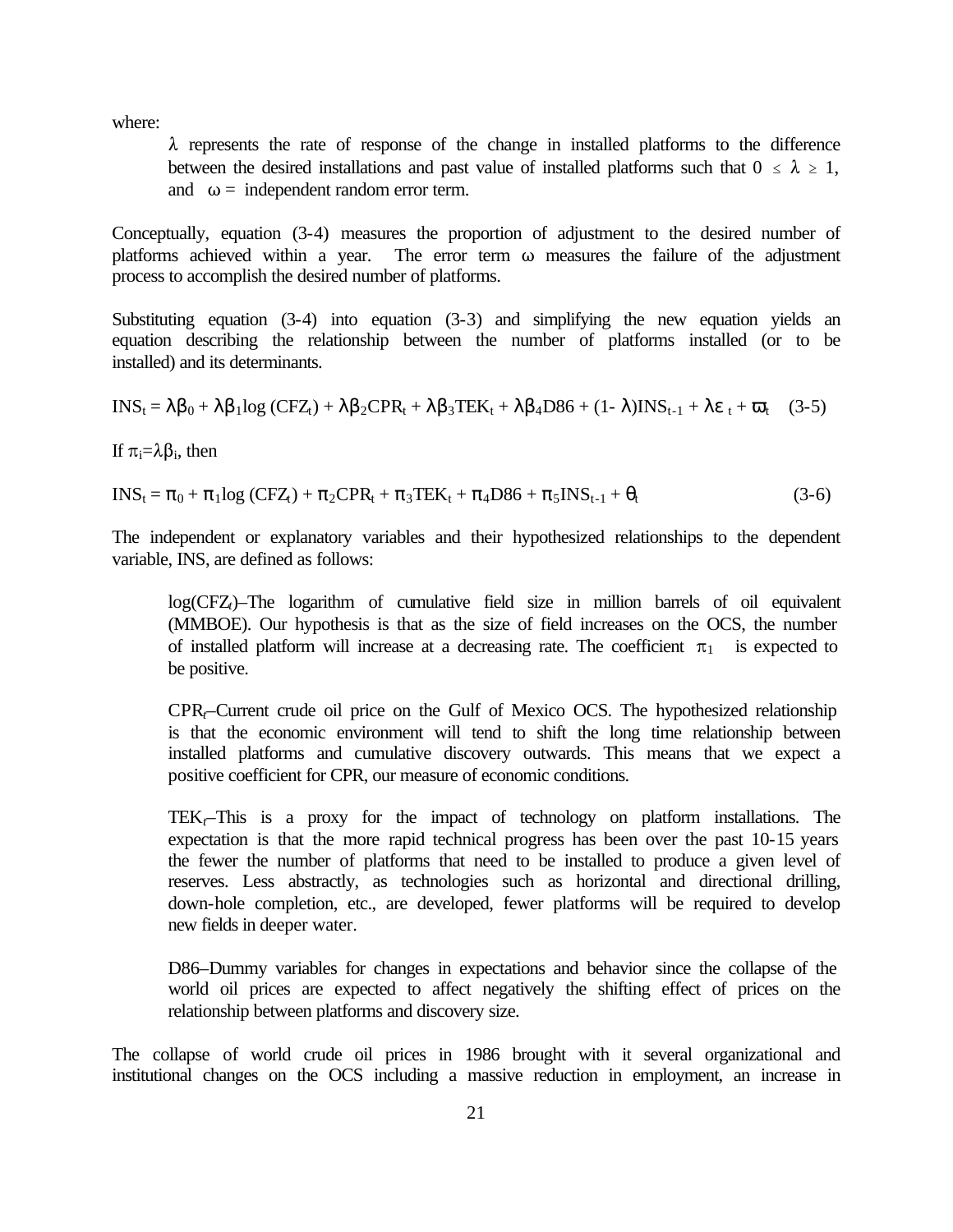the importance of independent operators, an increase in reliance on contract services, and the adoption of less hierarchical decision-making as well as technological innovations (Bohi, 1997). The likely effect of these changes on platform installation on the OCS is examined by including an interaction between the 1986 dummy variable and time trend such that the interactive dummy equals 1 from 1986 forward and 0 otherwise.

Econometric models were also estimated for platform removals, but in our view these did not result in as credible forecasts as the statistical technique used in our reference forecast. These econometric forecasts predicted near equality between installations and removals and, thus, little change in the number of operating platforms. One reason for this may have been the much shorter and more variable data series on removals compared with installations. However in our view these "constant-platform" forecasts did not seem consistent with industry trends**.**

#### **3.2 Estimated Platform Installation Equation**

l

The Ordinary Least Square (OLS) estimation results for equation (3-6) are presented in Table  $3.1<sup>5</sup>$ . Equation (3-6) is a linear-log model. The general expectation from our model specification using the linear log function is that the greater the size of new fields, the larger the number of platforms to be installed, but the increase in platform installation occurs at a declining rate with cumulative size of new field additions.

Overall, the model results explain nearly 80 percent of the variation in the values of the dependent variables. The point estimate of the coefficient of the lagged value of the dependent variable is 0.463, making the adjustment coefficient 0.537. Thus we expect that firms, on average, achieve about 54 percent of their desired or planned number of platforms to be installed within a given year according to our results.

The parameter estimate for the variable representing the economic environment– the average current price of OCS crude oil– is positive as expected. Therefore, we conclude that a favorable economic environment, according to our model, leads to a statistically significant increase in the number of installed platforms. The short run price elasticity of platform installation on the OCS is estimated as 0.25; and since the adjustment coefficient is 0.537, the long-run price elasticity of platform installation by our model estimate is approximately 0.46. This means that a 10 percent increase in the current average price of OCS crude oil will lead to about 4.6 percent increase in the number of platforms installed over the long run compared to a short-run increase of about 2.5 percent.

 <sup>5</sup> The data used for estimating equation (3-6) are from the MMS Gulf of Mexico OCS region in New Orleans. A Dickey-Fuller test for stationary was performed for INS, CFZ and log (CFZ) data series. The test suggests that INS and CFZ are non-stationary but log (CFZ) is stationary. It must be noted that the number of observations used for the test is relatively small. Having found that INS and CFZ are cointegrated according to our Johansen cointegration test, we estimated a cointegration and error correction model of platform installation. The results are not significantly different from those presented in Table 3.1.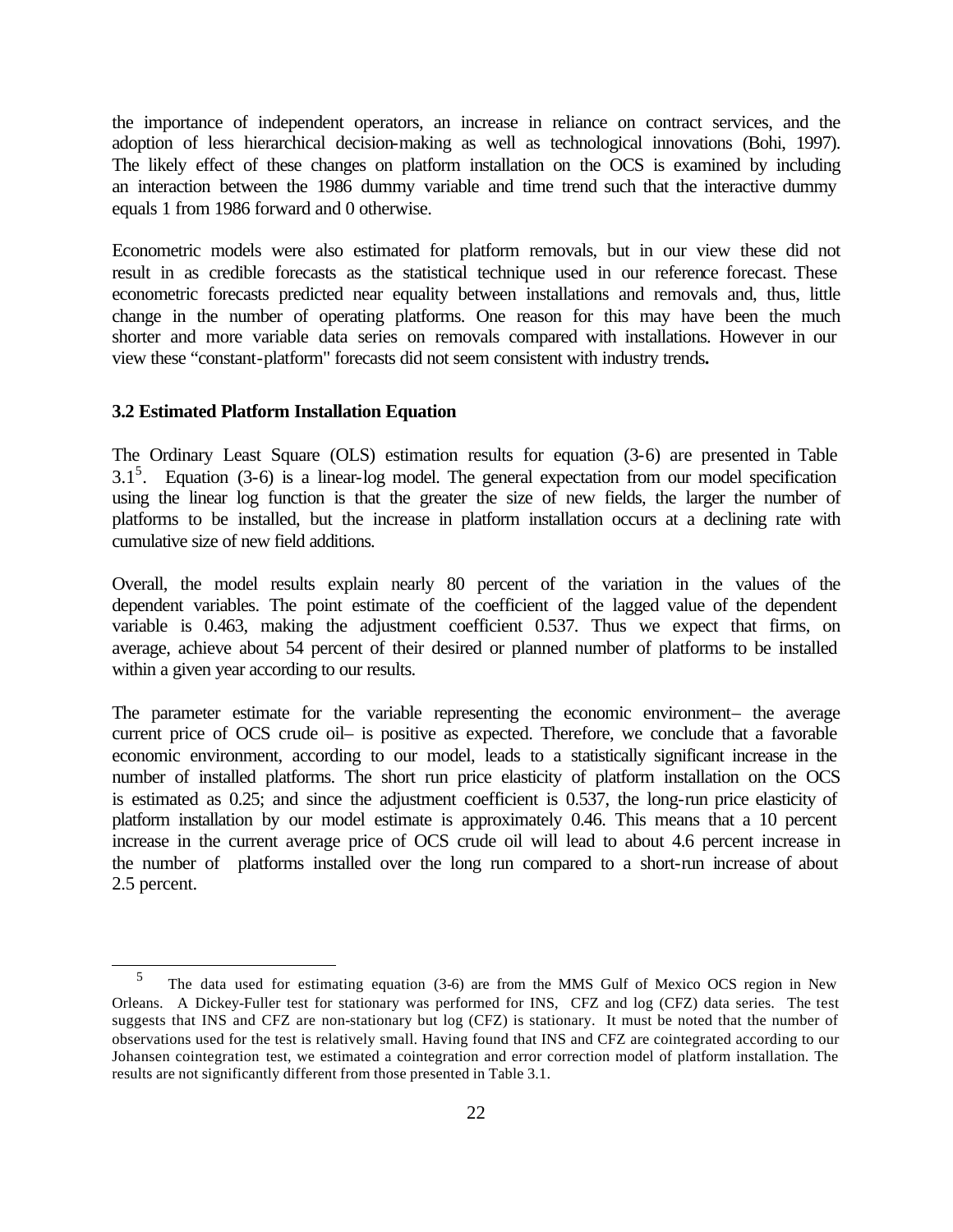The results show that cumulative field size is an important determinant of the number of platforms installed. As expected, the coefficient is positive and statistically significant at the 99 percent significant level. However, the short run and long run elasticity of cumulative reserves is on average significantly less than unity.

The empirical result is consistent with our expectation that since 1986, platform installation did decrease as a result of structural changes in the industry, deep water drilling techniques and completion technology. However, the point estimate of the interactive dummy included in the regression to capture the effects of technology and institutional changes, although negative as expected, is not statistically different from zero.

Figure 3.1 shows that the prediction using equation (3-6) presented in Table 3.1 tracks the actual trend in platform installation very closely.

#### **Table 3.1**

#### **OLS Estimates of the Platform Installation Model (t-statistics in parenthesis)**

| Variable                  | Coefficient |  |
|---------------------------|-------------|--|
| Intercepts                | $-113.931$  |  |
|                           | $(-2.847)$  |  |
| <b>Cumulative New</b>     |             |  |
| Fields (CFZ)              | 16.618      |  |
|                           | (3.118)     |  |
| <b>Average Current</b>    |             |  |
| OCS Oil Price (CPR)       | 2.089       |  |
|                           | (2.416)     |  |
| Number of Platform        |             |  |
| Installed $(INS_{t-1})$   | 0.457       |  |
|                           | (3.641)     |  |
|                           |             |  |
| <b>Technical Progress</b> | $-0.163$    |  |
| (Interactive Dummy)       | $(-0.706)$  |  |
|                           |             |  |
|                           |             |  |
| <b>Observations</b><br>49 |             |  |
| Adjusted $R^2$<br>0.791   |             |  |
| Error of Regression<br>27 |             |  |
|                           |             |  |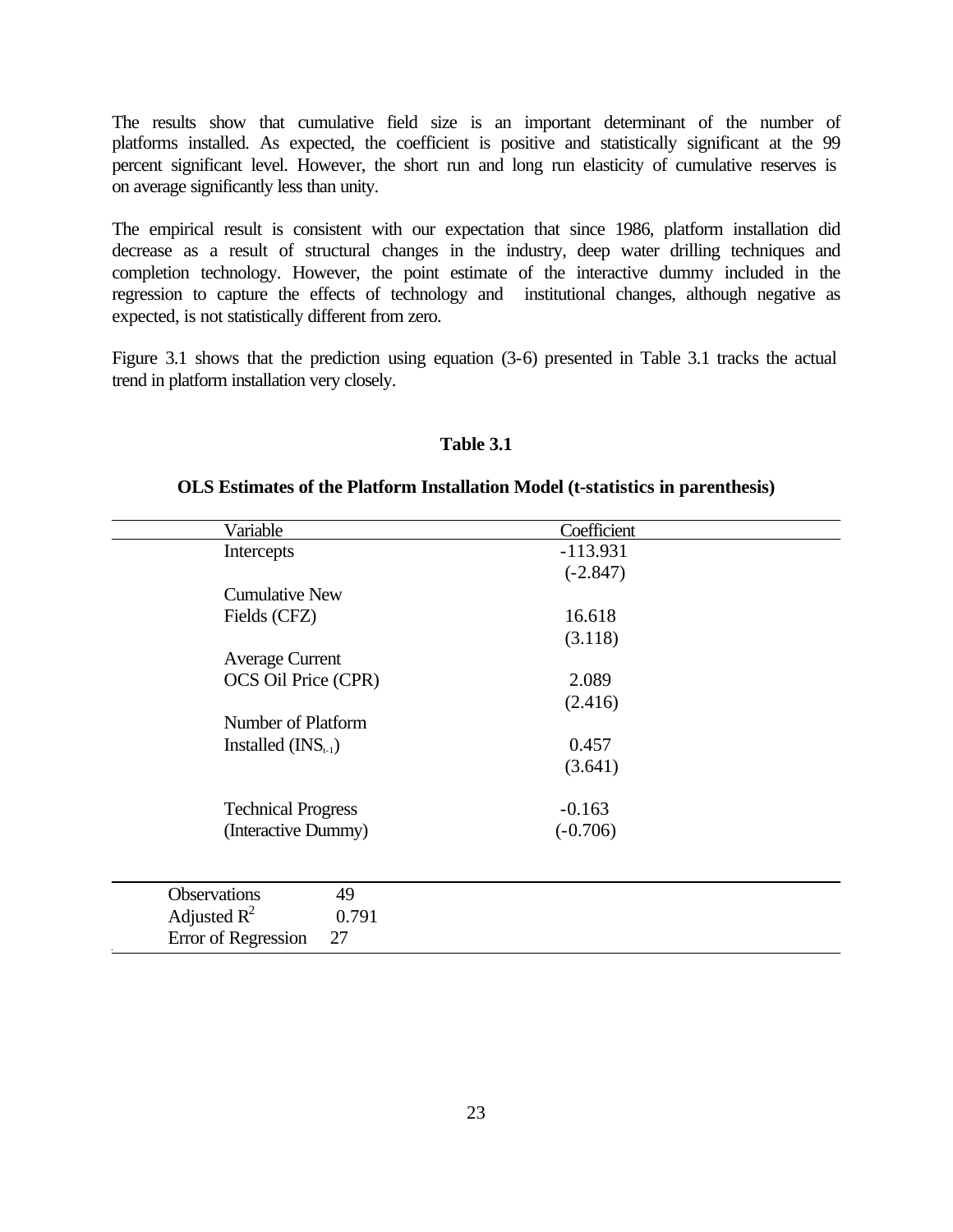

**Figure 3.1. Actual and predicted number of platforms installed.** 

#### **3.3 Platform Removal Equation**

l

The statistical equation applied in this paper for predicting platform removals is a reduced form of equation (3-2) reproduced below in an estimated form as equation (3-7):

$$
REM_t = 0.953INS_{t-33} + 0.351INS_{t-21}
$$
 (3-7)

Of the several alternative forms of equation  $(3-2)$  that we examined, equation  $(3-7)$  yields the best statistical fit to the available historical data on removed platforms.<sup>6</sup>

In order to model the physical reality in which only installed platforms can be removed, we selected a specification with a suppressed intercept. Thus, when values for both independent

 <sup>6</sup> For every observation in the series (1947-1997), new variables were created. These variables represented consecutive lags for the installed platforms. For example, lag\_1 for 1948 contains platforms installed in 1947; lag\_2 for 1950 contains platforms installed in 1948, and so forth. In certain cases, statistical software created missing values. For example, lag\_2 for 1948 is a missing value, because there were no platforms installed in 1946. All missing values were substituted with zeroes. Then, a step-wise OLS regression were performed with the annual number of removed platforms as a dependent variable and 40 lags (lag\_1, lag\_2,..., lag\_40) of installed platforms as independent variables. Out of the 40 independent variables, the step-wise regression procedure selected, based on the resulting R square, ten best models. The first model included only one independent variable, the second model included two independent variables, and so forth up to ten. The model with two explanatory variables provided a much better fit than the model with just a single explanatory variable; however, a model with three explanatory variables provided only a marginal improvement over the model with two explanatory variables. Therefore, the model with the two lags–lag\_32 and lag\_21– was selected as the most parsimonious.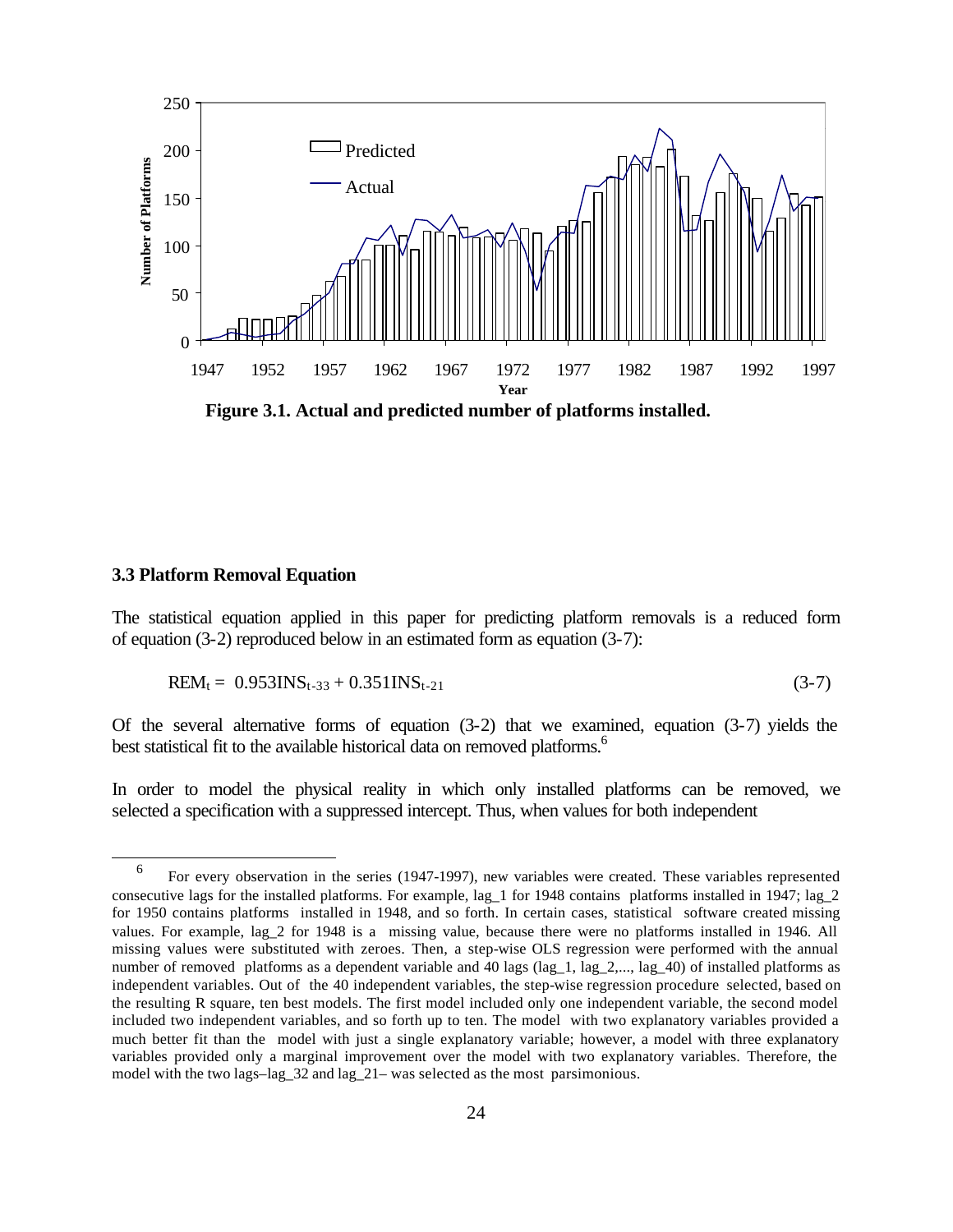variables are set to zero, the value for the dependent variable is also equal to zero. The final relationships estimated in the equation state that 95.3 percent and 35.1 percent of platforms installed in year (t-33) and (t-21), respectively, are removed in year *t*.

The above estimated removal equation is obtained using statistical method that lacks the conceptual foundation that the forecasting equation for platform installations enjoys. But, the model explains more than 95 percent of the observed variation in platform removal. Parameter estimates of the independent variables are also statistically significant. However, the mean absolute percent error and the root mean square percent error of the predicted values are a high 22 and 21 percent, respectively. Figure 3.2 plots the actual and predicted number of removed platforms for the period 1947 - 1997.



**Figure 3.2. Actual and predicted number of platform removals.**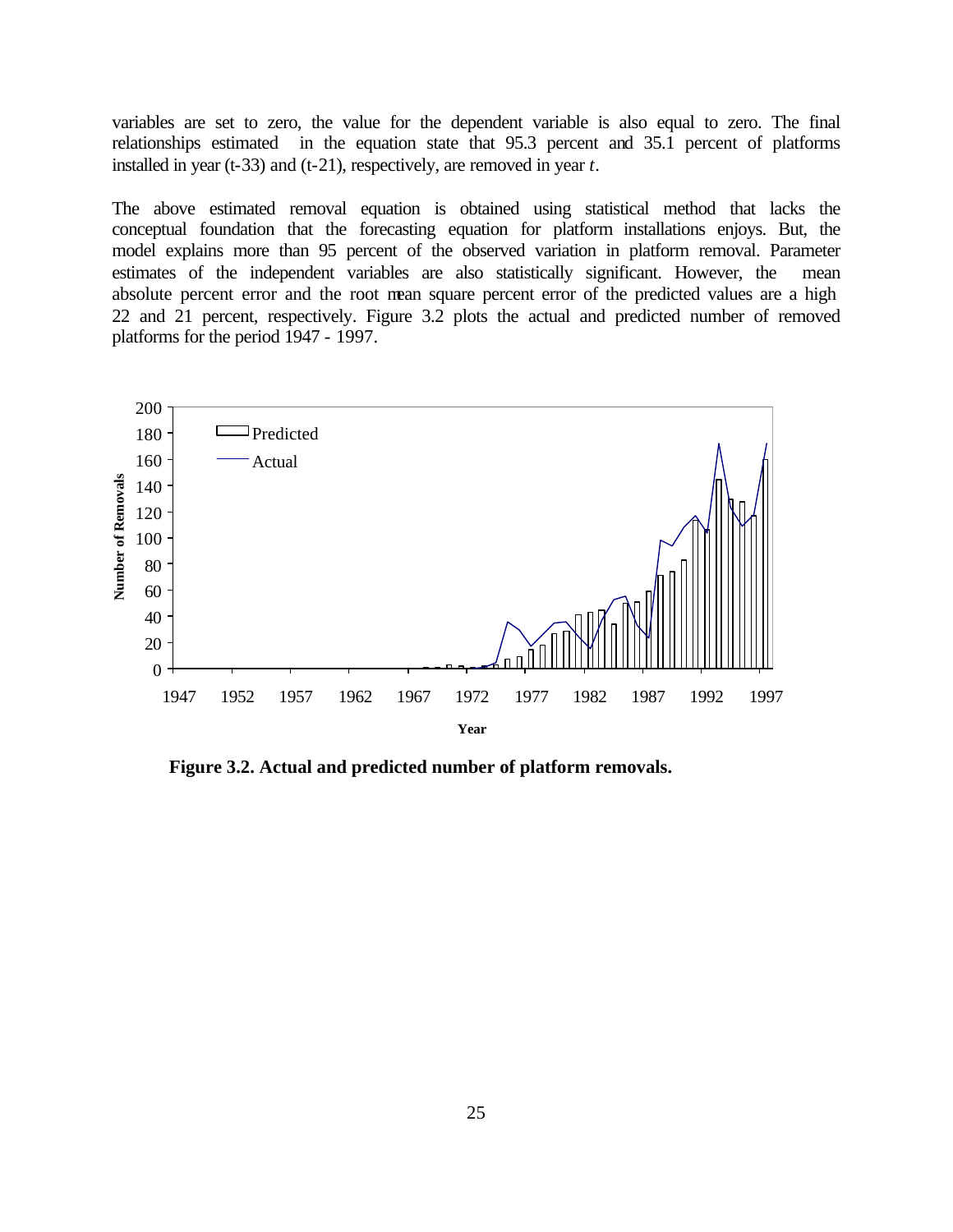#### **3.4 Predicting Operating Platforms**

By using equations (3-6) and (3-7) in combination with the identity equation (3-1), predicted values of operating platforms can be calculated. Figure 3.3 shows a pictorial view of the predicted number of operating platforms over the period for which we have data. The predicted values tracked the actual values quite well, with the moving average percent error (MAPE) for the period 1947-1997 being 7.75 percent while the root mean square is approximately 4.48 percent.



**Figure 3.3. Actual and predicted number of operating platforms.**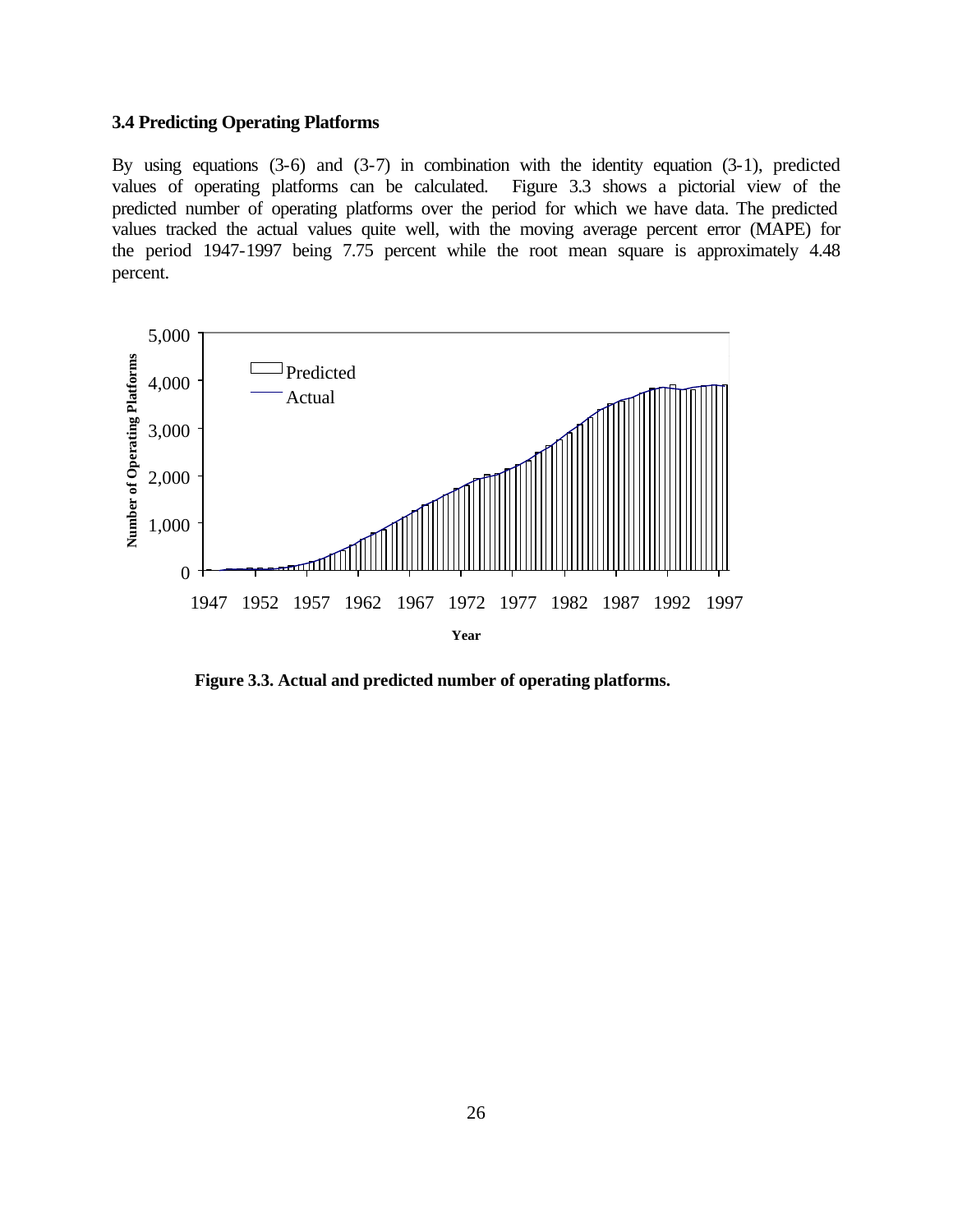#### **4. FORECASTING THE NUMBER OF OPERATING PLATFORMS**

The model results presented in Table 3.1 were used to generate annual forecasts of the number of platforms installed for the period 1999-2023. The values assumed for all the parameters and variables used to forecast platform installations are reported in Table A.1 in Appendix A. Equations (3-6) and (3-7) were subsequently applied to calculate future removals and installations, and the corresponding number of platforms operating annually was estimated using the identity equation (3-1). The forecasting results are presented in Tables 4.1 and 4.2, and pictorial views of the forecasting results are presented in Figures 4.1-4.4.

#### **4.1 Model Variables**

Forecasting the number of platforms that will be installed over the next 25 years requires a prediction of the number and size of the new fields that these platforms are intended to develop and produce.

**4.1.1 Drilling and Discovery Models:** The drilling sub-model assumes that firms are risk neutral. Therefore, they simply maximize profits adjusted to reflect the value of money over time. Prices of oil and gas are exogenously determined in international markets. Firms engaged in exploration and production activities wish to maximize the expected value of a drilling plan. This value is the expected profit to be realized from successful wells over their producing life. A successful well by definition is one that finds hydrocarbons in commercial quantities. Prices, costs, and the regulatory environment are uncertain, however, so that a plan made in one period may not make economic sense in succeeding periods. In the face of this uncertainty, it is appropriate to consider each period's drilling plan separately.

Thus the firm's objective is to maximize the discounted profits of drilling wells in period *t*:

$$
Max [PROFIT(t)] = [NOP* SUCC(WILDT)*SIZE(WILDT)*WELLS] \tag{4-1}
$$

where:

NOP = the net operating profit (wellhead price less taxes, royalty payments, and operating costs);

SUCC = the probability that a well will be successful and is a declining function of the total number of wildcat wells drilled in the Gulf of Mexico OCS to date;

 $WILDT = total number of wild cat wells drilled in the Gulf of Mexico OCS;$ 

 $SIZE$  = the expected size of new discoveries resulting from drilling undertaken in the period and is a declining function of the total number of wildcat wells drilled in the Gulf of Mexico OCS to date;

WELLS = the number of new wildcat wells drilled in the period.

Reflecting the nature of the exploratory process, the probability of success and the expected size of new discoveries are declining functions of the total number of wildcat wells drilled in a region. In addition, the expected size of new discoveries, *i.e.*, the volume of recoverable hydrocarbons in a formation, is positively related to the probability of discovery. This echos the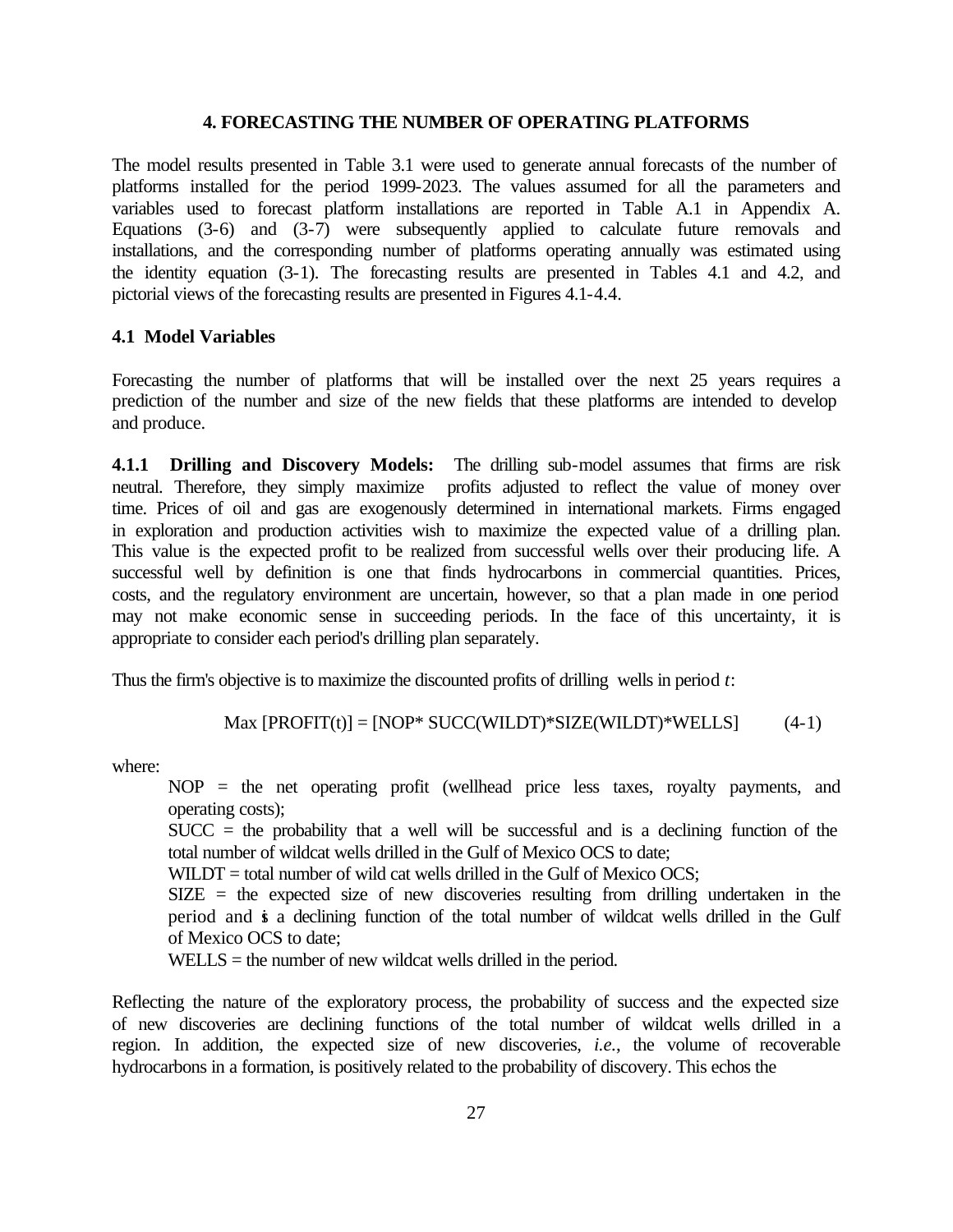familiar precept that the largest fields in a region tend to be found first, with smaller fields discovered later (Arps and Roberts, 1958, and Attanasi and Haynes, 1983).

Maximizing equation (4-1) with respect to WELLS yields a drilling plan:

$$
WELLS^* = fn(NOP, SUCC, SIZE, NTLL) = fn(ROP, NTLL, WILDT)
$$
\n
$$
(4-2)
$$

where:

 $WELLS^* =$  optimal number of new wild cat wells drilled; NTLL = number of tracts leased in the previous period.

This is called the drilling model and can be made operational by recursively predicting the next period's drilling activity from the previous period's cumulative wild cat wells drilled, discovery size, and discovery probability, *i.e.*, the success rate from the previous period's drilling. Firms operating in the Gulf of Mexico are not entirely free to drill anywhere, however, so the number of tracts leased in the previous period is also included in the model. This is also assumed to be exogenous in each lease sale.

Following Arps and Roberts (1958), it is assumed that for any given size class of field, the probability of field discovery is directly proportional to the number of undiscovered fields remaining in that class in the region and to the ratio of the average surface area of fields in that class to the overall area of the region. Attanasi and Haynes (1983) achieved good predictive results for estimating the number of undiscovered fields remaining in a size class by using the following analytical form as an estimating equation for fields (the discovery model):

$$
Fi(WILDT) = Fi(\infty)(1-EXP(-(Ci.Ai.WELLS)/B))
$$
\n(4-3)

where:

 $Fi(WILDT)$  = the cumulative number of fields in size class *i* expected to have been discovered after drilling WILDT exploratory wells;

 $Fi(\infty)$  = the ultimate (unknown) number of fields in size class i;

 $B =$  the area of the region;

 $A =$  the average area of the fields in size class i;

 $Ci = a$  parameter representing the efficiency of discovery of fields in size class i;

 $Fi(\infty)$  and Ci are parameters to be estimated using observations on the other variables.

There is a factor that complicates the implementation of equation  $(4-3)$ . Generally, only those fields large enough to be economically viable are reported. Smaller fields may have been found but not reported, hence they would not be included in the data used to estimate equation (4-3). Attanasi and Haynes referred to this problem as economic truncation and noted that it could cause biased estimates of  $Fi(\infty)$  and Ci for those size classes in which economic truncation occurs.

The work of Drew, et al. (1982) is useful in addressing this problem. Based on observations of highly developed regions, they proposed that field sizes are distributed log-normally. They determined the largest size class which exhibits economic truncation as the class for which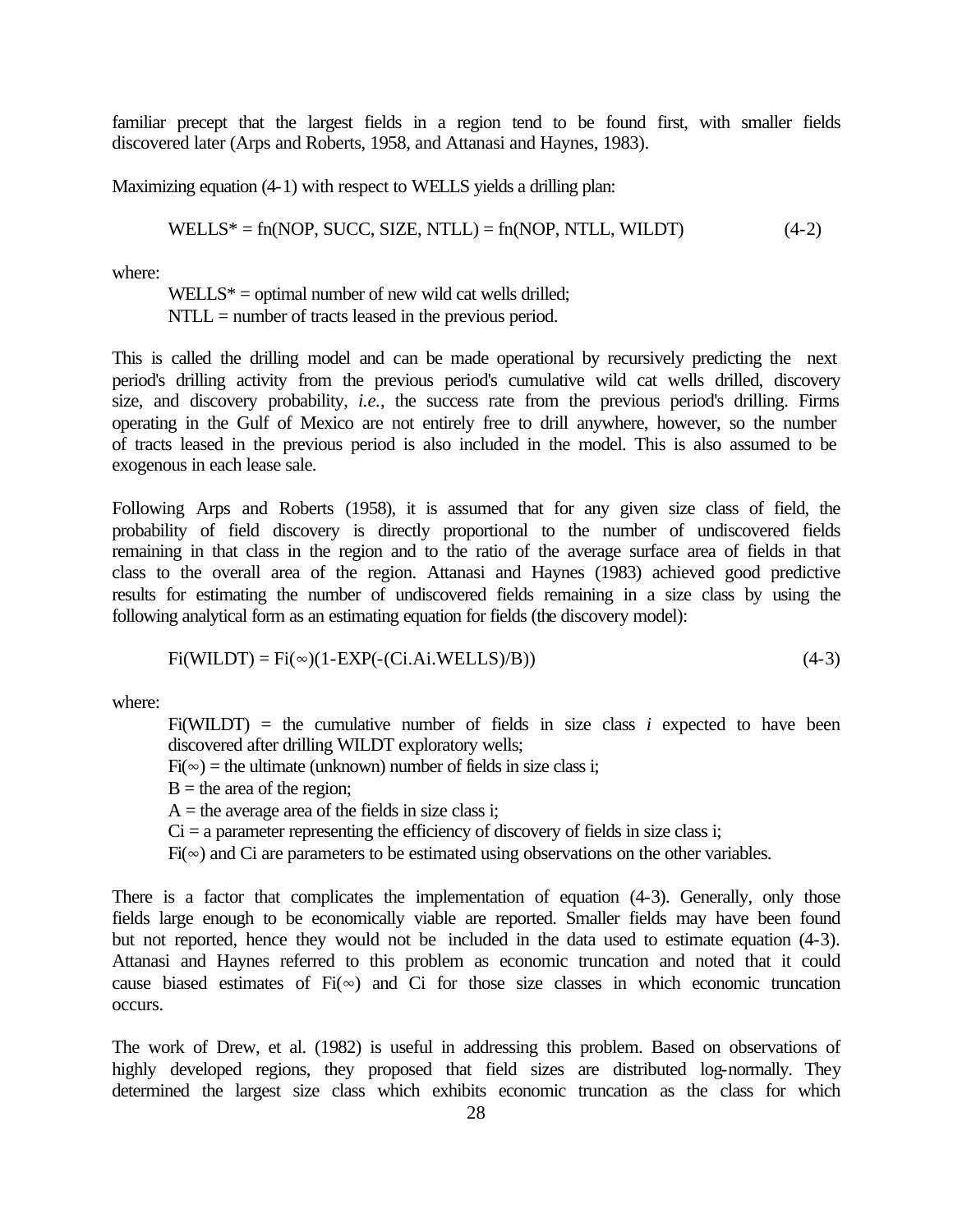discovery rates did not significantly decline with time in the study region. They use as the estimate of  $Fi(\infty)$  for that size class the estimated ultimate number of fields of the next larger size class, Fi( $\infty$ ), multiplied by 1.65 (Drew, et al., 1982, pp. 17-22).

For size classes that exhibit economic truncation, it is only necessary to estimate the efficiency of discovery Ci after calculating  $Fi(\infty)$  using the economic truncation factor. Drew, et al. used a factor of 1.65 based on observations of size classes that do not exhibit economic truncation; a different factor could be used, of course, according to the region being studied. We used the same factor, since Drew, et al. calculated this factor based on a study of the Western Gulf of Mexico and because it is slightly lower than the calculated factor for the data in this study (1.72) and therefore a little more conservative.

**4.1.2 Drilling and Discovery Results:** The discovery model can be used in conjunction with the drilling model to recursively generate drilling and discovery forecasts. To illustrate, using 1996 data on the number and size of new discoveries and the number of wildcat wells drilled, an average size of discovery and a success rate can be calculated. These values can be used as SIZE and SUCC, respectively, in the drilling model to estimate the number of wildcat wells drilled in 1997. The forecast number of wildcat wells drilled can then be used in the discovery model to calculate new values for Fi(WILDT). This process can be carried out to estimate future drilling activity and discoveries under any number of scenarios by varying the future net operating profit assumption and assumptions about the number of tracts leased each year.

The results of estimating the drilling model are reported in Table 4.1. This second-order autocorrelation model shows that drilling activity is positively and significantly related to all four explanatory variables (all variables have been lagged one year).

The results of estimating the discovery model are reported in Table 4.2. It appears, based on the work of Drew et al. that economic truncation begins at size class 11. Therefore, statistical estimation of the ultimate number of fields and discovery efficiencies was carried out for size classes 18 through 12 only. For the remaining size classes, the number of fields was estimated using the economic truncation factor outlined above.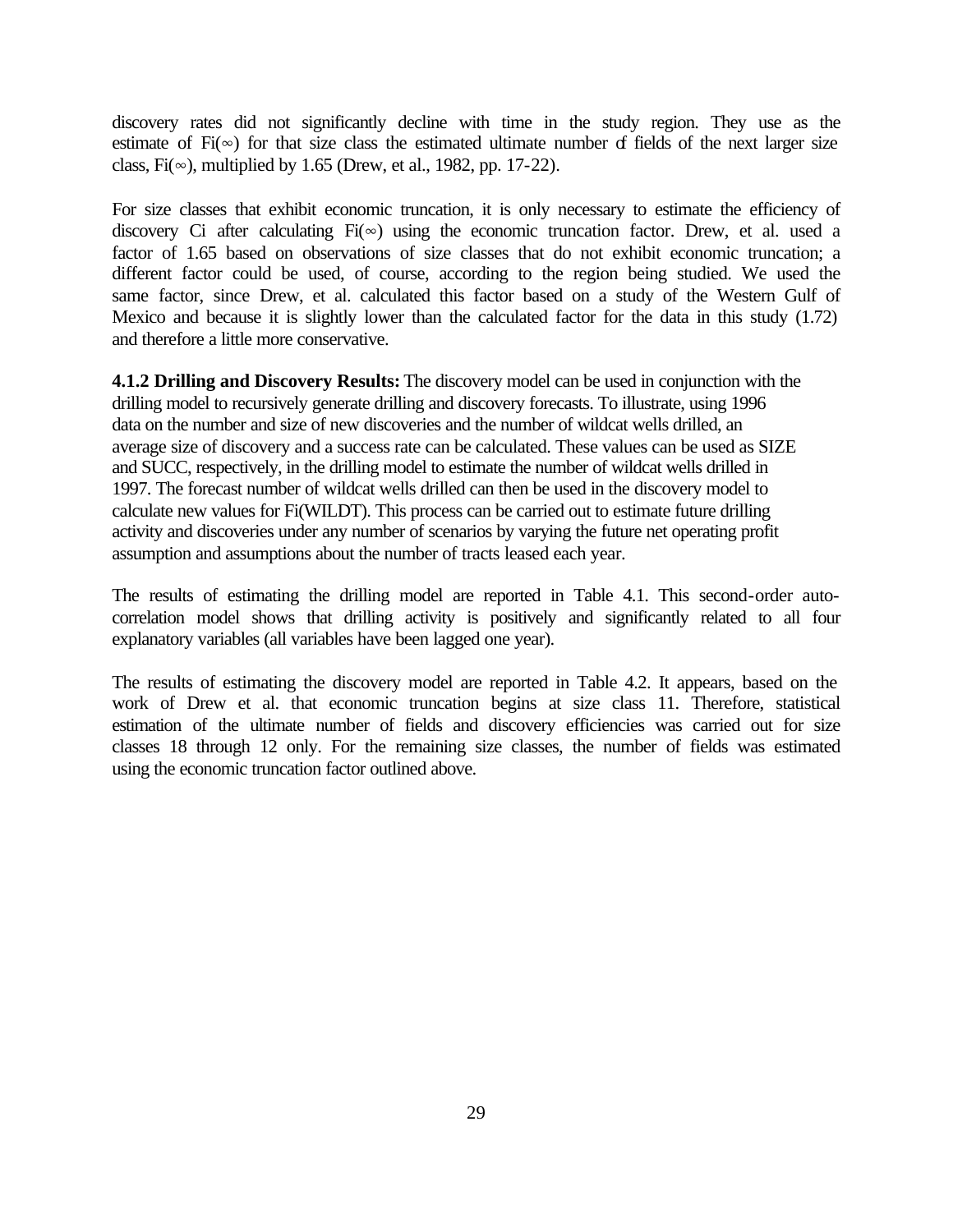| <b>Table</b> : | 4.1 |
|----------------|-----|
|----------------|-----|

| Variable            |                            | Coefficient |  |
|---------------------|----------------------------|-------------|--|
|                     |                            |             |  |
| Intercept           |                            | $-14.473$   |  |
|                     |                            | $(-0.74)$   |  |
|                     |                            |             |  |
| Size (SIZE)         |                            | 0.3342      |  |
|                     |                            | (1.830)     |  |
| Success Rate (SUCC) |                            | 236.80      |  |
|                     |                            | (3.940)     |  |
|                     |                            |             |  |
| Number of Tracts    |                            |             |  |
| Leased (NTL)        |                            | 0.0812      |  |
|                     |                            | (6.920)     |  |
|                     |                            |             |  |
|                     | Net Operating Profit (NOP) | 4.7866      |  |
|                     |                            | (5.740)     |  |
|                     |                            |             |  |
|                     |                            |             |  |
| <b>Observations</b> | 49                         |             |  |
| <b>AIC</b>          | 213.470                    |             |  |
| <b>SBC</b>          | 221.419                    |             |  |

# **Drilling Model Results ( t- statistic in parenthesis)**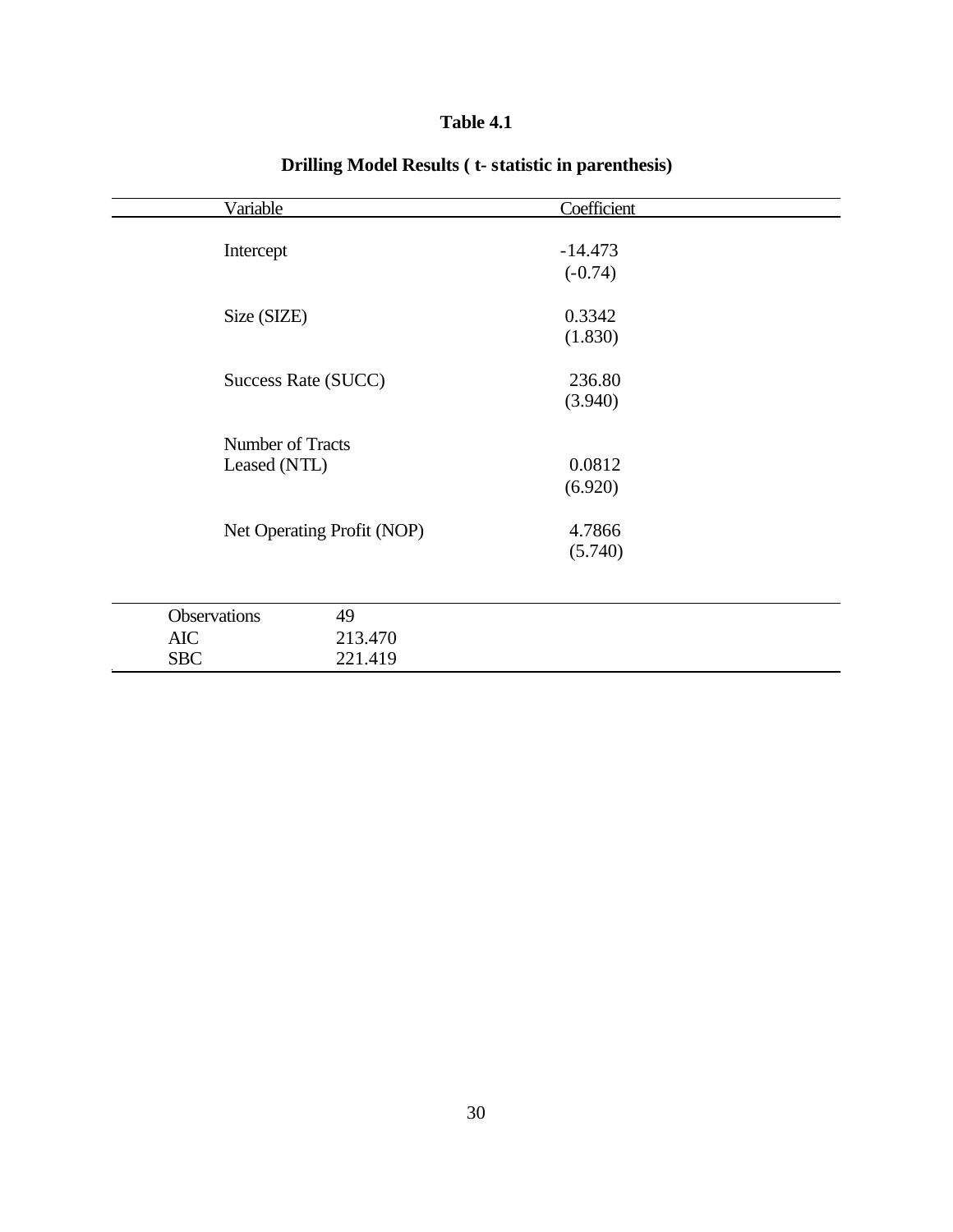## **Table 4.2**

# **Discovery Model Results**

| Class           |       | Size Range (MMBOE) | Known<br>Fields | Estimated<br>Total | C, (95% CI)        |
|-----------------|-------|--------------------|-----------------|--------------------|--------------------|
|                 | Upper | Lower              |                 |                    |                    |
| $\overline{18}$ | 777.2 | 388.6              | $\overline{9}$  | $\overline{9}$     | $1.97(0.1 - 6.4)$  |
| 17              | 388.6 | 194.3              | 31              | 35                 | $2.00(0.3 - 3.7)$  |
| 16              | 194.3 | 97.2               | 75              | 80                 | $1.00(0.6 - 1.4)$  |
| 15              | 97.2  | 48.6               | 84              | 118                | $1.00(0.6 - 1.4)$  |
| 14              | 48.6  | 24.3               | 117             | 169                | $1.00(0.6 - 1.4)$  |
| 13              | 24.3  | 12.14              | 143             | 213                | $1.00 (0.5 - 1.5)$ |
| 12              | 12.14 | 6.07               | 121             | 188                | $1.00(0.1 - 2.2)$  |
| $11*$           | 6.07  | 3.04               | 127             | 200                | $1.00**$           |
| 10              | 3.04  | 1.52               | 96              | 329                | 1.00               |
| 9               | 1.52  | 0.76               | 44              | 544                | 1.00               |
| 8               | 0.76  | 0.38               | 33              | 897                | 1.00               |
| $\overline{7}$  | 0.38  | 0.19               | 19              | 1480               | 1.00               |

\* Truncation begins at Class 11

\*\* lower bound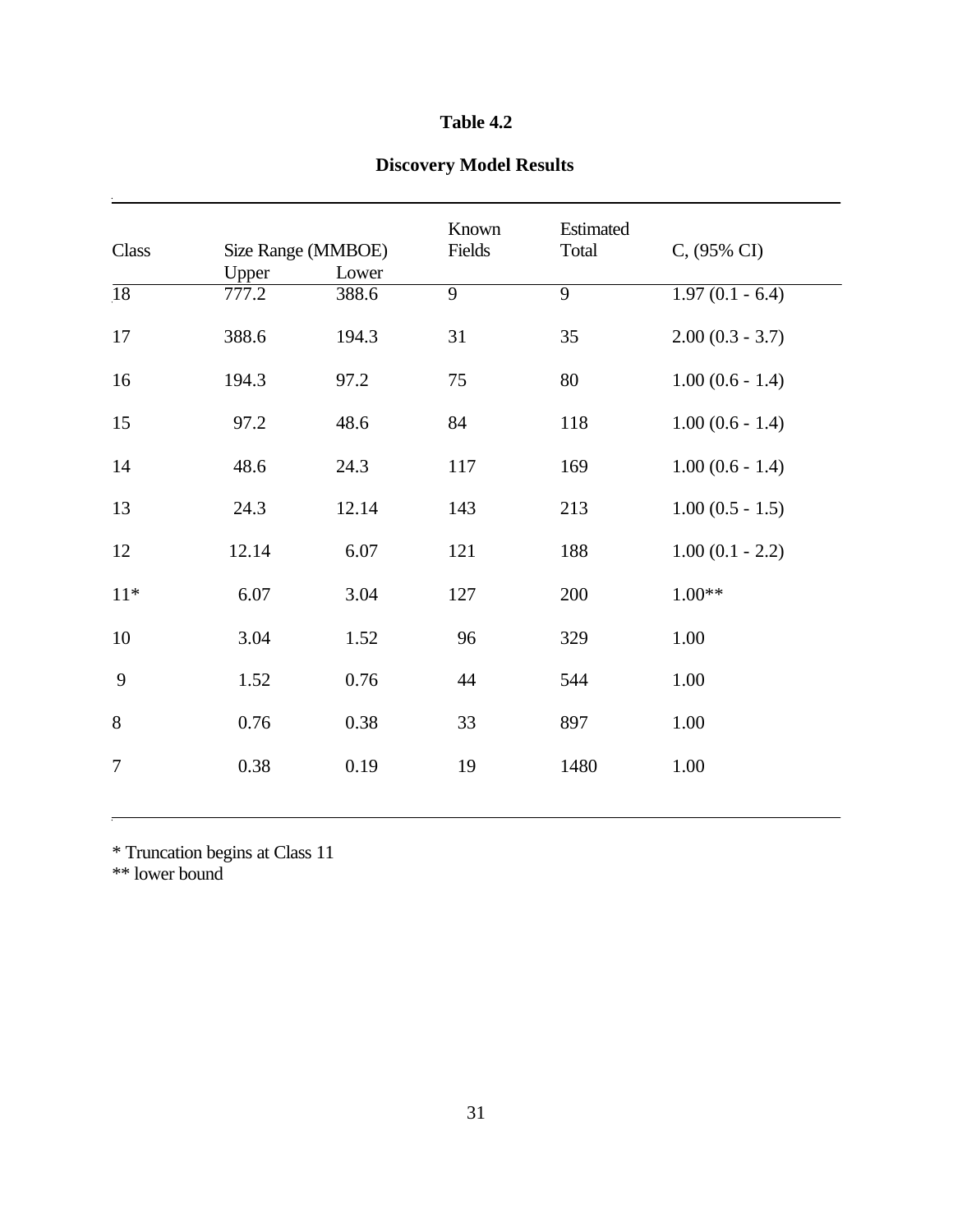## **4.2 Forecasting Model Variables**

**4.2.1 New Fields:** Forecasting results for the base case, assuming that NOP is constant and that the number of tracts leased is constant, are reported in Table 4.3. The results are consistent with *a priori* expectations that the average size of new discoveries will decline as drilling proceeds. The success rates may seem somewhat low, but this is a result of using data from 1970 to 1993. Higher success rates are a relatively recent phenomenon, thus are not heavily weighted in the  $data.'$  The drilling and discovery sub-models yield estimates of new fields rather than our objective, new platforms.

**4.2.2 Wellhead Price**: The U.S. Department of Energy's Energy Information Administration (EIA) forecasts wellhead prices for crude oil in the lower 48 states under three scenarios: reference, high, and low prices (Annual Energy Outlook,1997, p 57). Based on EIA's forecasts of a declining (but positive) growth rate for both oil prices and economic growth (AEO, 1997, p 76), the reference price growth rates we calculated for the periods 2000-2005, 2006-2010, and 2011-2023 are 1.34%, 0.69%, and 0.55%, respectively.

To capture the uncertainties in the oil prices so as to examine the price impact on the number of operating platforms correspondingly, we used EIA's projection of high and low prices to calculate the high and low boundaries of expected prices. This is done in a similar manner to the method used to calculate the variations for new field size, *i.e.*, take the standard error of the EIA low price forecast and subtract two standard errors from the low forecast and add two standard errors to the high price forecast.

## **4.3 Operating Platform Forecasts and Analysis**

l

**4.3.1 The Reference Case Forecast:** The reference forecast, or the forecast that in our view is the most likely, is summarized in Table 4.4.

During the forecast period the forecast calls for new platforms to be installed at an annual rate of about 142 platforms per year. Over the 25-year period, 3,543 platforms would be installed. Figure 4.1 illustrates the installation forecast and compares it to the historical record.

The number of platforms forecast to be removed is illustrated in Figure 4.2. A total of 4,645 platforms are forecast to be removed, which is an approximate annual rate of about 186 over the forecast period.

The number of platforms forecast to be operating in each year is shown in Figure 4.3. Operating platforms are predicted to decrease in number from 3,687 in 1999 to 2,612 in the year 2023. This is a decline of 1,075 or about 29 percent.

 <sup>7</sup> The consequences of higher success rates are discussed in the following section.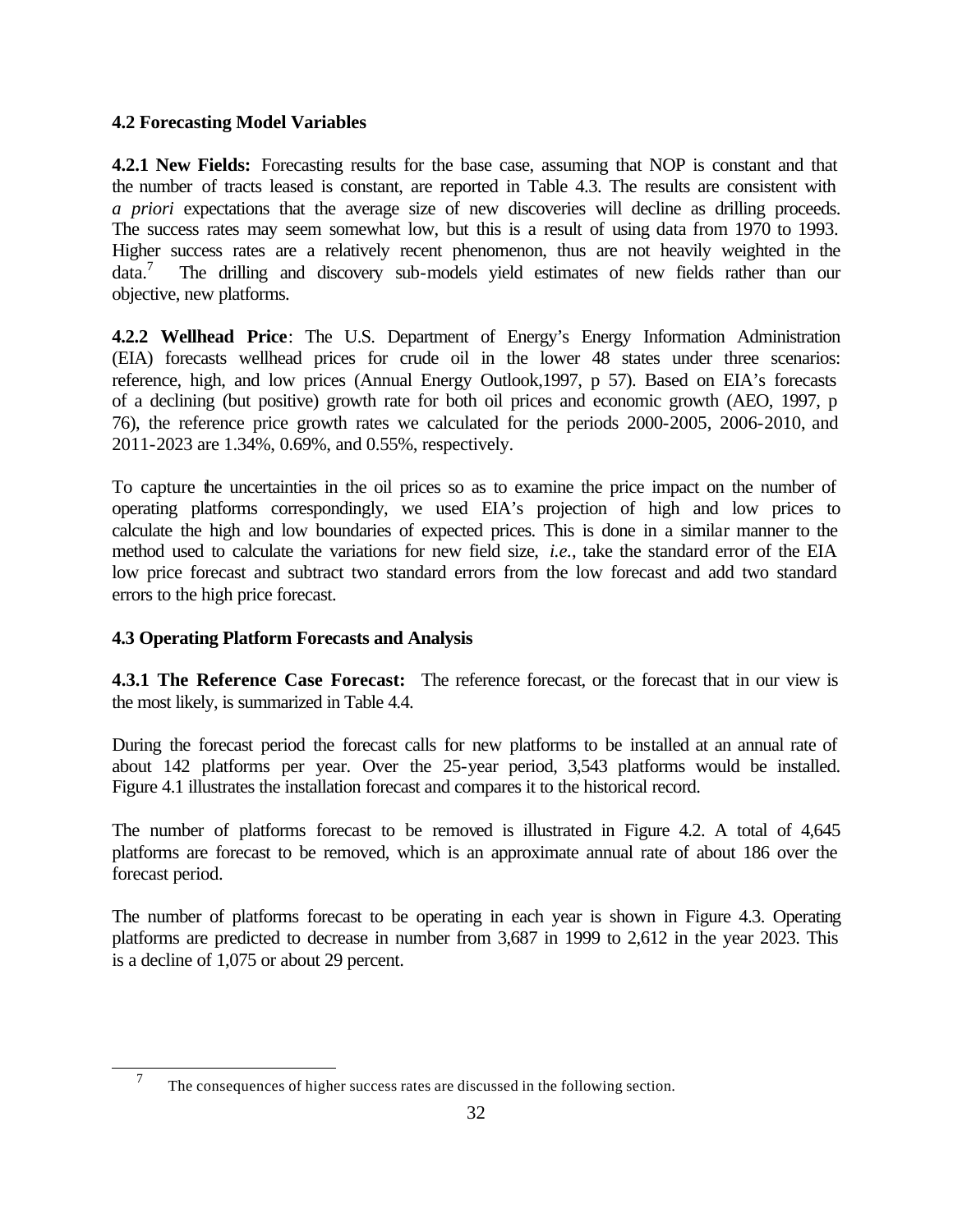# **Table 4.3**

| Year | Wildcat | <b>New</b>       | Field       | <b>Success</b> |
|------|---------|------------------|-------------|----------------|
|      | Wells   | Fields           | <b>Size</b> | Rate           |
| 1998 | 110     | 18               | 24.5        | 0.16           |
| 1999 | 114     | 14               | 15.4        | 0.11           |
| 2000 | 101     | 14               | 13.1        | 0.14           |
| 2001 | 104     | 12               | 16.9        | 0.12           |
| 2002 | 100     | 12               | 21.0        | 0.12           |
| 2003 | 103     | 13               | 34.8        | 0.13           |
| 2004 | 109     | 14               | 12.4        | 0.13           |
| 2005 | 102     | 11               | 17.6        | 0.11           |
| 2006 | 99      | 12               | 14.2        | 0.10           |
| 2007 | 101     | 10               | 15.2        | 0.10           |
| 2008 | 96      | 11               | 21.7        | 0.11           |
| 2009 | 102     | 11               | 14.6        | 0.11           |
| 2010 | 98      | 10               | 14.8        | 0.10           |
| 2011 | 96      | 10               | 38.4        | 0.10           |
| 2012 | 105     | 11               | 13.9        | 0.11           |
| 2013 | 97      | 8                | 9.3         | 0.08           |
| 2014 | 90      | 10               | 14.8        | 0.11           |
| 2015 | 98      | $\overline{7}$   | 5.4         | 0.07           |
| 2016 | 86      | 9                | 16.2        | 0.10           |
| 2017 | 97      | 9                | 8.8         | 0.09           |
| 2018 | 92      | 9                | 16.4        | 0.10           |
| 2019 | 96      | 8                | 4.9         | 0.08           |
| 2020 | 89      | 9                | 16.2        | 0.10           |
| 2021 | 97      | 8                | 9.3         | 0.08           |
| 2022 | 90      | $\boldsymbol{6}$ | 1.8         | 0.07           |
| 2023 | 84      | 9                | 32.3        | 0.11           |

**Base Case Forecasts of Wildcats, New Fields, Field Size, and Success Rate**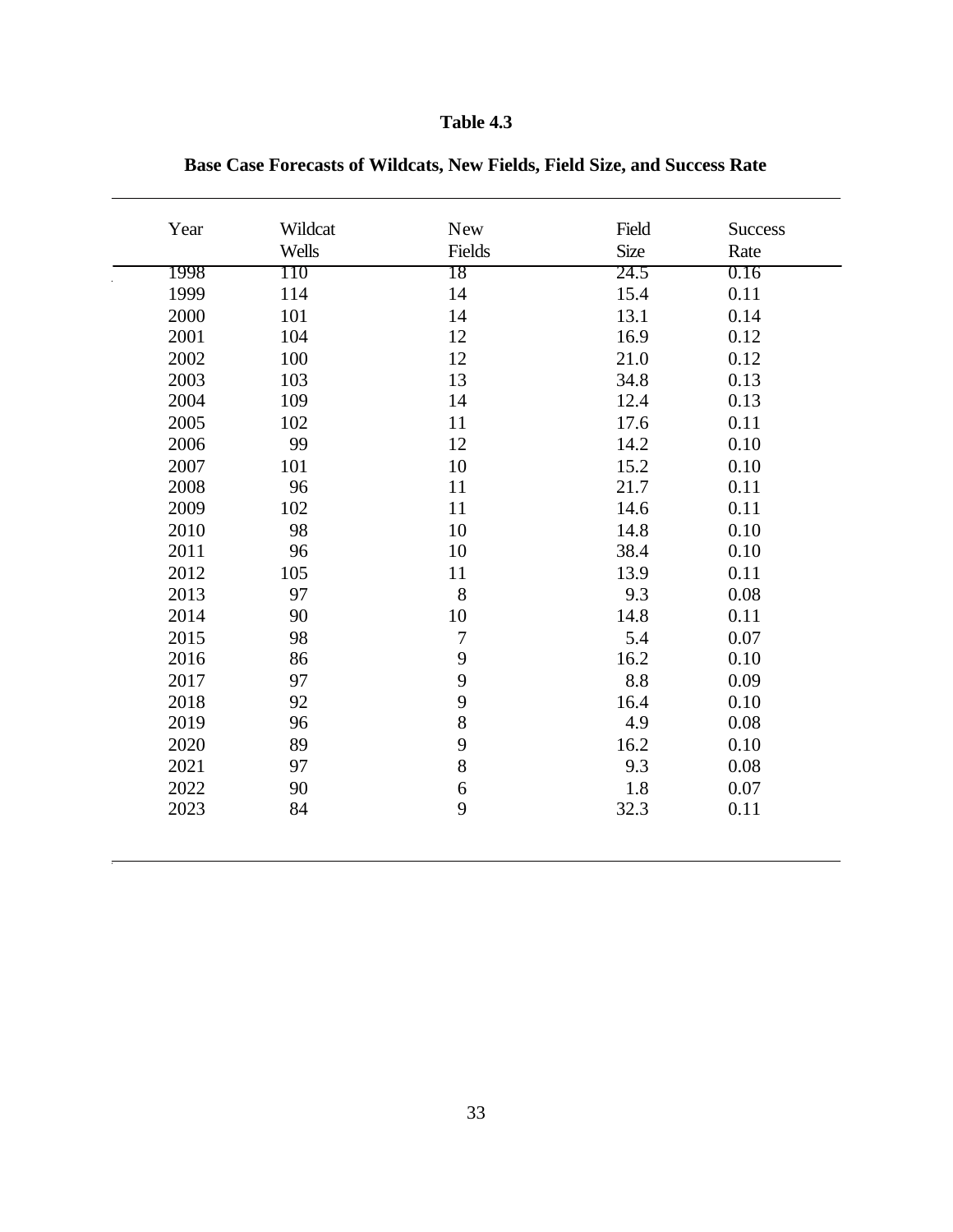## **Table 4.4**

| Year | <b>Platforms</b><br>Operating | Platforms<br><b>Installed</b> | <b>Platforms</b><br>Removed |  |
|------|-------------------------------|-------------------------------|-----------------------------|--|
| 1999 | 3,687                         | 137                           | 165                         |  |
| 2000 | 3,642                         | 138                           | 183                         |  |
| 2001 | 3,623                         | 138                           | 158                         |  |
| 2002 | 3,605                         | 139                           | 157                         |  |
| 2003 | 3,566                         | 140                           | 178                         |  |
| 2004 | 3,550                         | 140                           | 157                         |  |
| 2005 | 3,498                         | 141                           | 193                         |  |
| 2006 | 3,475                         | 141                           | 165                         |  |
| 2007 | 3,529                         | 142                           | 87                          |  |
| 2008 | 3,534                         | 142                           | 136                         |  |
| 2009 | 3,510                         | 142                           | 166                         |  |
| 2010 | 3,475                         | 142                           | 177                         |  |
| 2011 | 3,402                         | 142                           | 215                         |  |
| 2012 | 3,342                         | 143                           | 203                         |  |
| 2013 | 3,292                         | 143                           | 192                         |  |
| 2014 | 3,233                         | 143                           | 202                         |  |
| 2015 | 3,130                         | 143                           | 246                         |  |
| 2016 | 3,064                         | 143                           | 208                         |  |
| 2017 | 2,957                         | 143                           | 251                         |  |
| 2018 | 2,855                         | 143                           | 245                         |  |
| 2019 | 2,849                         | 143                           | 149                         |  |
| 2020 | 2,834                         | 143                           | 158                         |  |
| 2021 | 2,772                         | 144                           | 206                         |  |
| 2022 | 2,682                         | 144                           | 234                         |  |
| 2023 | 2,612                         | 144                           | 214                         |  |
|      |                               |                               |                             |  |

#### **Reference Case Forecasts of the Number of Platforms to be Installed, Removed, and Operated on the Gulf of Mexico OCS, 1999 - 2023**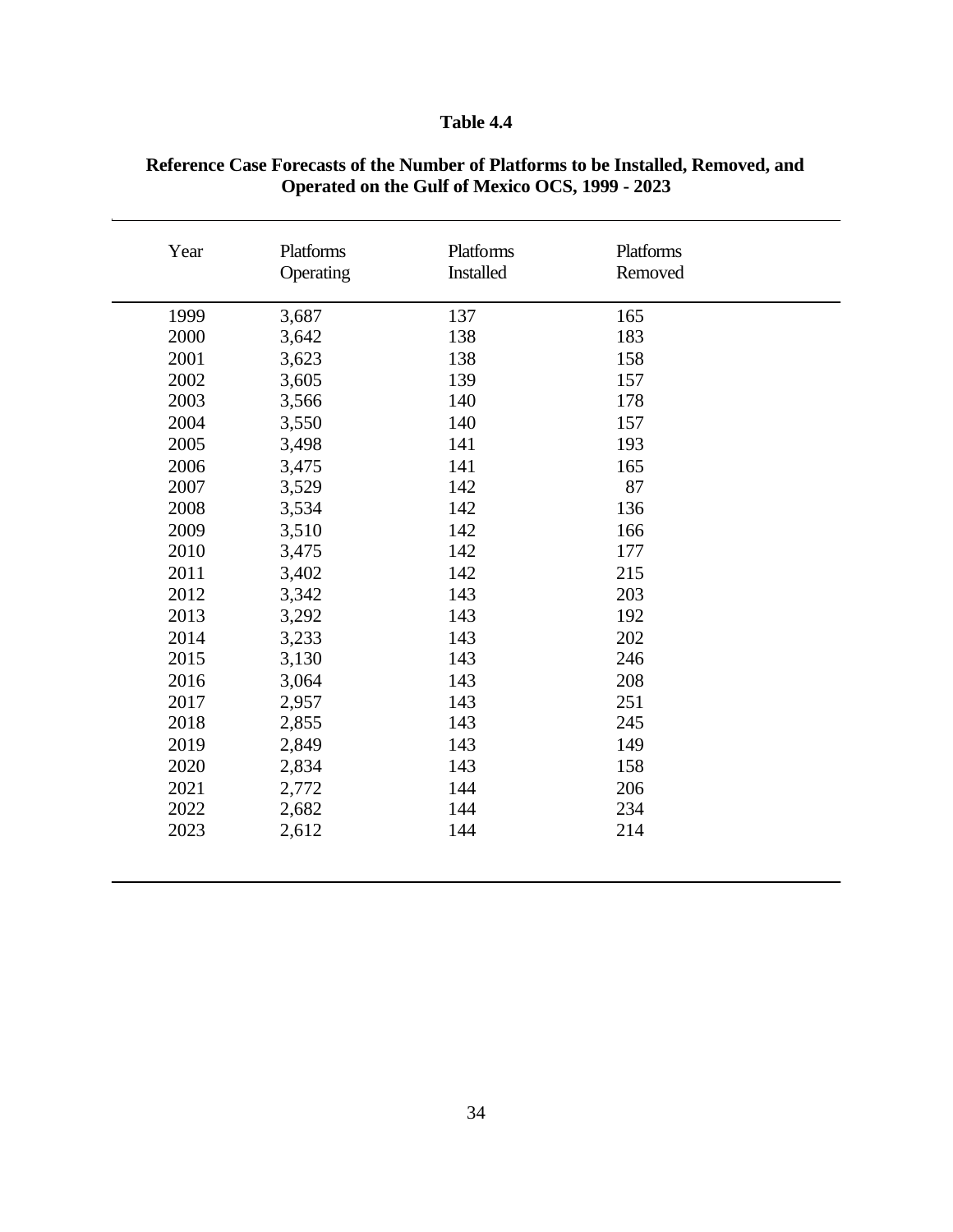

**Figure 4.1. Actual and predicted platform installations.**



**Figure 4.2. Actual and predicted platform removals.**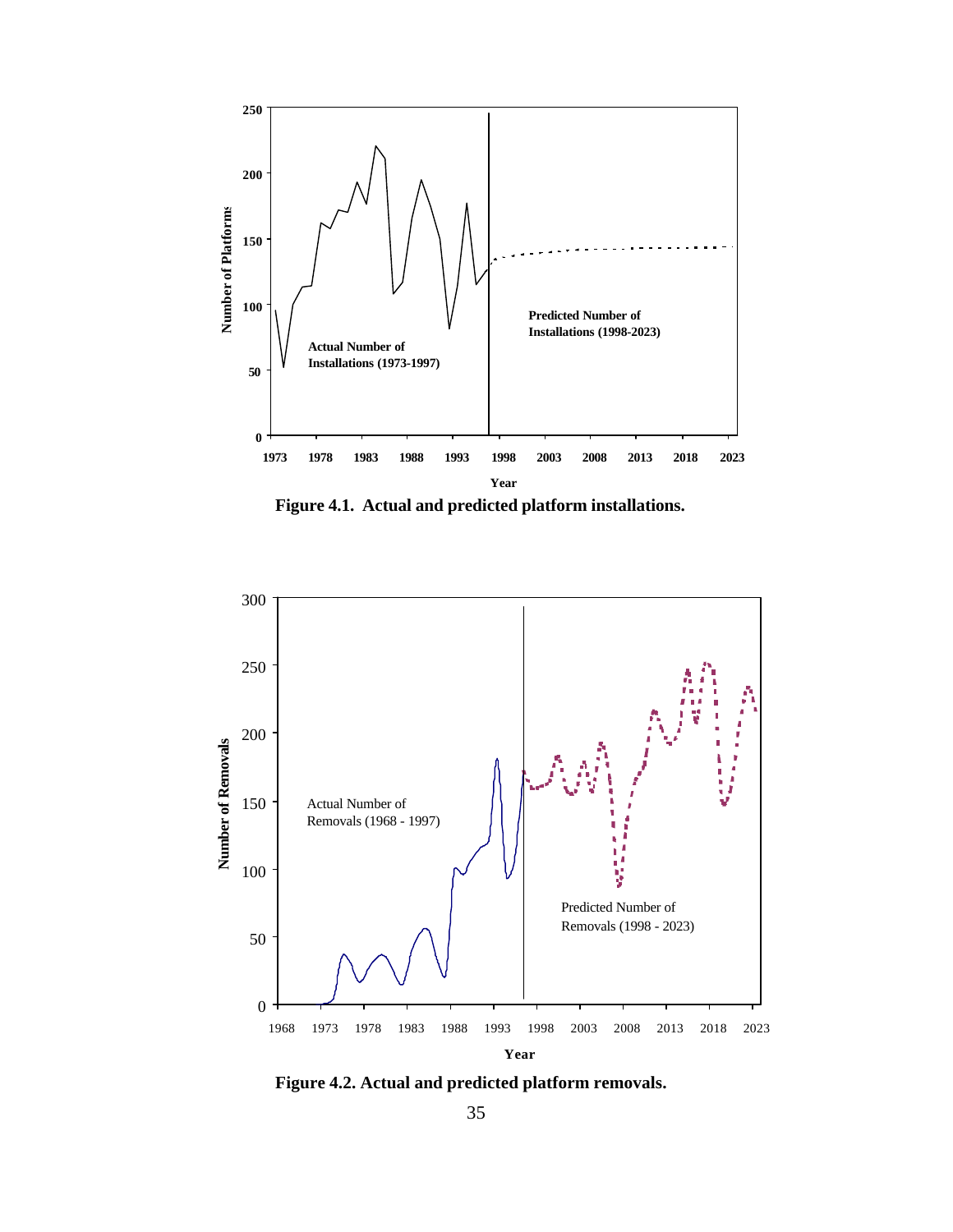

**Figure 4.3. Platforms operating on the Gulf of Mexico OCS.**

**4.3.2 Sensitivity of the Forecast to Changes in Independent Variable:** Table 4.5 compares four forecasts using differences in the number of operating platforms in the year 2023 relative to 1999 values and the reference forecast as measures. Tables giving year by year data for each forecast for the number of operating platforms, the number of platforms installed, and the number of platforms removed are shown in Appendix A.

The number of platforms operating in the high/low oil price forecast and the high/low new fields forecast is not very different from the values given in the reference forecast. This may seem somewhat surprising given the "impact" of low oil prices asserted by the oil and gas industry when prices decline. But offshore platforms are investments with a typical productive life of 10 to 20 or more years.

The decision to invest in a platform is not made based on the current price but on a range of expected future prices. Higher prices increase the return from the investment, but in the Gulf most platform investment decisions are undertaken with the expectation that the owners will at least recover their initial investment even at prices below \$10/BOE**.** Platform installations may be postponed in low price periods because cash flow has slowed or stopped, external capital is too expensive, or other investments promise better returns; but most offshore platforms will continue to operate as long as returns exceed variable cost.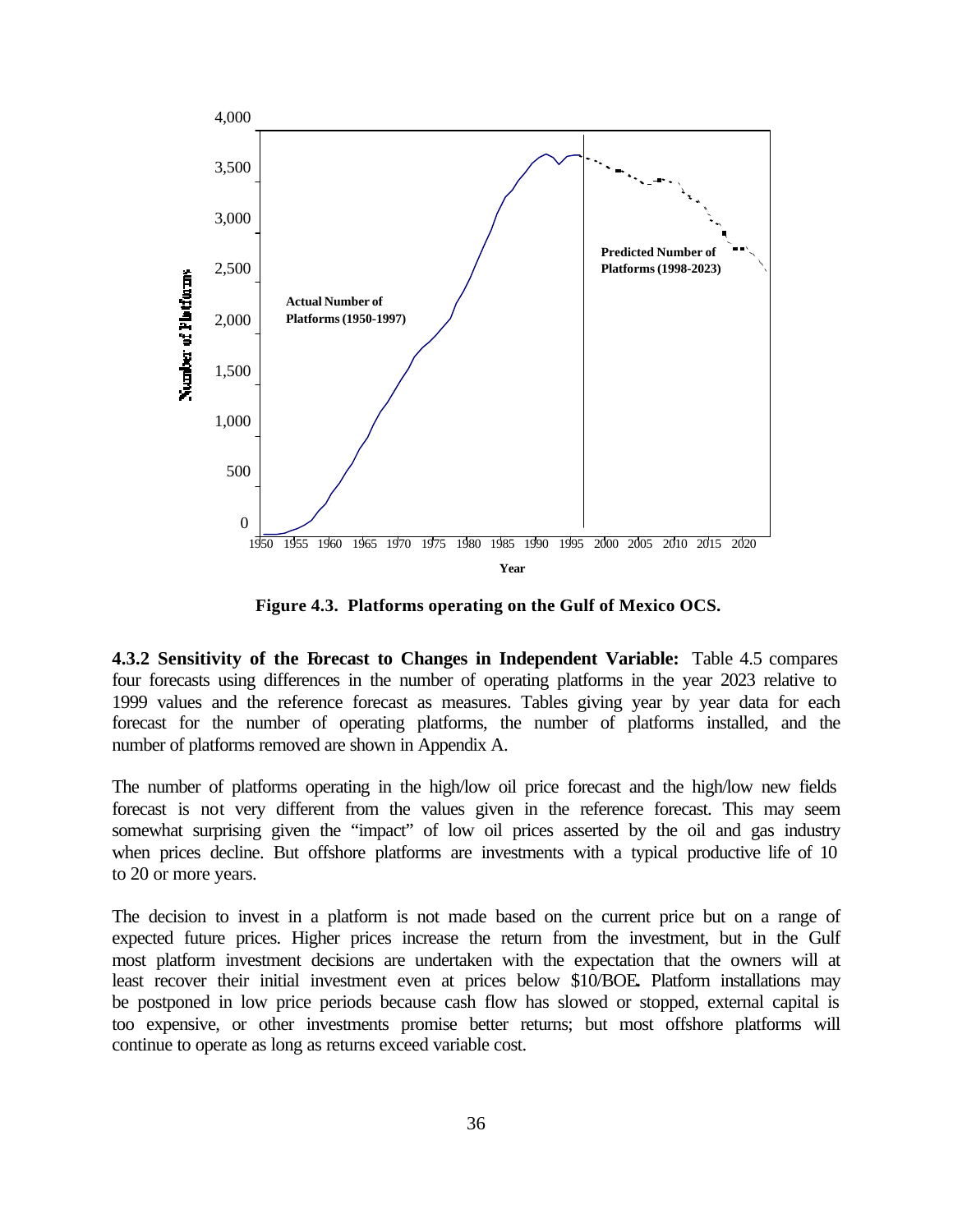#### **Table 4.5**

|                            | <b>FORECAST ASSUMPTIONS</b> |                                    |                           |                           |  |  |  |
|----------------------------|-----------------------------|------------------------------------|---------------------------|---------------------------|--|--|--|
|                            | Reference                   | EIA High $\&$<br><b>Low Prices</b> | <b>High New</b><br>Field* | EIA & New<br>Field Plus** |  |  |  |
| Platforms in 2023--High    | 18.91                       | 16.15                              | 15.96                     | 15.76                     |  |  |  |
| Percent > Reference $2023$ | 19.48                       | 16.72                              | 16.39                     | 16.05                     |  |  |  |
| 2023 as percent of 1999    | 20.38                       | 17.62                              | 17.05                     | 16.51                     |  |  |  |
| Platforms in 2023--Low     | 21.12                       | 18.36                              | 17.64                     | 16.92                     |  |  |  |
| Percent > Reference $2023$ | 21.55                       | 18.80                              | 17.99                     | 17.16                     |  |  |  |
| 2023 as Percent of 1999    | 21.70                       | 18.94                              | 18.09                     | 17.22                     |  |  |  |

#### **Summary of Differences Among Reference and Alternative Forecasts 1999-2023**

Source: See Appendix A. \*High New Field is New Field plus 2 Std. Errors. \*\*EIA and New Field Plus is EIA high price plus 2 Std. Errors and New field plus 2 std. errors. Note: Std. Errors are deviations in EIA and Field forecasts.

Conversely, high prices are unlikely to result in a major acceleration in installations of platforms. Over the past thirty years operators have repeatedly seen high prices erode as low cost producers increase production from already developed fields. Similarly, they have seen costs of installing platforms rise as day rates for drilling platforms and ships are bid up. They have learned to expect prices to increase and decrease over a cycle and are unlikely to make major changes in investment plans because of short-term price fluctuations.

As Table 4.5 shows, substituting the high new field discovery series for the reference forecast of new fields would increase the number of operating platforms in the year 2023 by 66 and reduce the decline in the number of operating platforms over the 2000 to 2023 time period from 28 percent in the reference forecast to a little less than 26 percent. The low forecast of new fields would decrease the number of platforms operating by 48 and increase the percentage drop over the time period to 29.5 percent.

Using EIA's high or low forecasts of oil prices, rather than its reference forecast, results in similar, marginal changes in the platform forecast. Comparing in the year 1999 and the year 2023, the high EIA price forecast would increase the number of platforms operating in 2023 by 60 platforms over the reference forecast. The low price forecast would predict 91 fewer operating platforms. The decline in operating platforms would be about 26 percent in EIA's high price scenario and about 30 percent in low price case–compared to a decline of 28 percent in the reference case. Figure 4.4 shows the effects of adding two standard errors to EIA's oil price forecasts. Figure 4.5 illustrates the effects of the change on the platform forecast.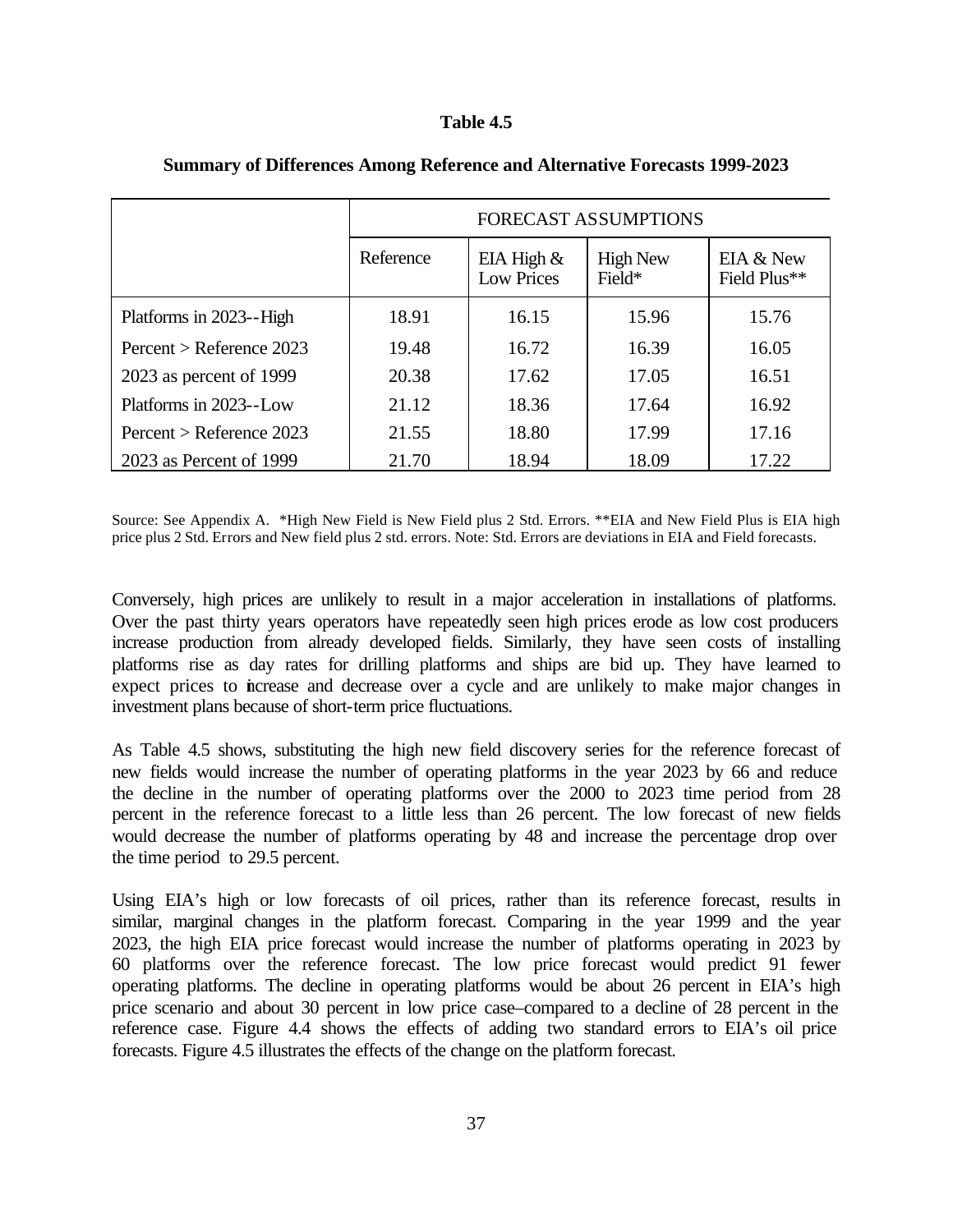The third alternative case summarized in Table 4.4 is one in which both the oil price forecasts and the new field forecast are increased by two standard errors in the high cases and decreased by two standard errors in the low cases. In simpler terms, this means the price forecast was increased enough that statisticians would be confident that ninety-five percent of the time the actual price would be below (in the high price case) or above (in the low price case) the corresponding EIA price.

Under these assumptions, the number of operating platforms in the year 2023 is about 12.5 percent higher than the reference forecast and about 10 percent lower in the low price case. The decline in the number of operating platforms over the 2000 to 2020 period is slightly less than 20 percent in the high price case and 35 percent in the low price case compared to the 28 percent drop in the reference forecast.

Figure 4.6 compares the effects of the change to the reference forecast. The year-by-year forecasts for each of the alternatives summarized in Table 4.4–giving platforms installed, operating, and removed–are in Appendix A. Also included in the appendix is a table giving the oil prices assumed in the reference and alternative forecasts.



**Figure 4.4. Predicted prices relative to EIA reference price.**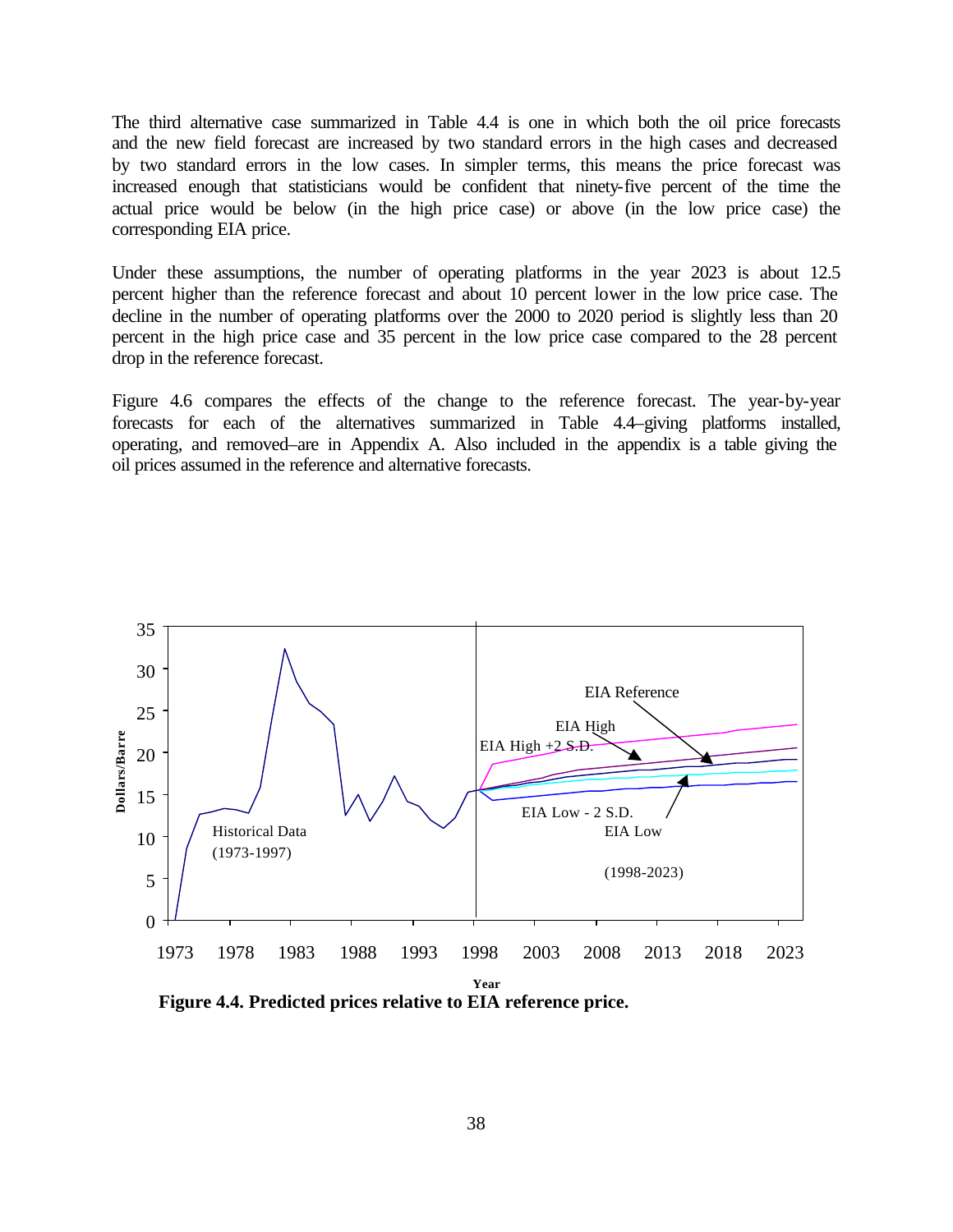

**Figure 4.5. Predicted platforms using EIA price forecasts.**



**Figure 4.6. Operating platforms: alternative forecasts.**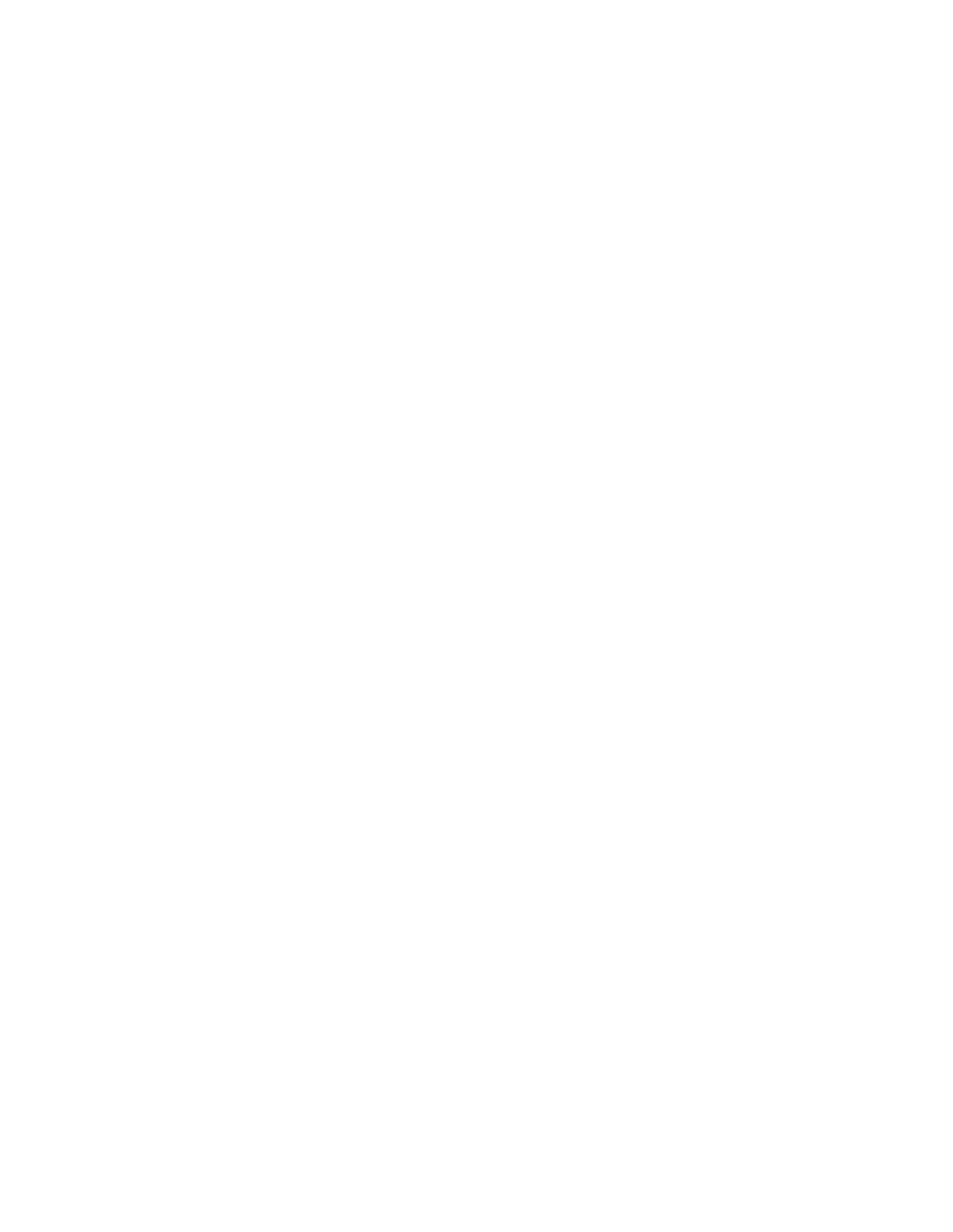#### **5. SUMMARY AND CONCLUSIONS**

The total number of oil and gas platforms located in the federal or OCS part of the U.S. Gulf of Mexico is forecast to begin a slow but steady decline over the first quarter of the next century. The plateau of about 3,600 structures that was reached and maintained during the 1990s is a peak, according to the forecast, and the drop-off-period for the decline.

By the year 2023 the number of platforms in the Gulf is forecast to be roughly 2,600, a drop of 1,075 platforms for a total that will be about 29 percent below the current peak. Alternative forecasts made by changing the values of the forecasting variables did not result in major differences from the reference forecast. Even spreading the range of the values used in the forecasting equations by adding two standard errors to forecasting variables did not reverse the trends in the reference forecast. Adding or subtracting two standard errors to the cumulative size of new oil and gas field developed in the Gulf and to the Energy Information Agency's forecast of oil prices resulted in forecasts in which the decline in operating platforms in high forecast was still more than 20 percent, as compared to 29 percent in the reference forecast. The decline in the corresponding low forecast was about 35 percent.

According to the reference forecast– the following predictions can be made:

- The number of platforms operating in the Gulf will decline as the result of an increase in the annual number of platforms removed over historical levels while the number of new platforms installed each year will increase very slowly. This is the reverse of the historic pattern in which removals have usually fallen short of installations, producing an increase in the number of operating platforms.
- The number of platforms installed annually will increase from an estimated 138 in the year 2000 to 144 in the year 2023, which is not much different than the average over the 1990s. The number of platforms annually removed from the Gulf OCS will move more irregularly than installations, varying from a low of 87 in 2007 to a high of 246 in the year 2015. These annual numbers are given only to indicate range–our methods and objectives are designed to forecast longer-term trends, not precise, yearly magnitudes or changes. A principal reason for the variation is that the removal forecast is driven by the number of installations in previous years. As the forecast encounters unusually high or low numbers of historical installations, the removal estimate changes accordingly. The forecasts of installations and removals were made separately with different methods.
- Installations were estimated using an econometric model driven by estimates of the rate of discovery of new petroleum fields and the size of those fields, technological trends in petroleum exploration and production, prices for crude oil, and the shock of the oil price collapse in the mid-1980s. The estimating equation had the "correct" signs , *i.e.*, was consistent with our hypotheses and explained about 79 percent of the variation in platform installations.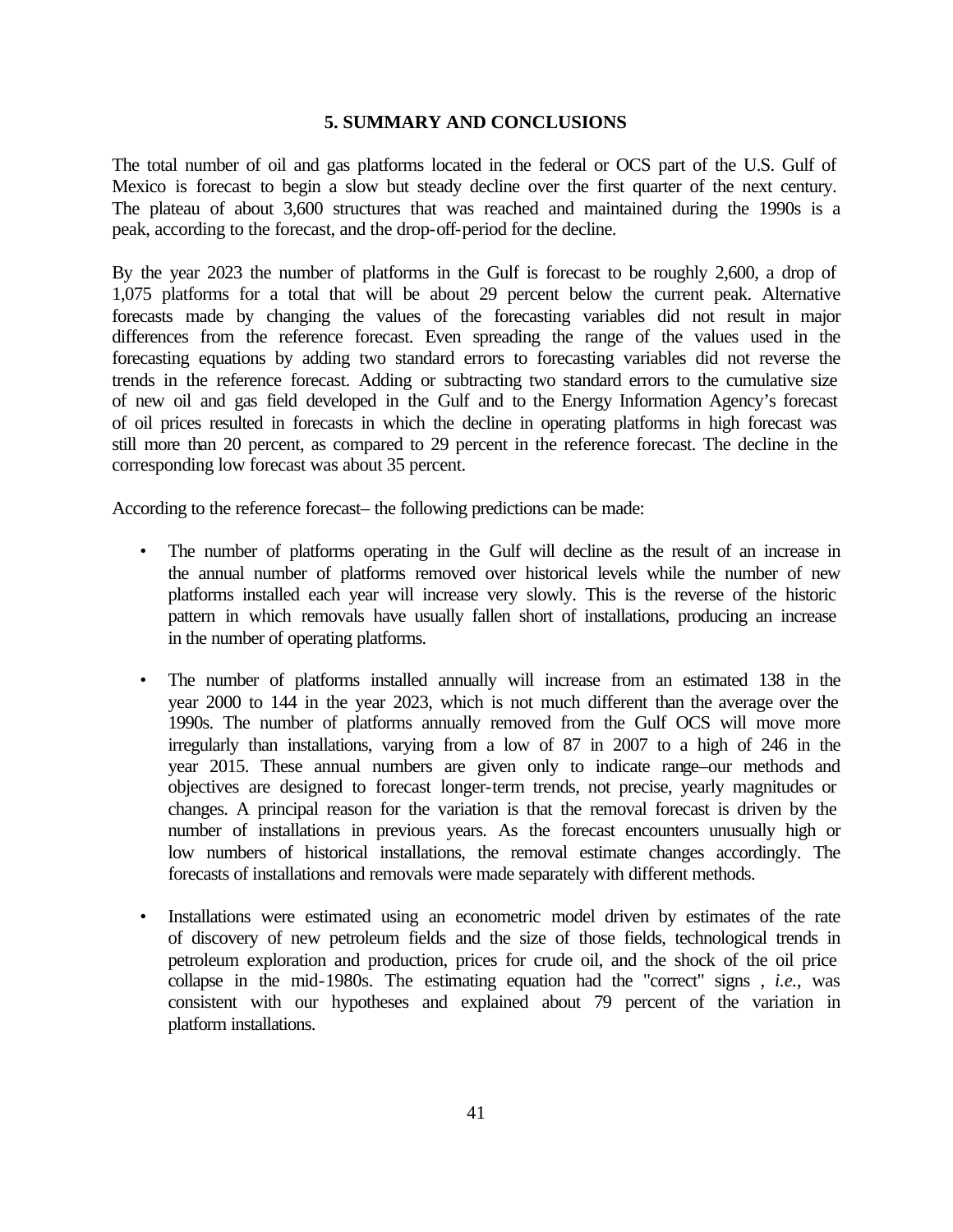• Platform removals were estimated with a purely statistical approach that measured the association between the number of platforms removed and the number of platforms installed in each previous year. Doing this interactively for each year's (1947 to 1997) removals and all preceding year's installations enabled us to pick the number of years (referred to as "lags") in which the number of installations is most closely associated with the number of removals so many years in the future. The best model from a forecasting viewpoint predicted removals based on the number of platforms installed, or lags, of 32 and 21 years in the past. The estimating equation for platform removals explained about 95.2 percent of the variation in the historical data on removed platforms.

The reference forecast, despite its hybrid ancestry, fits fairly well with current industry trends and opinion, although longer term forecasting is not a topic to which the industry has paid much attention. Nevertheless, a common industry view is that as exploration and production move into the deep (and deeper) Gulf, larger and more complex platforms will be installed. This, when coupled with advanced seismic imaging and directional drilling, means that more wells can be drilled from a single platform. On the other side, these same factors also make feasible the production of smaller fields in shallow and intermediate depth waters with smaller, simpler and frequently re-used platforms. Indeed, as discussed earlier, although about 80 percent of the approximately 1,500 platforms removed from the Gulf were non-major structures (major structures having at least six completed wells and two pieces production equipment) about 25 percent of the smaller, non-major structures were less than five years old. But the net result, in our view, is that shown in the reference forecast– a slow but steady decline in the number of platforms operating in the federal OCS Gulf of Mexico.

A slow and steady decline in the number of platforms does not necessarily imply a decline in oil and gas production or less economic activity related to the development of the offshore. Indeed, production per platform has increased since the early 1990s. As more and more production comes from the very large deep Gulf wells, we expect this trend to continue. Similarly, with the number of installations increasing, albeit very slowly, and expenditures to install each platform increasing as the proportion of larger platforms located in deeper waters grows coupled with a significant increase in the number of platforms removed, economic activity associated with offshore oil and gas exploration and production is likely to increase.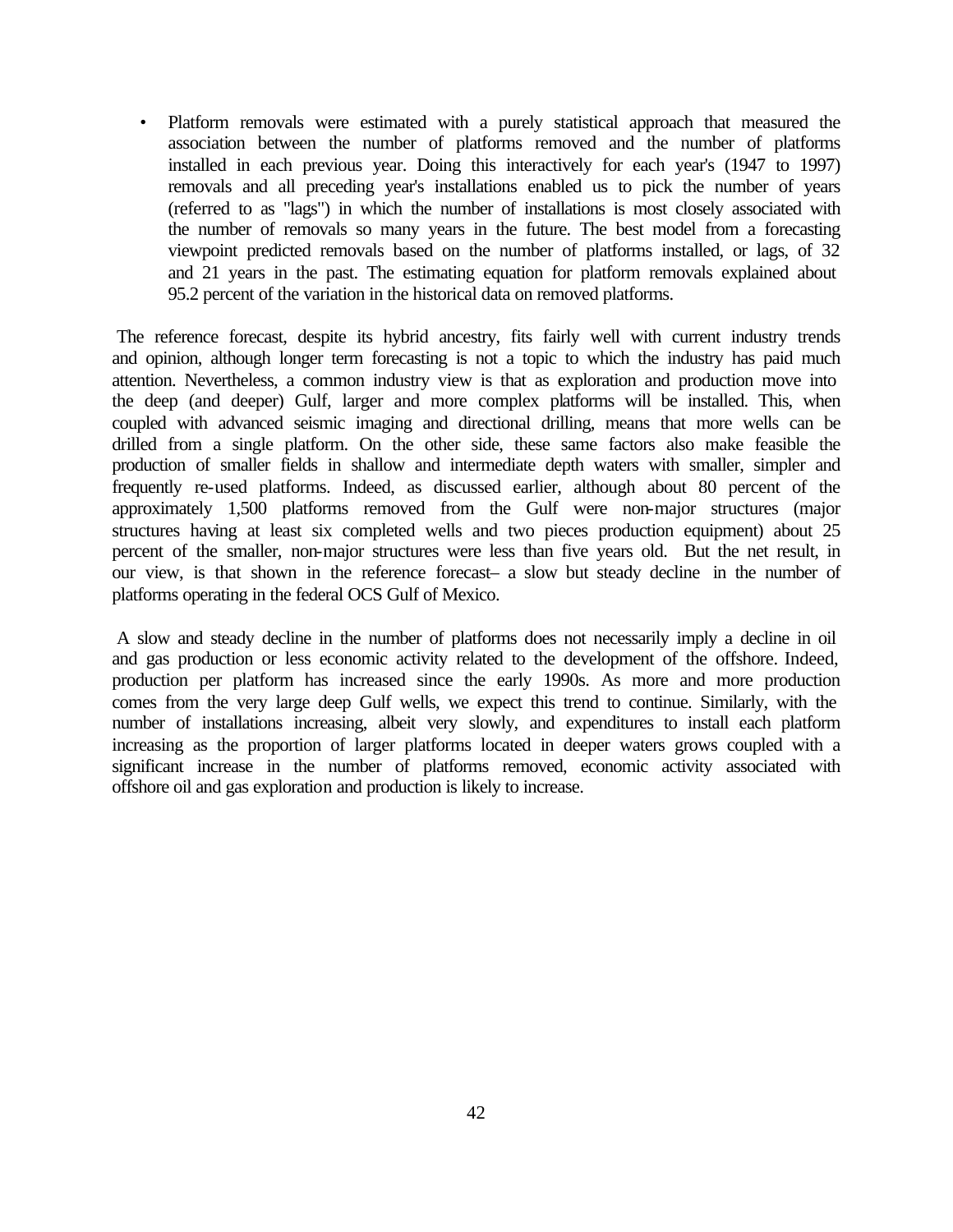#### **6. REFERENCES**

- Arps, J.J. and T.G. Roberts. 1958. "Economics of Drilling for Cretaceous Oil on East Flank of Denver-Julesburg Basin," Bulletin of the American Association of Petroleum Geologists, 42 (11), November.
- Attanasi, E.D. and J.L. Haynes. 1983. "Future Supply of Oil and Gas from the Gulf of Mexico," U. S. Geological Survey Professional Paper #1294.
- Bohi, D.R. 1997. *Changing Productivity of Petroleum Exploration and Development in the U.S.* Resources for the Future Discussion Paper, January 1997, Washington D.C.
- Drew, L.J., J.H. Schuenmeyer, and W.J. Bawiec. 1982. "Estimation of the Future Rates of Oil and Gas Discoveries in the Western Gulf of Mexico," U.S. Geological Survey Professional Paper #1252.
- Energy Information Administration. 1997. *Annual Energy Outlook 1997 with projections to 2015*, DOE/EIA-0383(97).
- Iledare, O.O., A.G. Pulsipher, and R.H. Baumann. 1995. "Effects of an Increasing Role for Independents on Petroleum Resource Development in the Gulf of Mexico OCS Region." *The Energy Journal*. 16(2):59-76.
- Kennedy, P. 1992. An Guide to Econometrics, 3<sup>rd</sup> edition. The MIT Press, Cambridge, Massachusetts.
- Marine Board. 1985. Committee on Disposition of Offshore Platforms, Marine Board National Research Council, Disposal of Offshore Platforms, National Academy Press.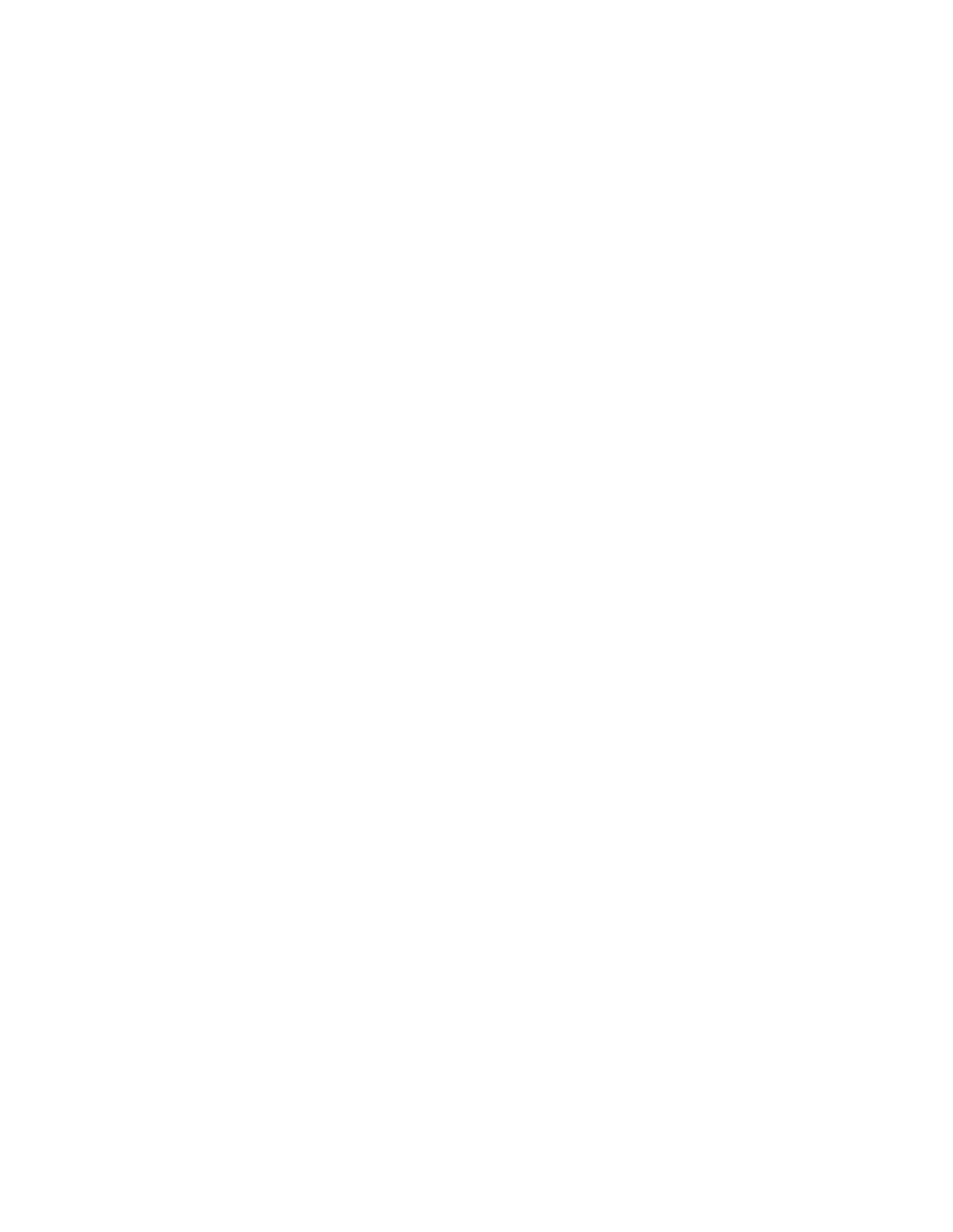**APPENDIX A - FORECASTING VARIABLES AND MODEL RESULTS**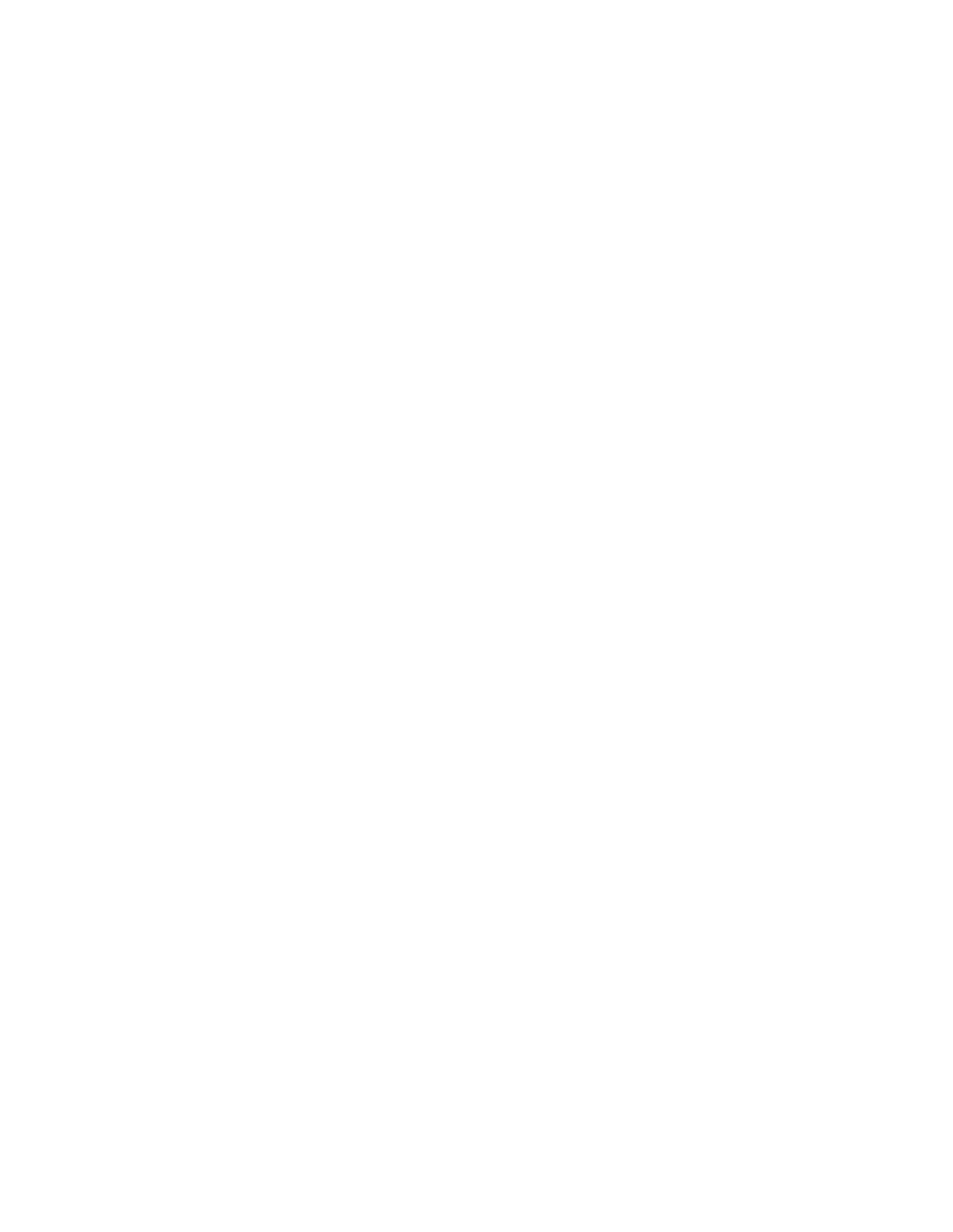| Year | Wildcats<br>Wells | New<br>Fields<br>$\#$ | Field<br><b>Size</b><br>$(MMBOE)*$ | <b>Success</b><br>Rate | Avg. Well<br><b>Head Price</b><br>(Dollars/Bbl) |
|------|-------------------|-----------------------|------------------------------------|------------------------|-------------------------------------------------|
| 1998 | 110               | 18                    | $\overline{24.5}$                  | 0.16                   | 15.74                                           |
| 1999 | 114               | 14                    | 15.4                               | 0.12                   | 15.96                                           |
| 2000 | 101               | 14                    | 13.1                               | 0.14                   | 16.17                                           |
| 2001 | 104               | 12                    | 16.9                               | 0.12                   | 16.38                                           |
| 2002 | 100               | 12                    | 21.0                               | 0.12                   | 16.61                                           |
| 2003 | 103               | 13                    | 34.8                               | 0.13                   | 16.83                                           |
| 2004 | 109               | 14                    | 12.4                               | 0.13                   | 17.05                                           |
| 2005 | 102               | 11                    | 17.6                               | 0.11                   | 17.28                                           |
| 2006 | 99                | 12                    | 14.2                               | 0.12                   | 17.40                                           |
| 2007 | 101               | 10                    | 15.2                               | 0.10                   | 17.52                                           |
| 2008 | 96                | 11                    | 21.7                               | 0.11                   | 17.64                                           |
| 2009 | 102               | 11                    | 14.6                               | 0.11                   | 17.77                                           |
| 2010 | 98                | 10                    | 14.8                               | 0.10                   | 17.89                                           |
| 2011 | 96                | 10                    | 38.4                               | 0.10                   | 17.99                                           |
| 2012 | 105               | 11                    | 13.9                               | 0.11                   | 18.06                                           |
| 2013 | 97                | 8                     | 9.3                                | 0.08                   | 18.19                                           |
| 2014 | 90                | 10                    | 14.8                               | 0.11                   | 18.29                                           |
| 2015 | 98                | $\boldsymbol{7}$      | 5.4                                | 0.07                   | 18.39                                           |
| 2016 | 86                | 9                     | 16.2                               | 0.10                   | 18.49                                           |
| 2017 | 97                | 9                     | 8.8                                | 0.09                   | 18.59                                           |
| 2018 | 92                | 9                     | 16.4                               | 0.10                   | 18.69                                           |
| 2019 | 96                | $8\,$                 | 4.9                                | 0.08                   | 18.80                                           |
| 2020 | 89                | 9                     | 16.2                               | 0.10                   | 18.90                                           |
| 2021 | 97                | $8\,$                 | 9.3                                | 0.08                   | 19.00                                           |
| 2022 | 90                | $\boldsymbol{6}$      | 1.8                                | $0.07\,$               | 19.11                                           |
| 2023 | 84                | 9                     | 32.3                               | 0.11                   | 19.22                                           |

**Table A.1 Estimated Values of Model Variables and Parameters Used to Forecast the Number of Platforms Installed from 1998-2023**

\* Million Barrels of Oil Equivalent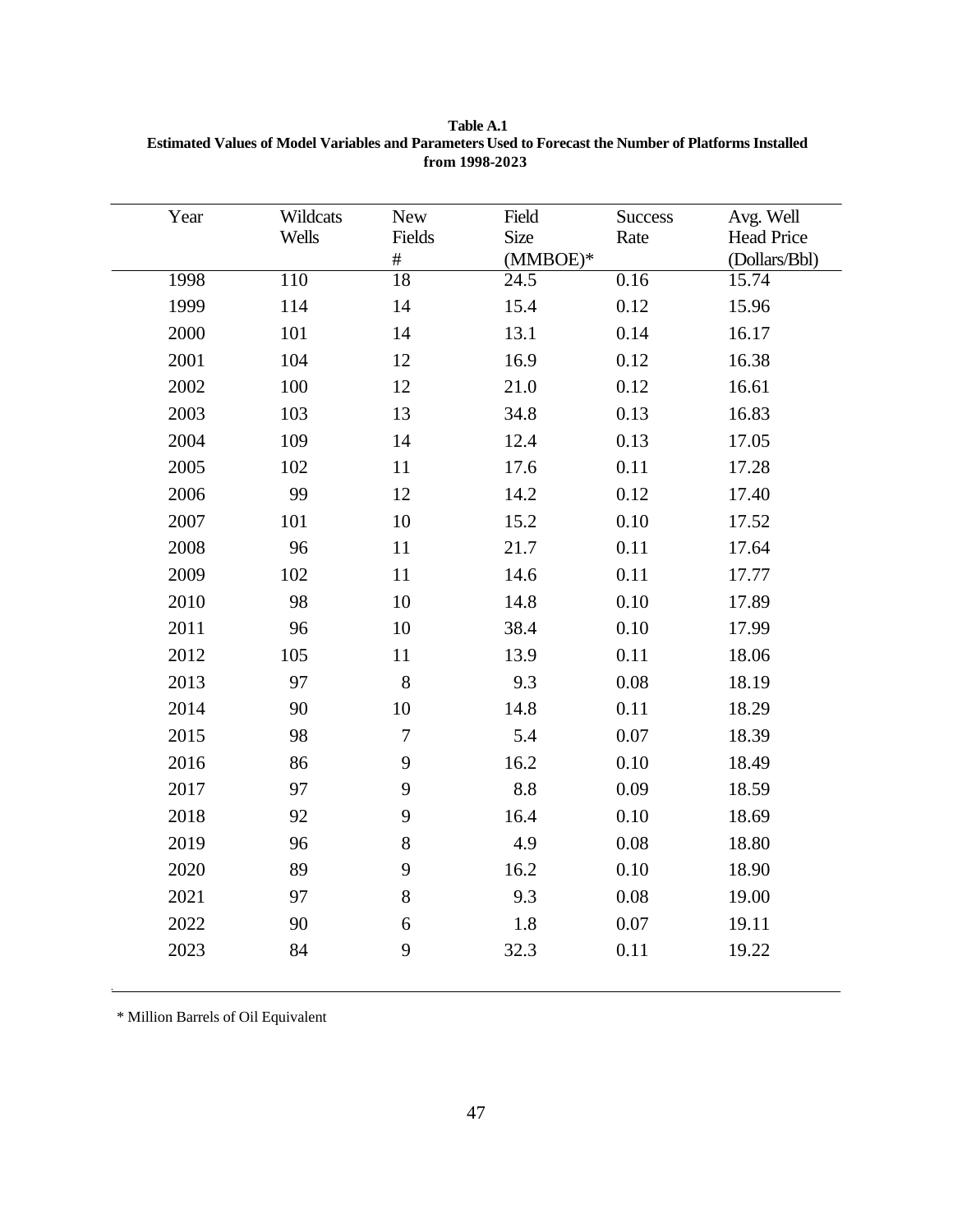| <b>Table A.2</b>                                                                                      |
|-------------------------------------------------------------------------------------------------------|
| Crude Oil Price Forecasts. EIA's High, Low, and Reference Forecast; EIA's High Plus Two Standard      |
| Errors (High-Plus); and EIA's Low Forecasts Minus Two Standard Errors (Low Minus) for the 1999 - 2023 |
| Period                                                                                                |

| Year |                  |          |                      |                |           |
|------|------------------|----------|----------------------|----------------|-----------|
|      | <b>High Plus</b> | EIA High | <b>EIA</b> Reference | <b>EIA Low</b> | Low Minus |
| 1999 | 18.91            | 16.15    | 15.96                | 15.76          | 14.41     |
| 2000 | 19.19            | 16.43    | 16.17                | 15.91          | 14.55     |
| 2001 | 19.48            | 16.72    | 16.39                | 16.05          | 14.70     |
| 2002 | 19.77            | 17.02    | 16.61                | 16.20          | 14.85     |
| 2003 | 20.07            | 17.32    | 16.83                | 16.35          | 15.00     |
| 2004 | 20.38            | 17.62    | 17.05                | 16.51          | 15.15     |
| 2005 | 20.69            | 17.93    | 17.28                | 16.66          | 15.30     |
| 2006 | 20.83            | 18.07    | 17.40                | 16.75          | 15.39     |
| 2007 | 20.97            | 18.21    | 17.52                | 16.83          | 15.48     |
| 2008 | 21.12            | 18.36    | 17.64                | 16.92          | 15.57     |
| 2009 | 21.26            | 18.51    | 17.77                | 17.01          | 15.66     |
| 2010 | 21.41            | 18.65    | 17.89                | 17.10          | 15.74     |
| 2011 | 21.55            | 18.80    | 17.99                | 17.16          | 15.81     |
| 2012 | 21.70            | 18.94    | 18.09                | 17.22          | 15.87     |
| 2013 | 21.85            | 19.09    | 18.19                | 17.28          | 15.93     |
| 2014 | 21.99            | 19.24    | 18.29                | 17.34          | 15.99     |
| 2015 | 22.14            | 19.39    | 18.39                | 17.41          | 16.05     |
| 2016 | 22.29            | 19.54    | 18.49                | 17.47          | 16.11     |
| 2017 | 22.44            | 19.69    | 18.59                | 17.53          | 16.18     |
| 2018 | 22.60            | 19.84    | 18.69                | 17.59          | 16.24     |
| 2019 | 22.75            | 19.99    | 18.80                | 17.66          | 16.30     |
| 2020 | 22.90            | 20.15    | 18.90                | 17.72          | 16.37     |
| 2021 | 23.06            | 20.30    | 19.01                | 17.78          | 16.43     |
| 2022 | 23.22            | 20.46    | 19.11                | 17.85          | 16.49     |
| 2023 | 23.28            | 20.62    | 19.22                | 17.91          | 16.56     |

Note: Std. Errors are deviations in EIA forecasts.

г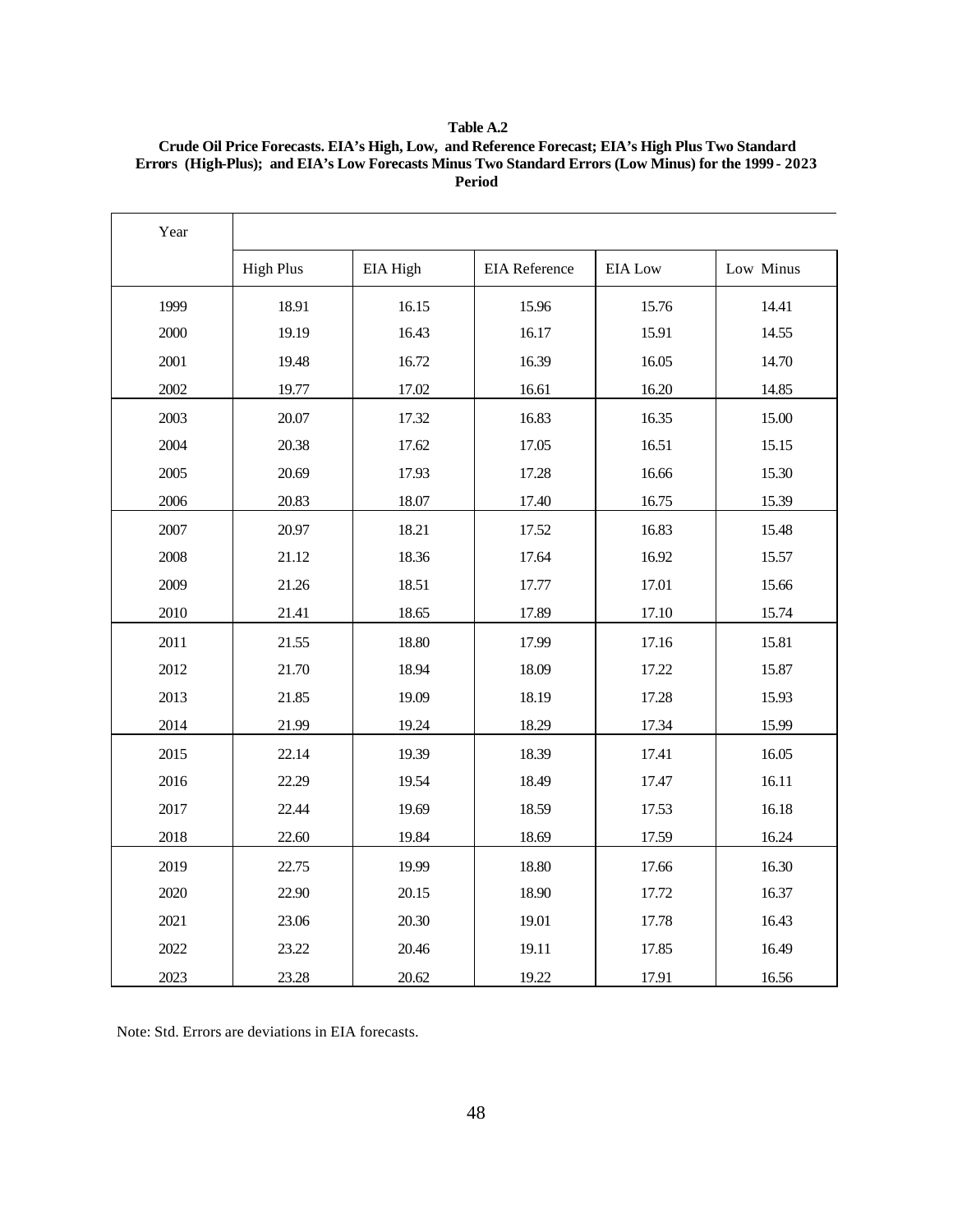| Year | <b>Operating Platforms</b> |         |          | Installations |         |          | Removals |
|------|----------------------------|---------|----------|---------------|---------|----------|----------|
|      | Case I                     | Case II | Case III | Case I        | Case II | Case III |          |
| 1999 | 3,665                      | 3,687   | 3,663    | 136           | 137     | 135      | 165      |
| 2000 | 3,620                      | 3,642   | 3,616    | 138           | 138     | 136      | 183      |
| 2001 | 3,601                      | 3,623   | 3,596    | 139           | 138     | 137      | 158      |
| 2002 | 3,585                      | 3,605   | 3,576    | 140           | 139     | 138      | 157      |
| 2003 | 3,548                      | 3,566   | 3,536    | 141           | 140     | 138      | 178      |
| 2004 | 3,533                      | 3,550   | 3,518    | 142           | 140     | 139      | 157      |
| 2005 | 3,484                      | 3,498   | 3,464    | 143           | 141     | 139      | 193      |
| 2006 | 3,463                      | 3,475   | 3,439    | 144           | 141     | 139      | 165      |
| 2007 | 3,520                      | 3,529   | 3,490    | 144           | 142     | 139      | 87       |
| 2008 | 3,528                      | 3,534   | 3,493    | 145           | 142     | 139      | 136      |
| 2009 | 3,508                      | 3,510   | 3,467    | 145           | 142     | 139      | 166      |
| 2010 | 3,476                      | 3,475   | 3,430    | 145           | 142     | 140      | 177      |
| 2011 | 3,406                      | 3,402   | 3,354    | 146           | 142     | 140      | 215      |
| 2012 | 3,349                      | 3,342   | 3,290    | 146           | 143     | 140      | 203      |
| 2013 | 3,303                      | 3,292   | 3,238    | 146           | 143     | 140      | 192      |
| 2014 | 3,248                      | 3,233   | 3,175    | 147           | 143     | 140      | 202      |
| 2015 | 3,149                      | 3,130   | 3,069    | 147           | 143     | 140      | 246      |
| 2016 | 3,088                      | 3,064   | 3,000    | 147           | 143     | 140      | 208      |
| 2017 | 3,985                      | 2,957   | 2,889    | 148           | 143     | 140      | 251      |
| 2018 | 2,887                      | 2,855   | 2,784    | 148           | 143     | 140      | 245      |
| 2019 | 2,887                      | 2,849   | 2,774    | 148           | 143     | 140      | 149      |
| 2020 | 2,877                      | 2,834   | 2,755    | 149           | 143     | 140      | 158      |
| 2021 | 2,821                      | 2,772   | 2,689    | 149           | 144     | 140      | 206      |

**Table A.3 Predicted Number of Platforms to be Installed, Removed, and Operated on the Gulf of Mexico OCS Under Three U.S. DOE/EIA Price Projections\*, 1999 - 2023**

\* Case I: EIA high prices; Case II: Reference prices; Case III: EIA low prices.

2022 | 2,736 | 2,682 | 2,595 | 149 | 144 | 140 | 234 2023 | 2,672 | 2,612 | 2,521 | 150 | 144 | 140 | 214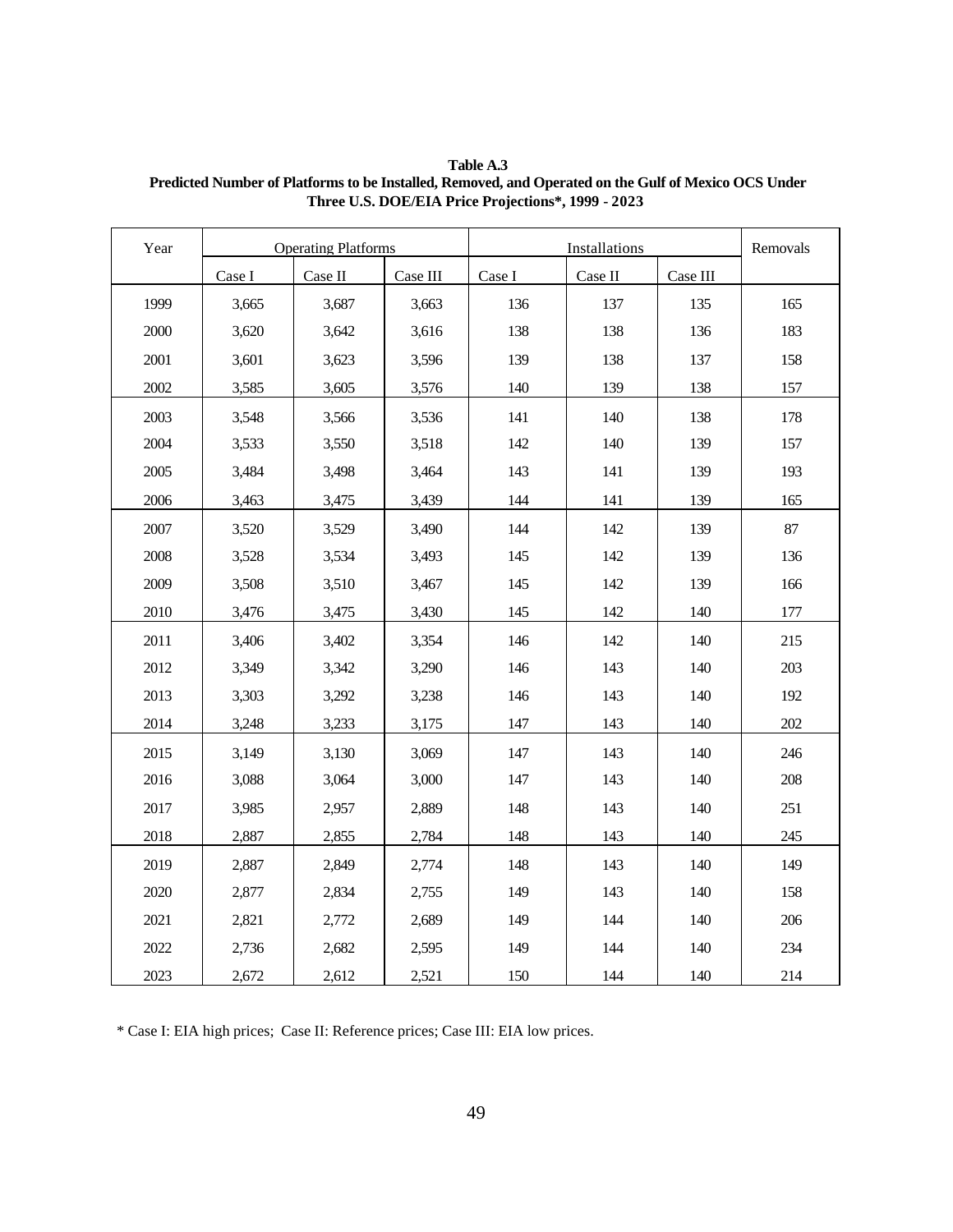| Table A.4                                                                                          |
|----------------------------------------------------------------------------------------------------|
| Predicted Number of Platforms to be Installed, Removed and Operated on the Gulf of Mexico OCS with |
| <b>EIA High Price Plus Two Standard Errors and EIA Low Minus Two Standard Errors, 1999 - 2023</b>  |

| Year | <b>Operated Platforms</b> |         |          | Installations |         |          | Removals |
|------|---------------------------|---------|----------|---------------|---------|----------|----------|
|      | Case I                    | Case II | Case III | Case I        | Case II | Case III |          |
| 1999 | 3,679                     | 3,687   | 3,656    | 144           | 137     | 131      | 165      |
| 2000 | 3,643                     | 3,642   | 3,604    | 148           | 138     | 132      | 183      |
| 2001 | 3,635                     | 3,623   | 3,579    | 149           | 138     | 132      | 158      |
| 2002 | 3,629                     | 3,605   | 3,554    | 151           | 139     | 133      | 157      |
| 2003 | 3,603                     | 3,566   | 3,509    | 152           | 140     | 133      | 178      |
| 2004 | 3,598                     | 3,550   | 3,485    | 153           | 140     | 133      | 157      |
| 2005 | 3,559                     | 3,498   | 3,426    | 154           | 141     | 134      | 193      |
| 2006 | 3,549                     | 3,475   | 3,395    | 154           | 141     | 134      | 165      |
| 2007 | 3,617                     | 3,529   | 3,442    | 155           | 142     | 134      | 87       |
| 2008 | 3,635                     | 3,534   | 3,439    | 155           | 142     | 134      | 136      |
| 2009 | 3,624                     | 3,510   | 3,407    | 155           | 142     | 134      | 166      |
| 2010 | 3,603                     | 3,475   | 3,364    | 156           | 142     | 134      | 177      |
| 2011 | 3,544                     | 3,402   | 3,283    | 156           | 142     | 134      | 215      |
| 2012 | 3,497                     | 3,342   | 3,214    | 156           | 143     | 134      | 203      |
| 2013 | 3,461                     | 3,292   | 3,156    | 157           | 143     | 134      | 192      |
| 2014 | 3,416                     | 3,233   | 3,088    | 157           | 143     | 134      | 202      |
| 2015 | 3377                      | 3130    | 2976     | 157           | 143     | 134      | 246      |
| 2016 | 3,276                     | 3,064   | 2,902    | 157           | 143     | 134      | 208      |
| 2017 | 3,183                     | 2,957   | 2,784    | 158           | 143     | 134      | 251      |
| 2018 | 3,096                     | 2,855   | 2,673    | 158           | 143     | 134      | 245      |
| 2019 | 3,106                     | 2,849   | 2,658    | 158           | 143     | 134      | 149      |
| 2020 | 3,106                     | 2,834   | 2,634    | 159           | 143     | 134      | 158      |
| 2021 | 3,059                     | 2,772   | 2,562    | 159           | 144     | 134      | 206      |
| 2022 | 2,985                     | 2,682   | 2,462    | 159           | 144     | 134      | 234      |
| 2023 | 2,931                     | 2,612   | 2,382    | 160           | 144     | 134      | 214      |

Note: Case I: EIA high prices plus two standard errors; Case II: Reference prices; Case III: EIA low prices minus two standard errors.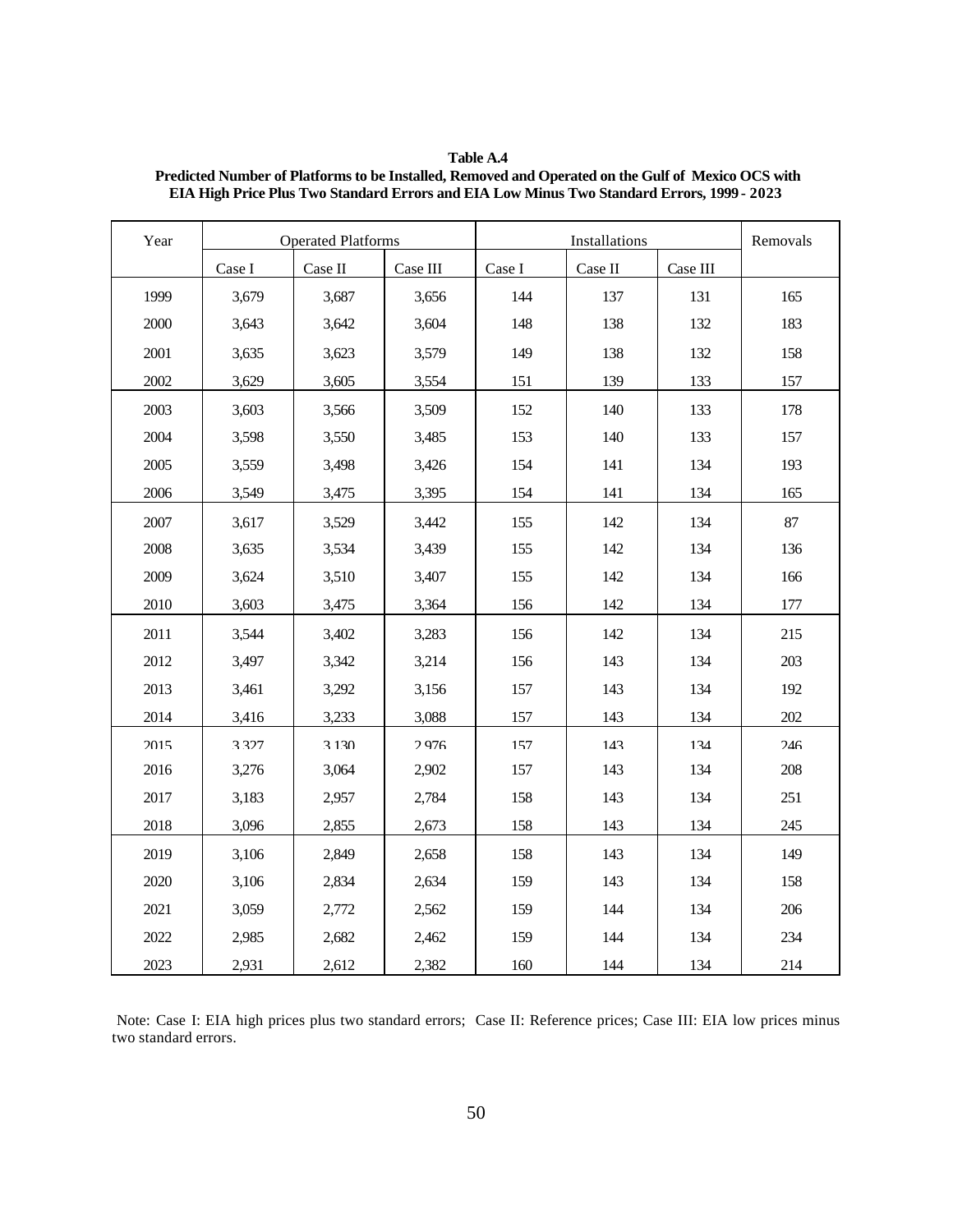| Year | Platforms To Be Operated |               |          | Platforms To Be Installed |         |          | Platforms<br>To Be<br>Removed |
|------|--------------------------|---------------|----------|---------------------------|---------|----------|-------------------------------|
|      | Case I                   | $\rm Case~II$ | Case III | Case I                    | Case II | Case III |                               |
| 1999 | 3,690                    | 3,687         | 3,680    | 136                       | 137     | 135      | 165                           |
| 2000 | 3,644                    | 3,642         | 3,634    | 137                       | 138     | 137      | 183                           |
| 2001 | 3,624                    | 3,623         | 3,615    | 138                       | 138     | 138      | 158                           |
| 2002 | 3,607                    | 3,605         | 3,598    | 139                       | 139     | 139      | 157                           |
| 2003 | 3,569                    | 3,566         | 3,559    | 140                       | 140     | 140      | 178                           |
| 2004 | 3,552                    | 3,550         | 3,542    | 140                       | 140     | 141      | 157                           |
| 2005 | 3,501                    | 3,498         | 3,490    | 141                       | 141     | 141      | 193                           |
| 2006 | 3,477                    | 3,475         | 3,467    | 141                       | 141     | 141      | 165                           |
| 2007 | 3,532                    | 3,529         | 3,521    | 142                       | 142     | 142      | 87                            |
| 2008 | 3,539                    | 3,534         | 3,526    | 142                       | 142     | 142      | 136                           |
| 2009 | 3,516                    | 3,510         | 3,502    | 143                       | 142     | 142      | 166                           |
| 2010 | 3,482                    | 3,475         | 3,467    | 143                       | 142     | 142      | 177                           |
| 2011 | 3,410                    | 3,402         | 3,393    | 143                       | 142     | 142      | 215                           |
| 2012 | 3,351                    | 3,342         | 3,332    | 143                       | 143     | 142      | 203                           |
| 2013 | 3,302                    | 3,292         | 3,282    | 143                       | 143     | 142      | 192                           |
| 2014 | 3,244                    | 3,233         | 3,223    | 143                       | 143     | 142      | 202                           |
| 2015 | 3,141                    | 3,130         | 3,119    | 143                       | 143     | 142      | 246                           |
| 2016 | 3,076                    | 3,064         | 3,053    | 143                       | 143     | 143      | 208                           |
| 2017 | 2,969                    | 2,957         | 2,945    | 144                       | 143     | 143      | 251                           |
| 2018 | 2,868                    | 2,855         | 2,843    | 144                       | 143     | 143      | 245                           |
| 2019 | 2,864                    | 2,849         | 2,837    | 144                       | 143     | 143      | 149                           |
| 2020 | 2,850                    | 2,834         | 2,821    | 144                       | 143     | 143      | 158                           |
| 2021 | 2,788                    | 2,772         | 2,759    | 144                       | 144     | 143      | 206                           |
| 2022 | 2,698                    | 2,682         | 2,668    | 144                       | 144     | 143      | 234                           |
| 2023 | 2,628                    | 2,612         | 2,598    | 144                       | 144     | 143      | 214                           |

#### **Table A.5 Alternative Forecasts of High(Case I), Low (Case III), and Reference (Case II) Forecasts of New Field Discoveries and the Reference Price Forecast**

Note: Case I: Reference new fields plus two standard errors; Case II: Reference new fields; Case III: Reference new fields minus two standard errors.

Prices are kept at the reference case.